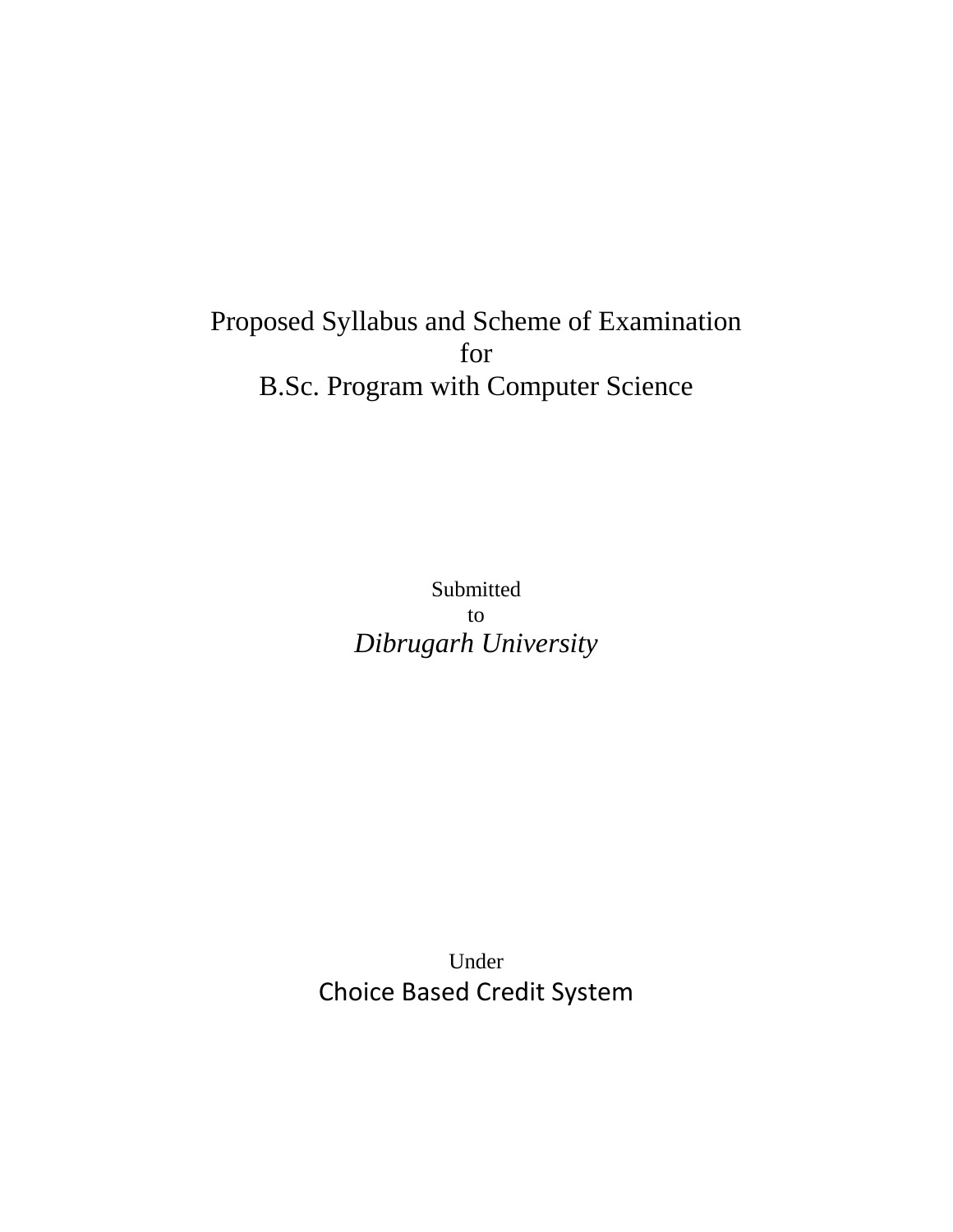# **CHOICE BASED CREDIT SYSTEM**

**B.Sc. Program with Computer Science**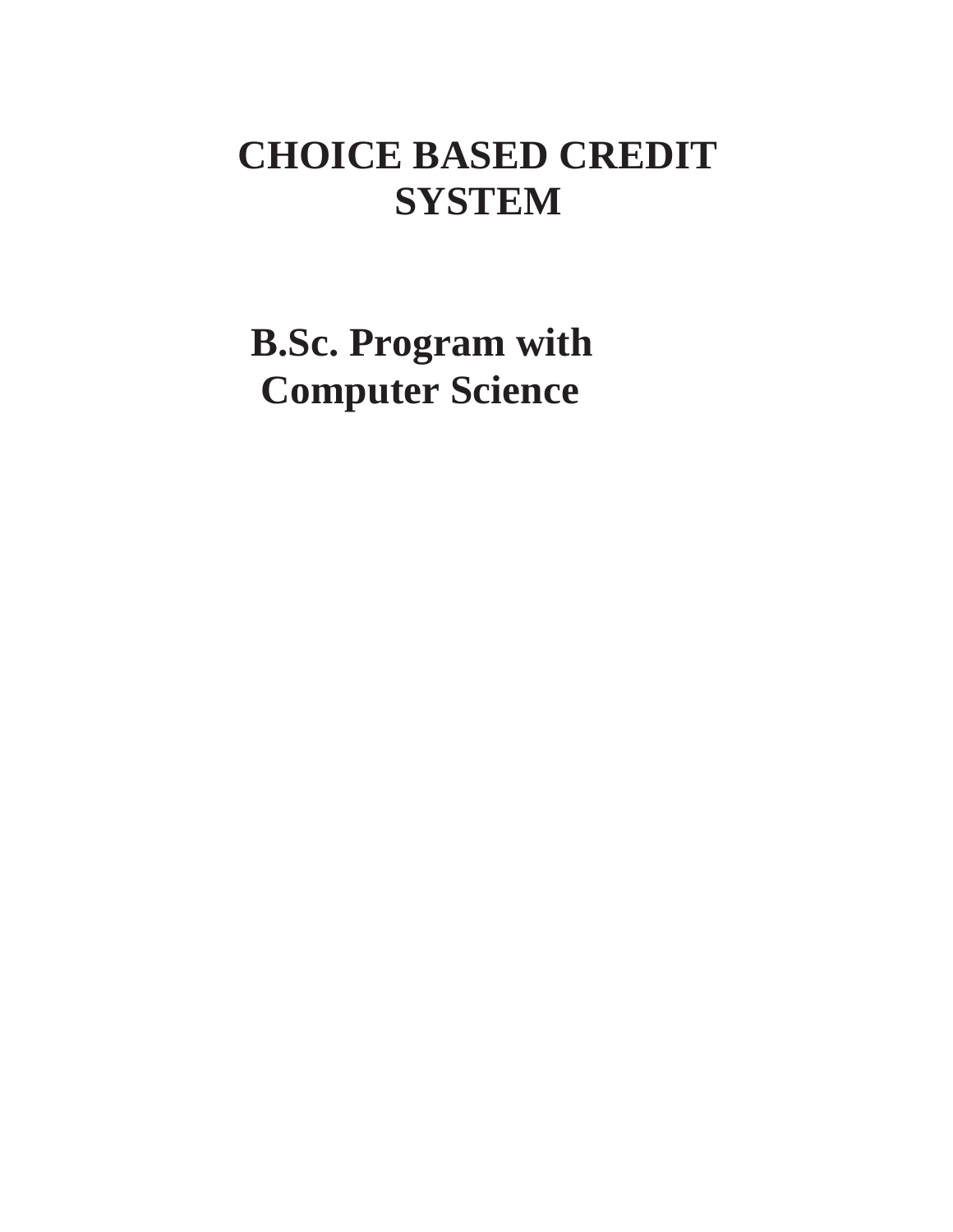# **Course Structure (Computer Science-Major)**

**Details of courses under B.Sc. Program with Computers**

| Course                                                                                                                                 | <i>*</i> Credits  |                     |
|----------------------------------------------------------------------------------------------------------------------------------------|-------------------|---------------------|
|                                                                                                                                        | Theory+ Practical | $Theory + Tutorial$ |
| <b>I. Core Course</b>                                                                                                                  |                   |                     |
| $(12$ Papers)                                                                                                                          | $12X4 = 48$       | $12X5 = 60$         |
| 04 Courses from each of the                                                                                                            |                   |                     |
| 03 disciplines of choice                                                                                                               |                   |                     |
| <b>Core Course Practical / Tutorial*</b>                                                                                               |                   |                     |
| (12 Practical/Tutorials*)                                                                                                              | $12X2 = 24$       | $12X1 = 12$         |
| 04 Courses from each of the                                                                                                            |                   |                     |
| 03 disciplines of choice                                                                                                               |                   |                     |
| <b>II. Elective Course</b>                                                                                                             |                   |                     |
| (6 Papers)                                                                                                                             | $6X4 = 24$        | $6X5 = 30$          |
| Two papers from each discipline of choice<br>including paper of interdisciplinary nature                                               |                   |                     |
| <b>Elective Course Practical / Tutorials*</b><br>(6 Practicals / Tutorials*)                                                           | $6 \times 2=12$   | $6X1=6$             |
| Two papers from each discipline of choice<br>including paper of interdisciplinary nature                                               |                   |                     |
| Optional Dissertation or project work in place of one Discipline Specific<br>$\bullet$<br>Elective paper (6 credits) in $6th$ Semester |                   |                     |
| <b>III. Ability Enhancement Courses</b><br>1. Ability Enhancement Compulsory Courses (AECC)                                            |                   |                     |
| (2 Papers of 2 credit each)                                                                                                            | $2 X 2=4$         | $2 X 2=4$           |
| <b>Environmental Science</b>                                                                                                           |                   |                     |
| English/MIL Communication                                                                                                              |                   |                     |
|                                                                                                                                        |                   |                     |
| 2. Skill Enhancement Courses (SEC)                                                                                                     |                   |                     |
| (Minimum 2)                                                                                                                            | $4 X 2=8$         | $4 \times 2=8$      |
| (4 Papers of 2 credit each)                                                                                                            |                   |                     |
| <b>Total credit</b>                                                                                                                    | 120               | 120                 |
|                                                                                                                                        |                   |                     |

**Institute should evolve a system/policy about ECA/ General Interest/Hobby/Sports/NCC/NSS/related courses on its own.**

**\* wherever there is a practical there will be no tutorial and vice-versa**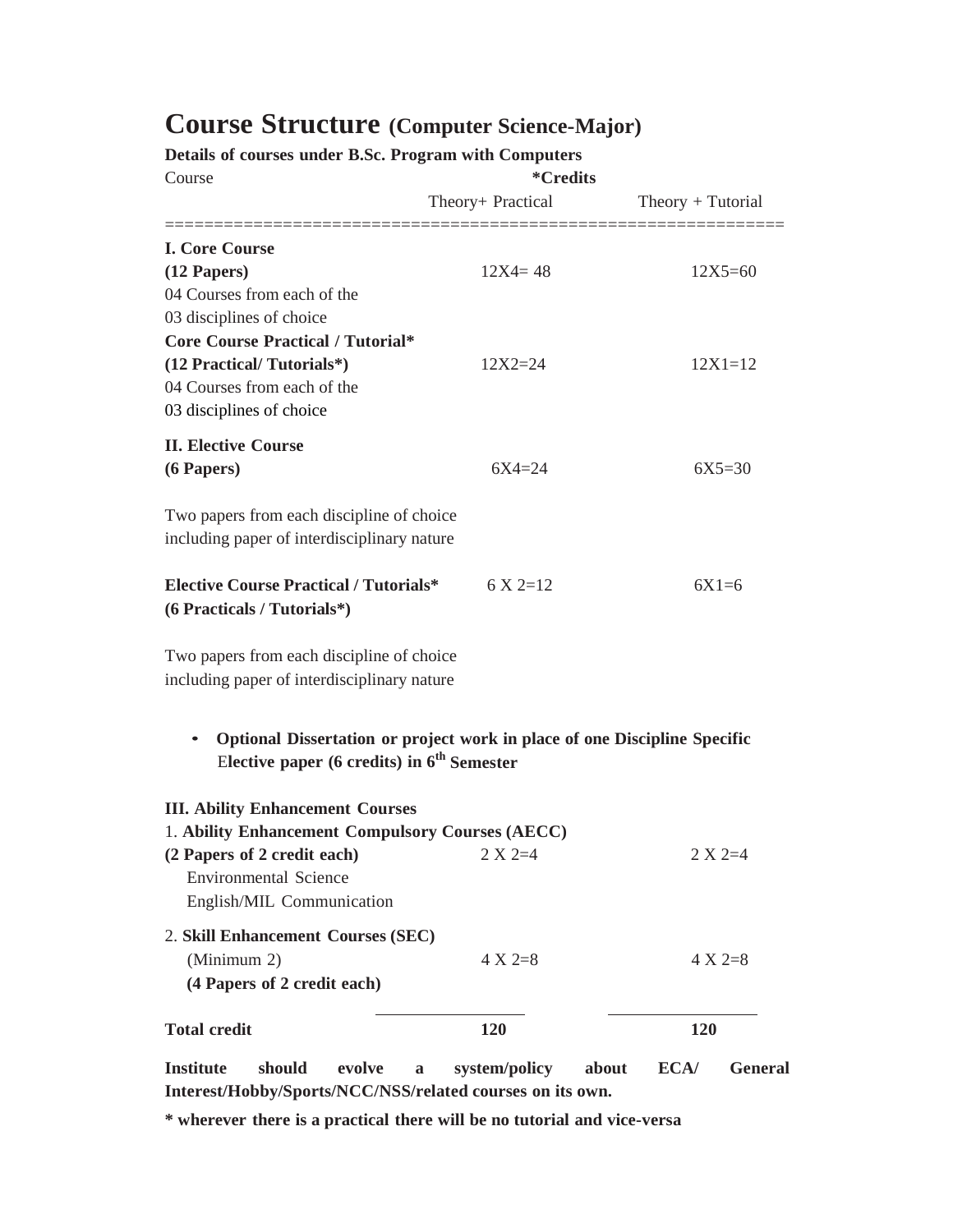# **PROPOSED SCHEME FOR CHOICE BASED CREDIT SYSTEM IN**

| <b>SE</b><br>ME           | <b>CORE COURSE</b><br>(12)                                                                              | <b>Ability</b><br><b>Enhancement</b>                        | <b>Skill</b><br><b>Enhancement</b> | <b>Elective:</b><br><b>Discipline</b>                           |
|---------------------------|---------------------------------------------------------------------------------------------------------|-------------------------------------------------------------|------------------------------------|-----------------------------------------------------------------|
| <b>STE</b><br>$\mathbf R$ |                                                                                                         | <b>Compulsory</b><br><b>Course (AECC)</b><br>(2)            | <b>Course (SEC)</b><br>(4)         | <b>Specific DSE</b><br>(6)                                      |
| $\mathbf I$               | Problem Solving<br>using Computer $(4 + 4)$                                                             | (English/MIL<br>Communication)<br>/Environmental            |                                    |                                                                 |
|                           | $\overline{\text{DSC} - 2\text{A}}$<br>$DSC - 3A$                                                       | Science                                                     |                                    |                                                                 |
| $\mathbf{I}$              | Database Management<br><b>Systems</b><br>$(4 + 4)$<br>$\overline{\text{DSC} - 2\text{B}}$<br>$DSC - 3B$ | Environmental<br>Science/<br>(English/MIL<br>Communication) |                                    |                                                                 |
| III                       | <b>Operating Systems</b><br>$(4 + 4)$<br>$\overline{\text{DSC} - 2C}$<br>$DSC - 3C$                     |                                                             | $SEC - 1$                          |                                                                 |
| IV                        | <b>Computer System</b><br>Architecture $(4 + 4)$<br>$DSC - 2D$<br>$DSC - 3D$                            |                                                             | $SEC-2$                            |                                                                 |
| V                         |                                                                                                         |                                                             | $SEC-3$                            | $DSE - 1A$<br>$DSE - 2A$<br>$\overline{\text{DSE} - 3\text{A}}$ |
| VI                        |                                                                                                         |                                                             | $SEC-4$                            | $\overline{\text{DSE} - 1\text{B}}$<br>$DSE - 2B$<br>$DSE - 3B$ |

## **B. Sc. Program (Computer Science)**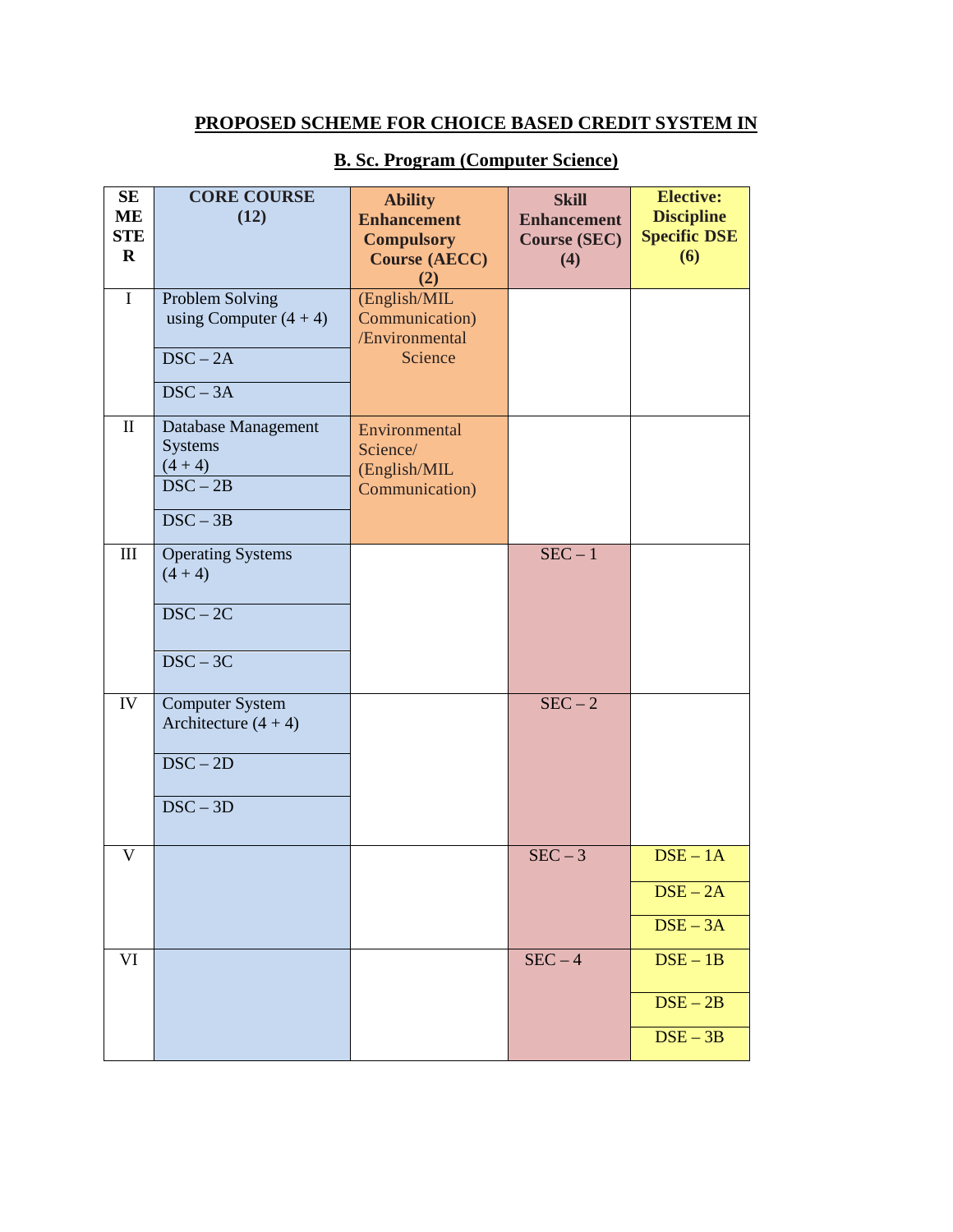|                                | <b>SEMES COURSE OPTED</b>                 | <b>COURSE NAME</b>                      | <b>Credits</b>          |
|--------------------------------|-------------------------------------------|-----------------------------------------|-------------------------|
| <b>TER</b>                     |                                           |                                         |                         |
| I                              | <b>Ability Enhancement Compulsory</b>     | English/MIL communications/             | $\overline{2}$          |
|                                | <b>Course-I</b>                           | <b>Environmental Science</b>            |                         |
|                                | Core course-I                             | <b>Problem Solving using Computer</b>   | $\overline{\mathbf{4}}$ |
|                                | <b>Core Course-I Practical/Tutorial</b>   | <b>Software Lab using Python</b>        | $\overline{2}$          |
|                                | Core course-II                            | DSC <sub>2A</sub>                       | 6                       |
|                                | <b>Core Course-III</b>                    | <b>DSC 3A</b>                           | 6                       |
| $\mathbf{I}$                   | <b>Ability Enhancement Compulsory</b>     | English/MIL communications/             | $\overline{2}$          |
|                                | <b>Course-II</b>                          | <b>Environmental Science</b>            |                         |
|                                | Core course-IV                            | <b>Database Management Systems</b>      | $\overline{\mathbf{4}}$ |
|                                | <b>Core Course-IV Practical/Tutorial</b>  | <b>Database Management Systems Lab</b>  | $\overline{2}$          |
|                                | Core course-V                             | DSC <sub>2B</sub>                       | 6                       |
|                                | <b>Core Course-VI</b>                     | DSC <sub>3B</sub>                       | 6                       |
| Ш                              | Core course-VII                           | <b>Operating Systems</b>                | $\overline{\mathbf{4}}$ |
|                                | <b>Core Course-VII Practical/Tutorial</b> | <b>Operating Systems Lab</b>            | $\overline{2}$          |
|                                | <b>Core course-VIII</b>                   | DSC <sub>2C</sub>                       | 6                       |
|                                | <b>Core Course-IX</b>                     | DSC <sub>3C</sub>                       | 6                       |
|                                | <b>Skill Enhancement Course -1</b>        | $SEC-1$                                 | $\overline{2}$          |
|                                | Core course-X                             | <b>Computer System Architecture</b>     | $\overline{\mathbf{4}}$ |
| IV                             | <b>Course-X Practical/Tutorial</b>        | <b>Computer System Architecture Lab</b> | $\overline{2}$          |
|                                | Core course-XI                            | DSC <sub>2D</sub>                       | 6                       |
|                                | <b>Course-XII</b>                         | DSC <sub>3D</sub>                       | 6                       |
|                                | <b>Skill Enhancement Course -2</b>        | $SEC -2$                                | $\overline{2}$          |
| $\bf{V}$                       | <b>Skill Enhancement Course -3</b>        | SEC.3                                   | $\overline{2}$          |
|                                | <b>Discipline Specific Elective -1</b>    | DSE-1A                                  | 6                       |
|                                | <b>Discipline Specific Elective -2</b>    | DSE-2A                                  | 6                       |
|                                | <b>Discipline Specific Elective -3</b>    | DSE-3A                                  | 6                       |
| VI                             | <b>Skill Enhancement Course -4</b>        | <b>SEC -4</b>                           | $\overline{2}$          |
|                                | <b>Discipline Specific Elective -4</b>    | DSE-1B                                  | 6                       |
|                                | <b>Discipline Specific Elective -5</b>    | DSE-2B                                  | 6                       |
|                                | <b>Discipline Specific Elective -6</b>    | DSE-3B                                  | 6                       |
| <b>Total</b><br><b>Credits</b> |                                           |                                         | 120                     |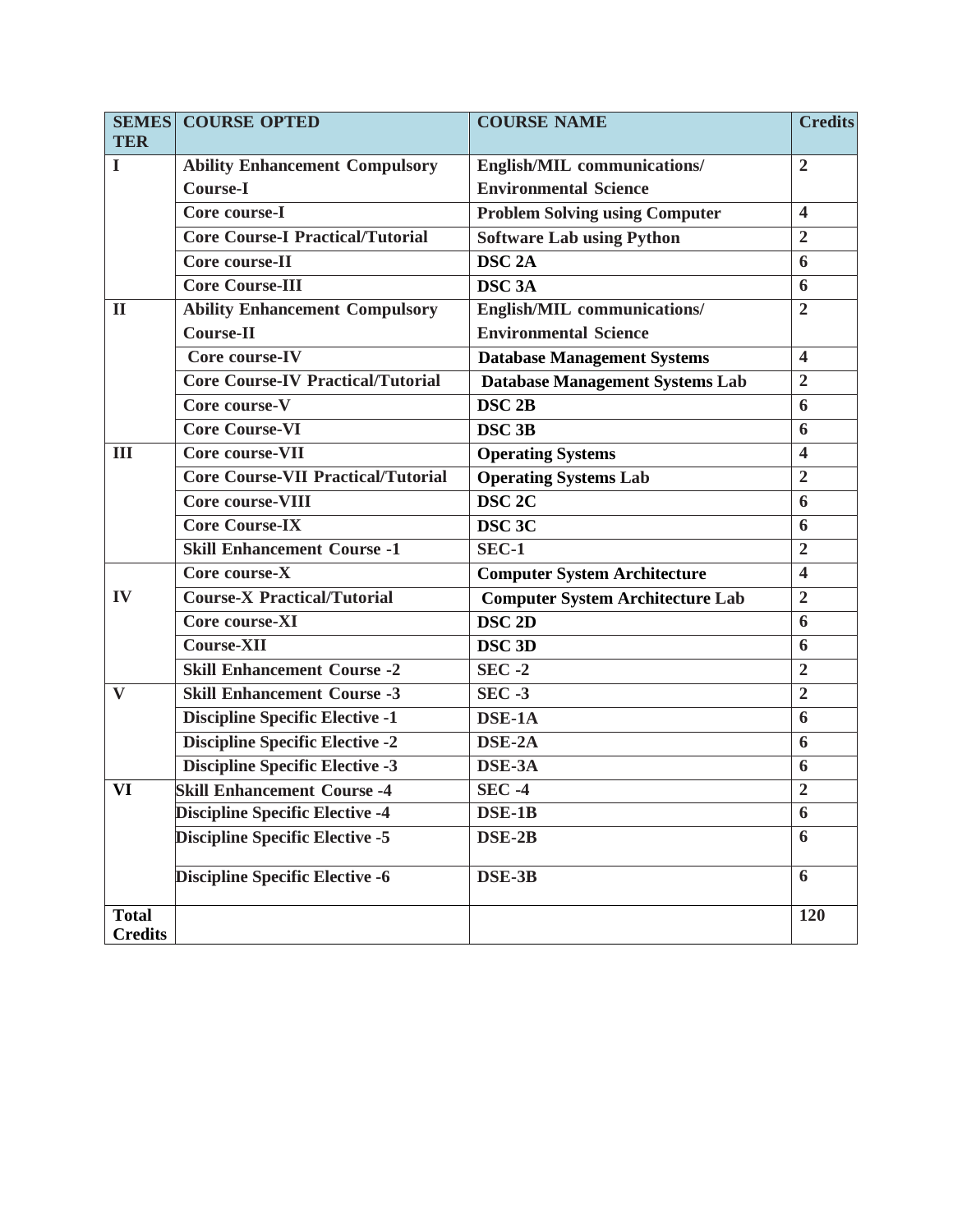**Core Papers: Computer Science (Credit: 06 each)** (1 period / week for tutorials or 4 periods / week of practical)

| 1. Problem Solving using Computer | $(4 + 4$ Lab) |
|-----------------------------------|---------------|
| 2. Database Management Systems    | $(4 + 4$ Lab) |
| 3. Operating System               | $(4 + 4$ Lab) |
| 4. Computer System Architecture   | $(4 + 4$ Lab) |

#### **Discipline Specific Elective Papers: (Credit: 06 each) (DSE-1, DSE -2) Choose Any 2:**

| 1.  | Programming in JAVA                        | $(4 + 4$ Lab)      |
|-----|--------------------------------------------|--------------------|
| 2.  | <b>Discrete Structures</b>                 | $(5 + 1)$ Tutorial |
| 3.  | Analysis of Algorithms and Data Structures | $(4 + 4$ Lab)      |
| 4.  | Software Engineering                       | $(4 + 4$ Lab)      |
| 5.  | <b>Computer Networks</b>                   | $(4 + 4$ Lab)      |
| 6.  | <b>Internet Technologies</b>               | $(4 + 4$ Lab)      |
| 7.  | Data Mining                                | $(4 + 4$ Lab)      |
| 8.  | <b>Mobile Applications</b>                 | $(4 + 4$ Lab)      |
| 9.  | E-Commerce Technologies                    | $(4+4$ Lab)        |
| 10. | Cloud Computing                            | $(4+4$ Lab)        |
| 11. | Project Work / Dissertation                | $(2+8$ Lab)        |

**Note:** Universities may include more options or delete some from this list

#### **Skill Enhancement Courses (any four) (Credit: 02 each) – SEC1 to SEC4 Choose 4.**

|     | <b>Office Automation Tools</b>               | $(1+2$ Lab) |
|-----|----------------------------------------------|-------------|
| 2.  | <b>HTML</b> Programming                      | $(1+2$ Lab) |
| 3.  | MySQL (SQL/PL-SQL)                           | $(1+2$ Lab) |
| 4.  | Multimedia and Applications                  | $(1+2$ Lab) |
| 5.  | <b>PHP</b> Programming                       | $(1+2$ Lab) |
| 6.  | Programming in Visual Basic/GAMBAS           | $(1+2$ Lab) |
| 7.  | <b>System Administration and Maintenance</b> | $(1+2$ Lab) |
| 8.  | Programming in SCILAB                        | $(1+2$ Lab) |
| 9.  | <b>Software Testing Concepts</b>             | $(1+2$ Lab) |
| 10. | <b>Android Programming</b>                   | $(1+2$ Lab) |
| 11. | <b>XML</b> Programming                       | $(1+2$ Lab) |
| 12. | R Programming                                | $(1+2$ Lab) |

**Note:** Universities may include more options or delete some from this list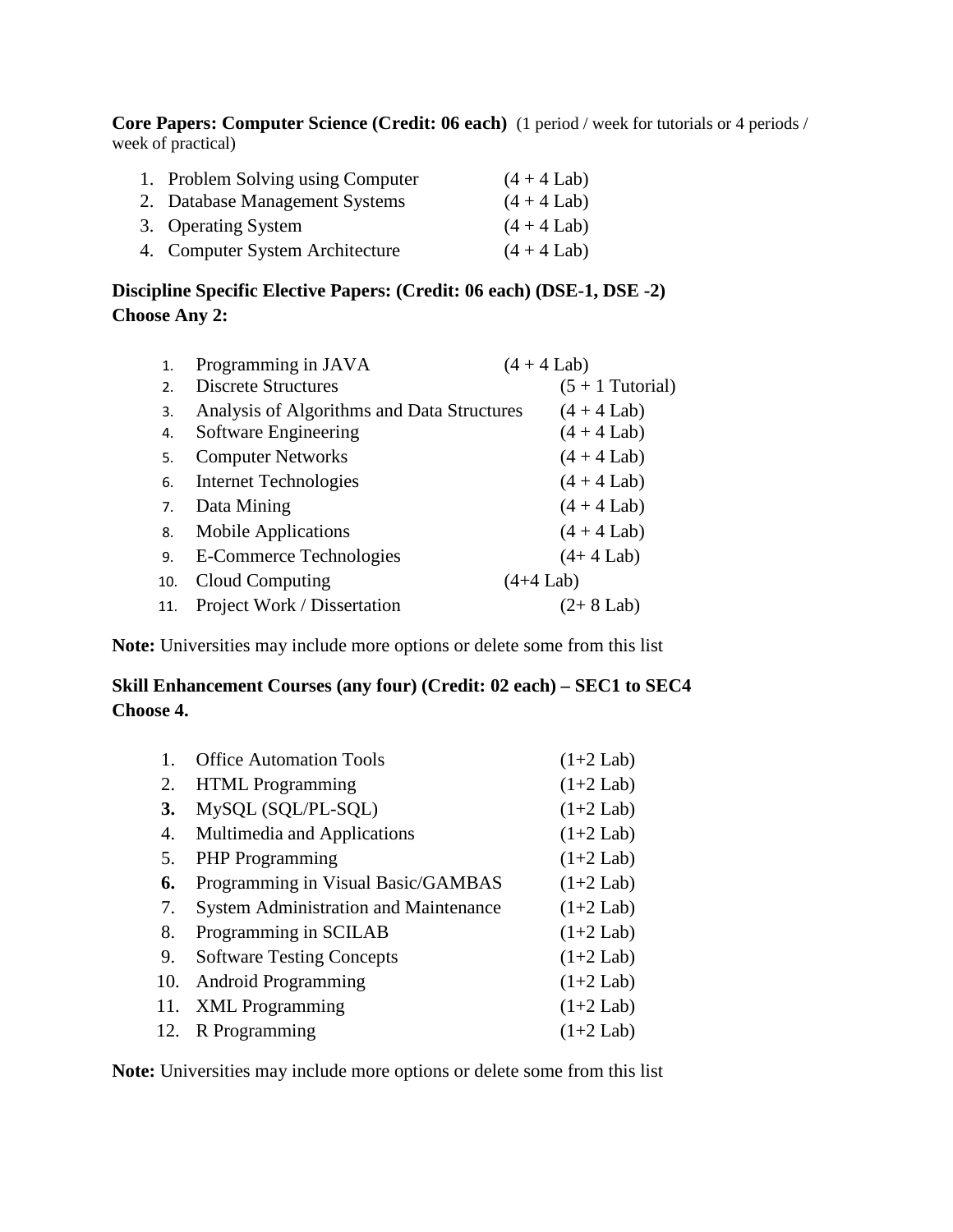**Important:**

- **1. Each University/Institute should provide a brief write-up about each paper outlining the salient features, utility, learning objectives and prerequisites.**
- **2. University/Institute can add/delete some experiments of similar nature in the Laboratory papers.**
- **3. The size of the practical group for practical papers is recommended to be 10-15 students.**
- **4. University/Institute can add to the list of reference books given at the end of each paper.**

# **CORE PAPERS:**

# **Core Paper I :Semester-I: DSC-1A 1. Problem Solving using Computers**

**Computer Fundamentals:** Introduction to Computers: Characteristics of Computers, Uses of computers, Types and generations of Computers. (3L)

Basic Computer Organization - Units of a computer, CPU, ALU, memory hierarchy, registers, I/O devices. (4L)

**Planning the Computer Program:** Concept of problem solving, Problem definition, Program design, Debugging, Types of errors in programming, Documentation. (3L)

**Techniques of Problem Solving:** Flowcharting, decision table, algorithms, Structured programming concepts, Programming methodologies viz. top-down and bottom-up programming.  $(4L)$ 

**Overview of Programming:** Structure of a Python Program, Elements of Python (4L)

**Introduction to Python:** Python Interpreter, Using Python as calculator, Python shell, Indentation. Atoms, Identifiers and keywords, Literals, Strings, Operators (Arithmetic operator, Relational operator, Logical or Boolean operator, Assignment, Operator, Ternary operator, Bit wise operator, Increment or Decrement operator).

(8L)

**Creating Python Programs:** Input and Output Statements, Control statements (Looping- while Loop, for Loop , Loop Control, Conditional Statement- if...else, Difference between break, continue and pass).  $(10L)$ 

**Structures:** Numbers, Strings, Lists, Tuples, Dictionary, Date & Time, Modules, Defining Functions, Exit function, default arguments. (10L)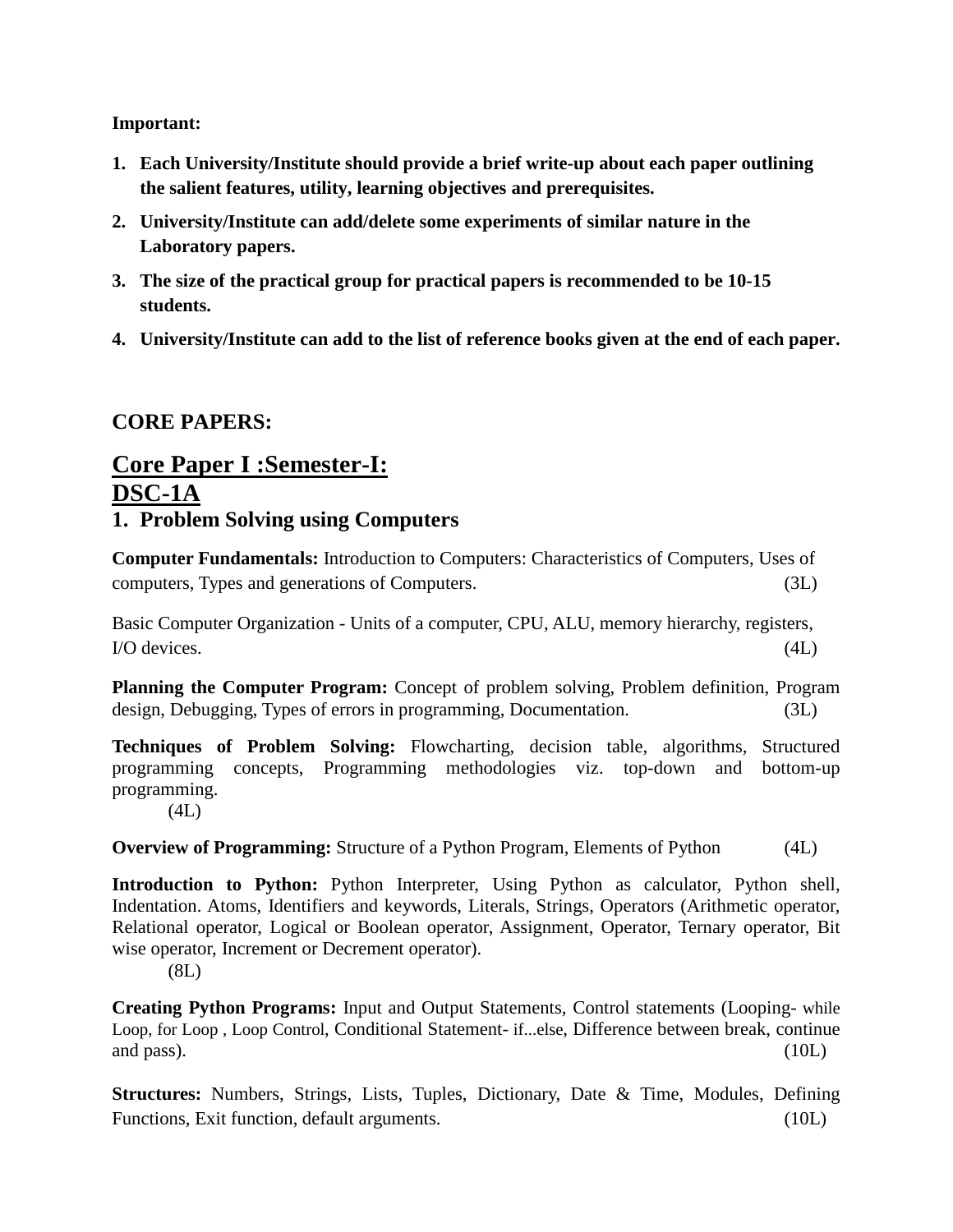**Introduction to Advanced Python:** Objects and Classes, Inheritance, Regular Expressions, Event Driven Programming, GUI Programming.

(14L)

# **Reference Books:**

- 1. P. K. Sinha & Priti Sinha , "Computer Fundamentals", BPB Publications, 2007.
- 2. Dr. Anita Goel, Computer Fundamentals, Pearson Education, 2010.
- 3. T. Budd, Exploring Python, TMH, 1st Ed, 2011
- 4. Python Tutorial/Documentation [www.python.or](http://www.python.or/) 2010
- 5. Allen Downey, Jeffrey Elkner, Chris Meyers , How to think like a computer scientist : learning with Python , Freely available online.2012
- 6. <http://docs.python.org/3/tutorial/index.html>
- 7. <http://interactivepython.org/courselib/static/pythonds>
- 8. <http://www.ibiblio.org/g2swap/byteofpython/read/>

# **Software Lab using Python:**

#### **Section: A ( Simple programs)**

- 1. Write a menu driven program to convert the given temperature from Fahrenheit to Celsius and vice versa depending upon user's choice.
- 2. WAP to calculate total marks, percentage and grade of a student. Marks obtained in each of the three subjects are to be input by the user. Assign grades according to the following criteria :

Grade A: Percentage >=80 Grade B: Percentage>=70 and <80 Grade C: Percentage>=60 and <70 Grade D: Percentage>=40 and <60

- Grade E: Percentage<40
- 3. Write a menu-driven program, using user-defined functions to find the area of rectangle, square, circle and triangle by accepting suitable input parameters from user.
- 4. WAP to display the first n terms of Fibonacci series.
- 5. WAP to find factorial of the given number.
- 6. WAP to find sum of the following series for n terms:  $1 2/2! + 3/3! - - n/n!$
- 7. WAP to calculate the sum and product of two compatible matrices.

#### **Section: B (Visual Python):**

*All the programs should be written using user defined functions, wherever possible.* 

- 1. Write a menu-driven program to create mathematical 3D objects
	- I. curve
	- II. sphere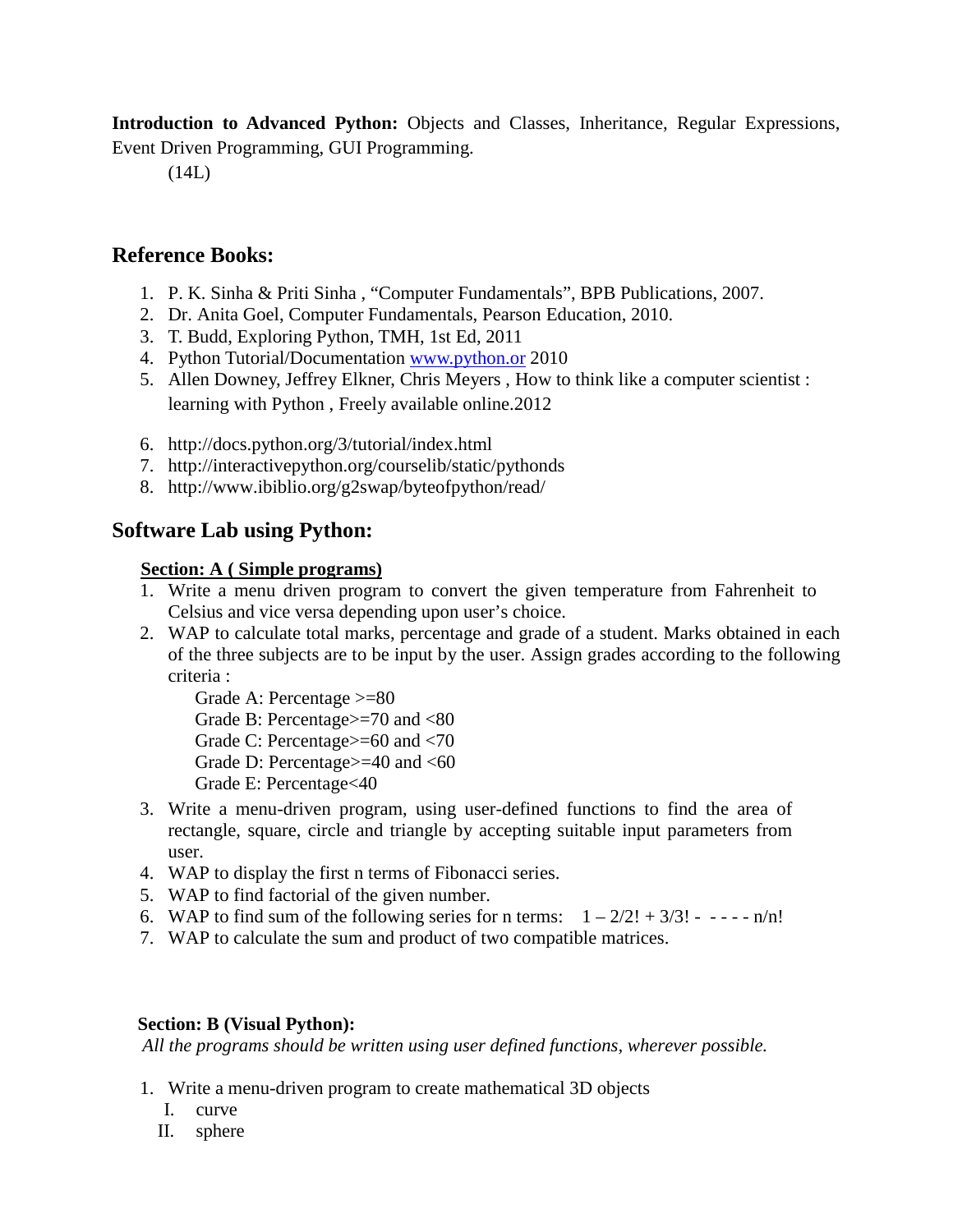- III. cone
- IV. arrow
- V. ring
- VI. Cylinder.
- 2. WAP to read n integers and display them as a histogram.
- 3. WAP to display sine, cosine, polynomial and exponential curves.
- 4. WAP to plot a graph of people with pulse rate p vs. height h. The values of p and h are to be entered by the user.
- 5. WAP to calculate the mass m in a chemical reaction. The mass m (in gms) disintegrates according to the formula  $m=60/(t+2)$ , where t is the time in hours. Sketch a graph for t vs. m, where  $t>=0$ .
- 6. A population of 1000 bacteria is introduced into a nutrient medium. The population p grows as follows:

 $P(t) = (15000(1+t))/(15+e)$ 

where the time t is measured in hours. WAP to determine the size of the population at given time t and plot a graph for P vs t for the specified time interval.

- 7. Input initial velocity and acceleration, and plot the following graphs depicting equations of motion:
	- I. velocity wrt time  $(v=u+at)$
	- II. distance wrt time ( $s=u*t+0.5*a*t*t)$ )
	- III. distance wrt velocity ( $s=(v*v-u*u)/2*a$ )

# **Core Paper II :Semester-II: DSC-2A**

**2. Database Management Systems** 

**Introduction to Database Management Systems**: Characteristics of database approach, data models, DBMS architecture and data independence.

(10L)

**Entity Relationship and Enhanced ER Modeling:** Entity types, relationships, SQL-99:Schema Definition , constraints, and object modeling.

 $(15L)$ 

**Relational Data Model :** Basic concepts, relational constraints, relational algebra, SQL queries.

(15L)

**Database design:** ER and EER to relational mapping, functional dependencies, normal forms up to third normal form.  $(20 L)$ 

#### **Books Recommended:**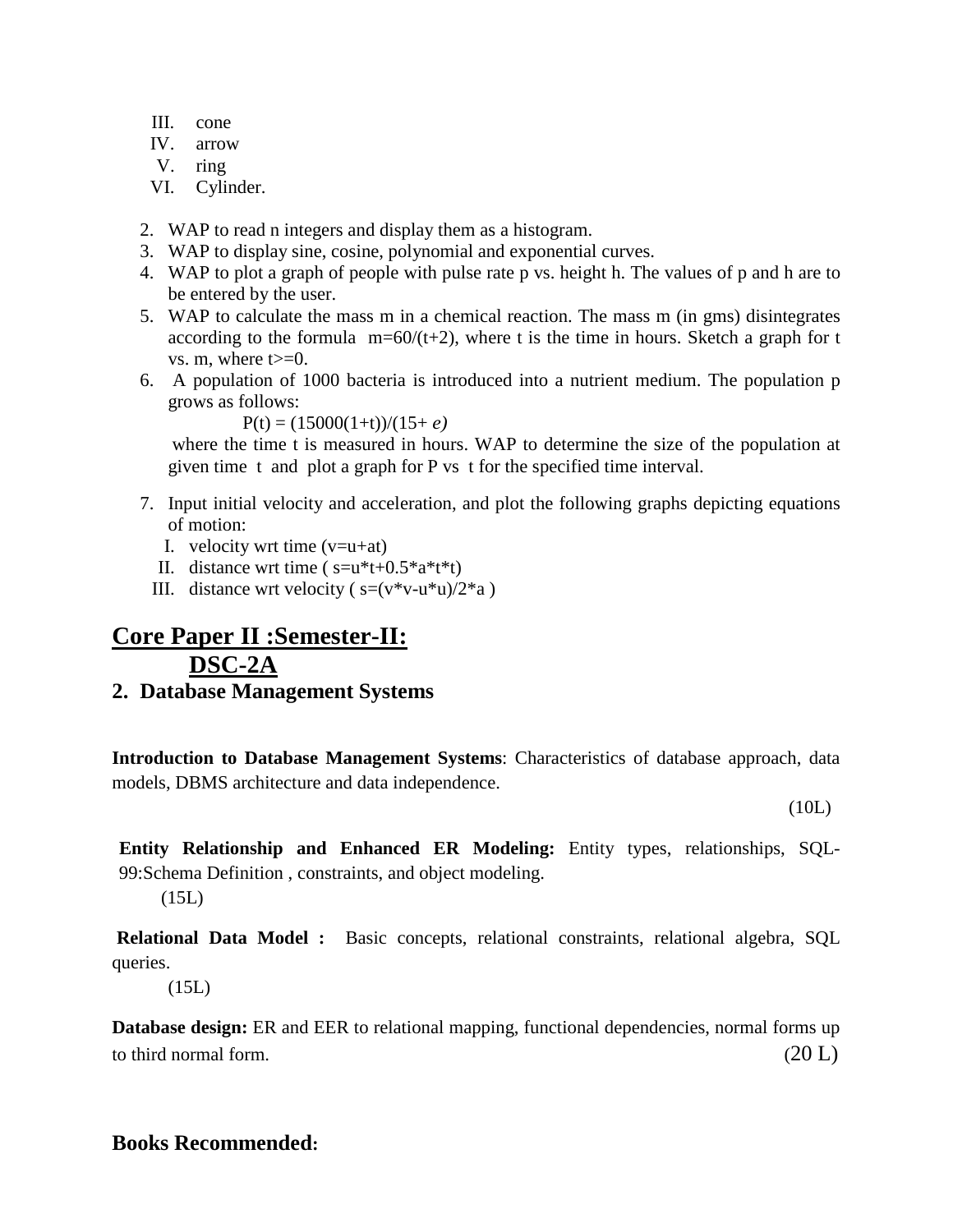- 1. R. Elmasri, S.B. Navathe, Fundamentals of Database Systems  $6<sup>th</sup>$  Edition, Pearson Education, 2010.
- 2. R. Ramakrishanan, J. Gehrke, Database Management Systems 3<sup>rd</sup> Edition, McGraw-Hill, 2002.
- 3. A. Silberschatz, H.F. Korth, S. Sudarshan, Database System Concepts 6<sup>th</sup> Edition, McGraw Hill, 2010.
- 4. R. Elmasri, S.B. Navathe Database Systems Models, Languages, Design and application Programming, 6<sup>th Charles Buttoute Byseling</sup> Programming, 6<sup>th</sup> Edition, Pearson Education, 2013.

#### **Software Lab based on Database Management Systems**

#### **Note: MyAccess/MySQL may be used.**

The following concepts must be introduced to the students:

#### **DDL Commands**

• Create table, alter table, drop table

#### **DML Commands**

- Select, update, delete, insert statements
- Condition specification using Boolean and comparison operators (and, or,  $not, = \leq, \leq, \geq, \leq, \geq =, \leq)$
- Arithmetic operators and aggregate functions (Count, sum, avg, Min, Max)
- Multiple table queries (join on different and same tables)
- Nested select statements
- Set manipulation using (any, in, contains, all, not in, not contains, exists, not exists, union, intersect, minus, etc.)
- Categorization using group by……..having
- Arranging using order by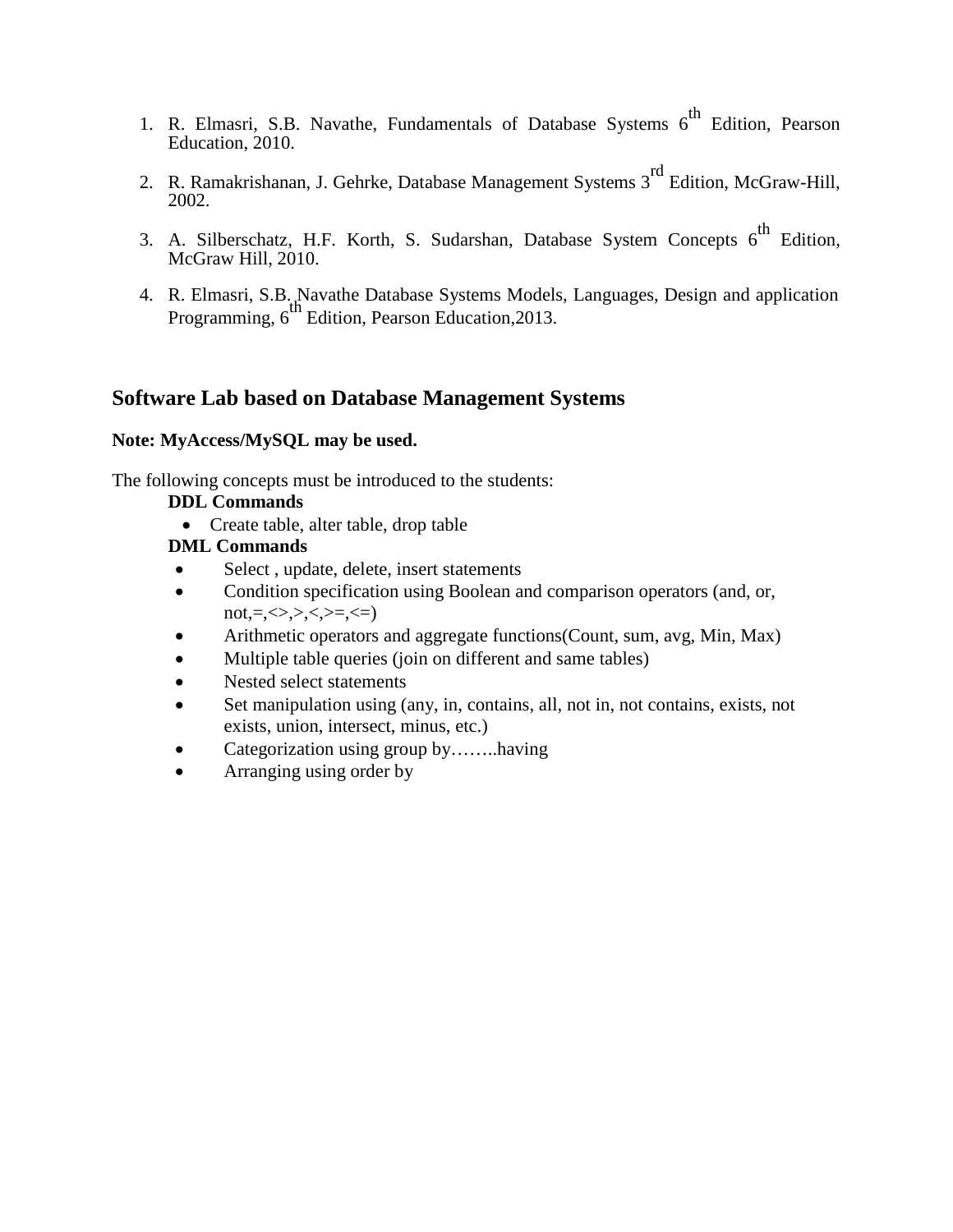

#### **Questions to be performed on above schema**

- 1. Create tables with relevant foreign key constraints
- 2. Populate the tables with data
- 3. Perform the following queries on the database :
	- 1. Display all the details of all employees working in the company.
	- 2. Display ssn, lname, fname, address of employees who work in department no 7.
	- 3. Retrieve the birthdate and address of the employee whose name is 'Franklin T. Wong'
	- 4. Retrieve the name and salary of every employee
	- 5. Retrieve all distinct salary values
	- 6. Retrieve all employee names whose address is in 'Bellaire'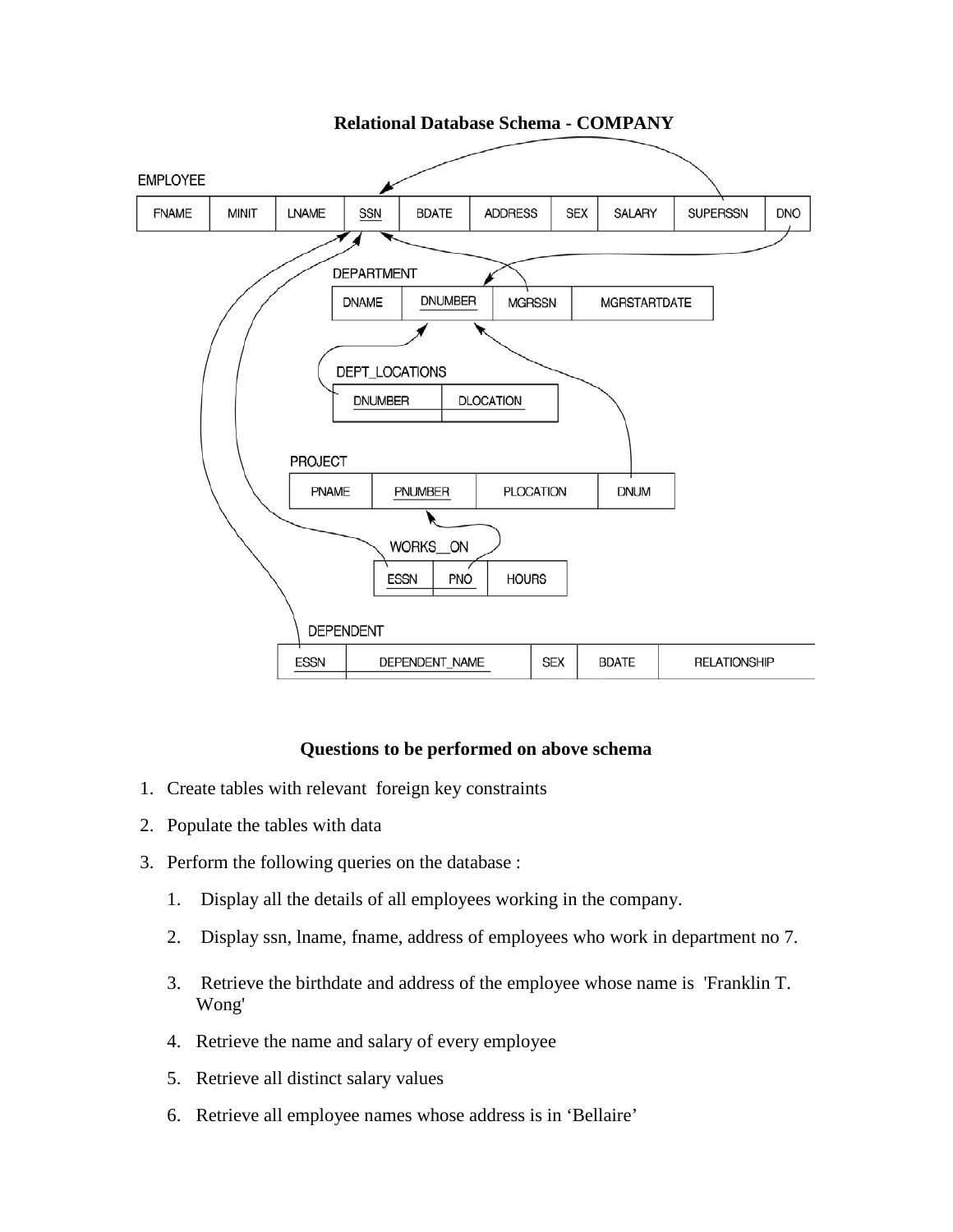- 7. Retrieve all employees who were born during the 1950s
- 8. Retrieve all employees in department 5 whose salary is between 50,000 and 60,000(inclusive)
- 9. Retrieve the names of all employees who do not have supervisors
- 10. Retrieve SSN and department name for all employees
- 11. Retrieve the name and address of all employees who work for the 'Research' department
- 12. For every project located in 'Stafford', list the project number, the controlling department number, and the department manager's last name, address, and birthdate.
- 13. For each employee, retrieve the employee's name, and the name of his or her immediate supervisor.
- 14. Retrieve all combinations of Employee Name and Department Name
- 15. Make a list of all project numbers for projects that involve an employee whose last name is 'Narayan' either as a worker or as a manager of the department that controls the project.
- 16. Increase the salary of all employees working on the 'ProductX' project by 15%. Retrieve employee name and increased salary of these employees.
- 17. Retrieve a list of employees and the project name each works in, ordered by the employee's department, and within each department ordered alphabetically by employee first name.
- 18. Select the names of employees whose salary does not match with salary of any employee in department 10.
- 19. Retrieve the name of each employee who has a dependent with the same first name and same sex as the employee.
- 20. Retrieve the employee numbers of all employees who work on project located in Bellaire, Houston, or Stafford.
- 21. Find the sum of the salaries of all employees, the maximum salary, the minimum salary, and the average salary. Display with proper headings.
- 22. Find the sum of the salaries and number of employees of all employees of the 'Marketing' department, as well as the maximum salary, the minimum salary, and the average salary in this department.
- 23. Select the names of employees whose salary is greater than the average salary of all employees in department 10.
- 24. For each department, retrieve the department number, the number of employees in the department, and their average salary.
- 25. For each project, retrieve the project number, the project name, and the number of employees who work on that project.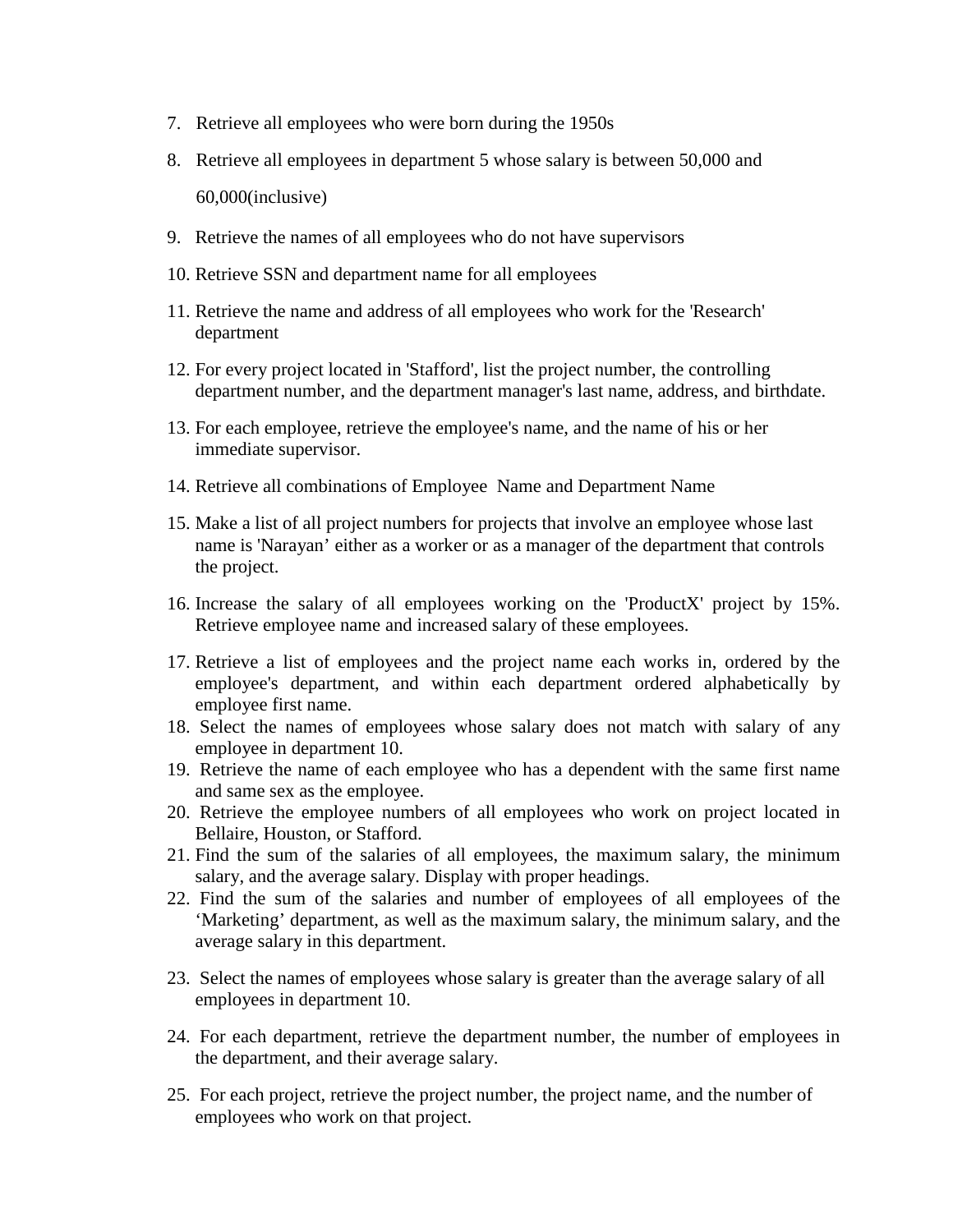- 26. Change the location and controlling department number for all projects having more than 5 employees to 'Bellaire' and 6 respectively.
- 27. For each department having more than 10 employees, retrieve the department no, no of employees drawing more than 40,000 as salary.
- 28. Insert a record in Project table which violates referential integrity constraint with respect to Department number. Now remove the violation by making necessary insertion in the Department table.
- 29. Delete all dependents of employee whose ssn is '123456789'.
- 30. Delete an employee from Employee table with ssn = '12345'( make sure that this employee has some dependents, is working on some project, is a manager of some department and is supervising some employees). Check and display the cascading effect on Dependent and Works on table. In Department table MGRSSN should be set to default value and in Employee table SUPERSSN should be set to NULL
- 31. Perform a query using alter command to drop/add field and a constraint in Employee table.

# **Core Paper III :Semester-III: DSC-3A**

# **3. Operating Systems**

**Introduction:** System Software, Resource Abstraction, OS strategies. (2L)

**Types of operating systems** - Multiprogramming, Batch, Time Sharing, Single user and Multiuser, Process Control & Real Time Systems. (2L)

**Operating System Organization**: Factors in operating system design, basic OS functions, implementation consideration; process modes, methods of requesting system services – system calls and system programs. (10L)

**Process Management :** System view of the process and resources, initiating the OS, process address space, process abstraction, resource abstraction, process hierarchy, Thread model (15L) **Scheduling:** Scheduling Mechanisms, Strategy selection, non-pre-emptive and pre-emptive strategies. (12L)

**Memory Management:** Mapping address space to memory space, memory allocation strategies, fixed partition, variable partition, paging, virtual memory (12L)

#### **Shell introduction and Shell Scripting**

- **(7L)**
- $\triangleright$  What is shell and various type of shell, Various editors present in linux
- $\triangleright$  Different modes of operation in vi editor
- $\triangleright$  What is shell script, Writing and executing the shell script
- $\triangleright$  Shell variable (user defined and system variables)
- $\triangleright$  System calls, Using system calls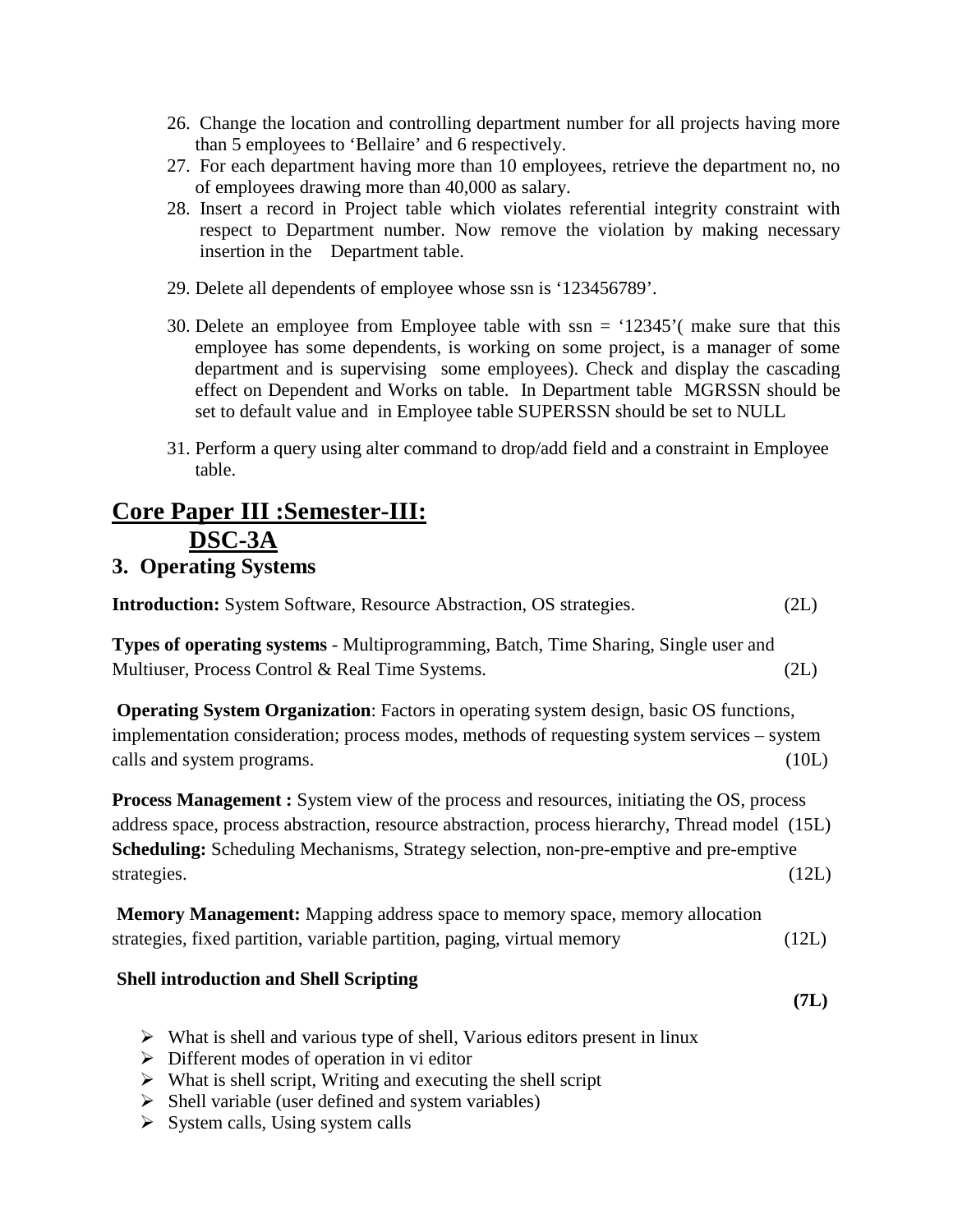- $\triangleright$  Pipes and Filters
- $\triangleright$  Decision making in Shell Scripts (If else, switch), Loops in shell
- $\triangleright$  Functions
- $\triangleright$  Utility programs (cut, paste, join, tr, uniq utilities)
- $\triangleright$  Pattern matching utility (grep)

#### **Books Recommended:**

- 1. A Silberschatz, P.B. Galvin, G. Gagne, Operating Systems Concepts, 8<sup>th</sup> Edition, John Wiley Publications 2008.
- 2. A.S. Tanenbaum, Modern Operating Systems, 3<sup>rd</sup> Edition, Pearson Education 2007.
- 3. G. Nutt, Operating Systems: A Modern Perspective, 2<sup>nd</sup> Edition Pearson Education 1997.
- 4. W. Stallings, Operating Systems, Internals & Design Principles, 5<sup>th</sup> Edition, Prentice Hall of India. 2008.
- 5. M. Milenkovic, Operating Systems- Concepts and design, Tata McGraw Hill 1992.

# **Software Lab based on Operating Systems**

#### **Note: Following exercises can be performed using Linux or Unix**

- 1. Usage of following commands: ls, pwd, tty, cat, who, who am I, rm, mkdir, rmdir, touch, cd.
- 2. Usage of following commands: cal, cat(append), cat(concatenate), mv, cp, man, date.
- 3. Usage of following commands: chmod, grep, tput (clear, highlight), bc.
- 4. Write a shell script to check if the number entered at the command line is prime or not.
- 5. Write a shell script to modify "cal" command to display calendars of the specified months.
- 6. Write a shell script to modify "cal" command to display calendars of the specified range of months.
- 7. Write a shell script to accept a login name. If not a valid login name display message "Entered login name is invalid".
- 8. Write a shell script to display date in the mm/dd/yy format.
- 9. Write a shell script to display on the screen sorted output of "who" command along with the total number of users .
- 10. Write a shell script to display the multiplication table any number,
- 11. Write a shell script to compare two files and if found equal asks the user to delete the duplicate file.
- 12. Write a shell script to find the sum of digits of a given number.
- 13. Write a shell script to merge the contents of three files, sort the contents and then display them page by page.
- 14. Write a shell script to find the LCD(least common divisor) of two numbers.
- 15. Write a shell script to perform the tasks of basic calculator.
- 16. Write a shell script to find the power of a given number.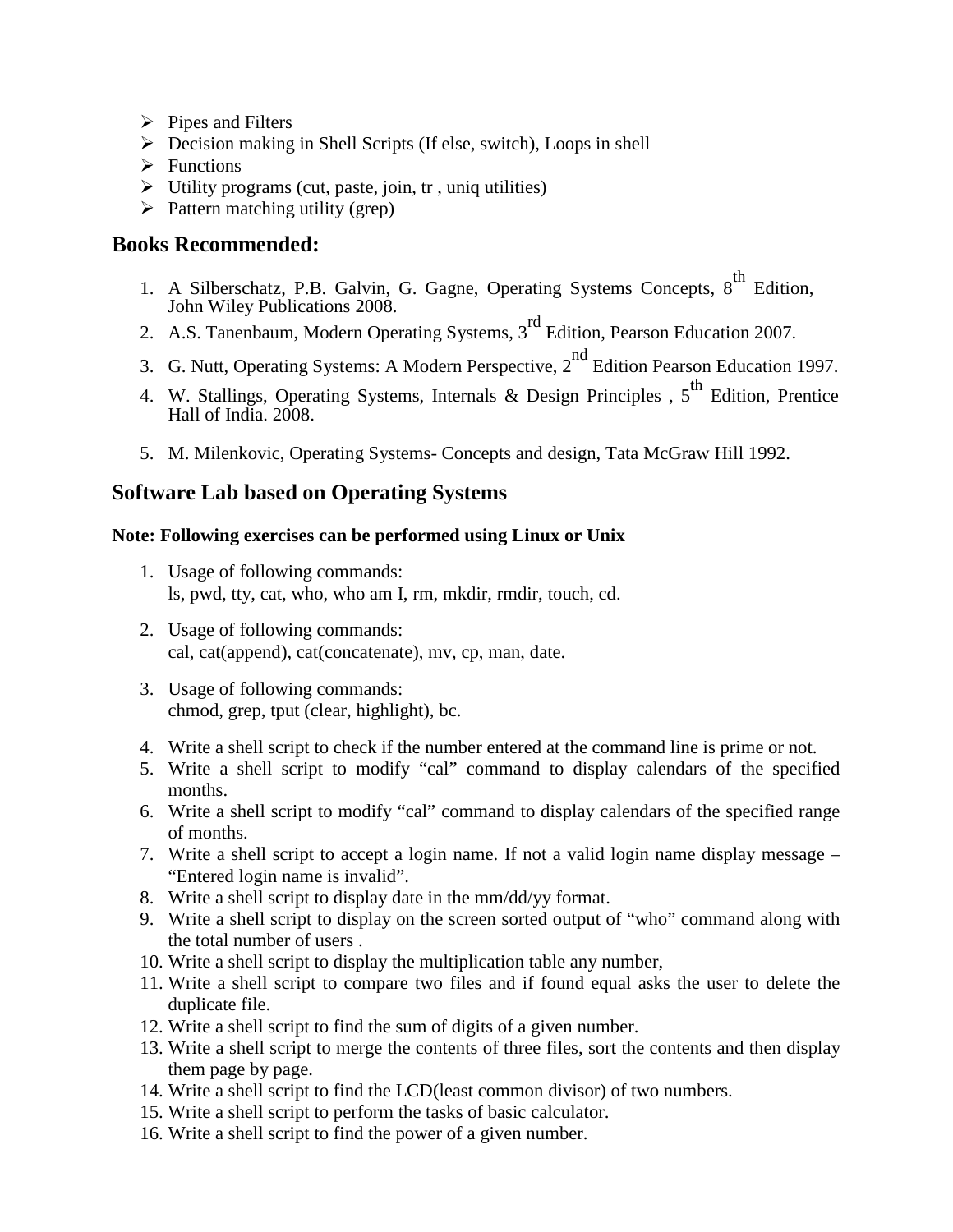- 17. Write a shell script to find the factorial of a given number.
- 18. Write a shell script to check whether the number is Armstrong or not.
- 19. Write a shell script to check whether the file have all the permissions or not.
- 20. Program to show the pyramid of special character "\*".

# **Core Paper IV :Semester-IV: DSC-4A**

#### **4. Computer System Architecture**

**Introduction:** Logic gates, boolean algebra, combinational circuits, circuit simplification, flip-flops and sequential circuits, decoders, multiplexors, registers, counters and memory units.

(12L)

**Data Representation and basic Computer Arithmetic:** Number systems, complements, fixed and floating point representation, character representation, addition, subtraction, magnitude comparison. (8L)

**Basic Computer Organization and Design:** Computer registers, bus system, instruction set, timing and control, instruction cycle, memory reference, input-output and interrupt.

(18L)

**Central Processing Unit:** Register organization, arithmetic and logical micro-operations, stack organization, micro programmed control. (10L)

**Programming the Basic Computer:** Instruction formats, addressing modes, instruction codes, machine language, assembly language, input output programming. (8L) **Input-output Organization:** Peripheral devices, I/O interface, Modes of data transfer, direct memory access. (4L)

#### **Books Recommended:**

- 1. M. Mano, Computer System Architecture, Pearson Education 1992.
- 2. A. J. Dos Reis, Assembly Language and Computer Architecture using C++ and JAVA, Course Technology, 2004
- 3. W. Stallings, Computer Organization and Architecture Designing for Performance, 8th Edition, Prentice Hall of India ,2009
- 4. Digital Design, M.M. Mano, Pearson Education Asia, 1979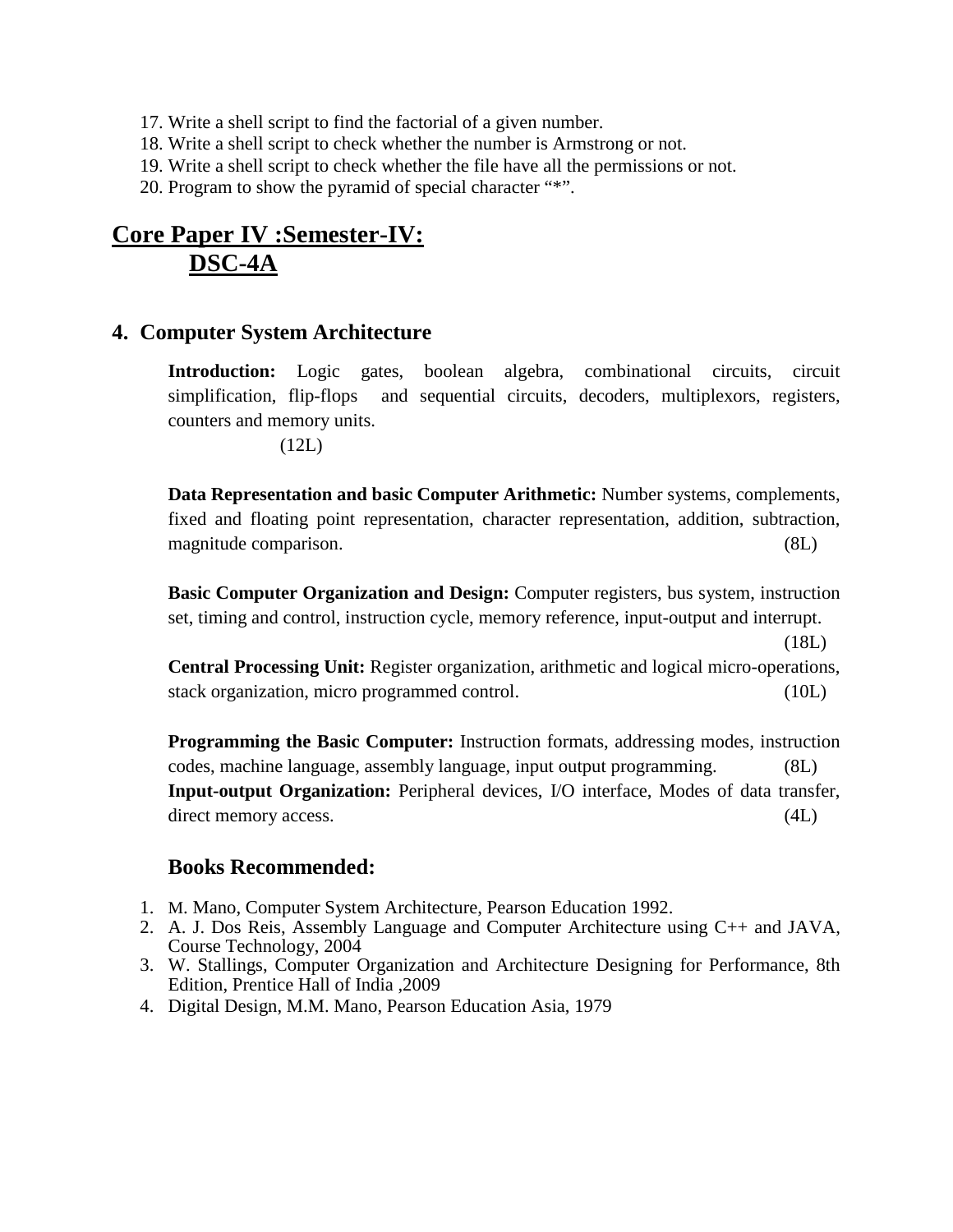# **Computer System Architecture Lab**

# **Practical: 60 Lab Periods**

| Memory           | <b>Instruction format</b> |         |  |
|------------------|---------------------------|---------|--|
| 4096 words       | 3<br>4                    |         |  |
| 16 bits per word | Opcode                    | Address |  |
|                  |                           |         |  |

# Basic Computer Instructions

|                      |                | <b>Memory Reference</b>                                  |            | <b>Register Reference</b> |            | Input-Output                          |          |       |
|----------------------|----------------|----------------------------------------------------------|------------|---------------------------|------------|---------------------------------------|----------|-------|
| <b>Register Set</b>  |                | 1. Create a machine based on the following architecture: |            |                           |            |                                       |          |       |
| IR                   | DR             | AC                                                       | AR         | PC                        | FGI        | <b>FGO</b><br>S                       | $\bf{I}$ | E     |
| $\overline{0}$<br>15 | $\overline{0}$ | 15<br>$\mathbf{0}$<br>15                                 | 011        | 011                       | 1 Bit      | 1 Bit<br>1 Bit                        | 1 bit    | 1 Bit |
| Symbol               |                | Hex                                                      | Symbol     | Hex                       | Symbol     | Hex                                   |          |       |
| <b>AND</b>           | <b>OXXX</b>    |                                                          | <b>CLA</b> | <b>E800</b>               | <b>INP</b> | <b>F80</b><br>$\boldsymbol{0}$<br>F40 |          |       |
| <b>ADD</b>           | 2xxx           |                                                          | <b>CLE</b> | E400                      | <b>OUT</b> | $\theta$                              |          |       |
| <b>ISZ</b>           | <b>Cxxx</b>    |                                                          | <b>INC</b> | E020                      |            |                                       |          |       |
| AND I                | 1xxx           |                                                          | <b>SPA</b> | E010                      |            |                                       |          |       |
| ADD I                | 3xxx           |                                                          | <b>SNA</b> | <b>E008</b>               |            |                                       |          |       |
| LDA I                | 5xxx           | Indirect                                                 | <b>SZA</b> | E004                      |            |                                       |          |       |
| STA_I                | 7xxx           | Addressing SZE                                           |            | E002                      |            |                                       |          |       |
| <b>BUN I</b>         | 9xxx           |                                                          | <b>HLT</b> | E001                      |            |                                       |          |       |
| BSA <sub>I</sub>     | <b>Bxxx</b>    |                                                          |            |                           |            |                                       |          |       |
| $ISZ_I$              | <b>DXXX</b>    |                                                          |            |                           |            |                                       |          |       |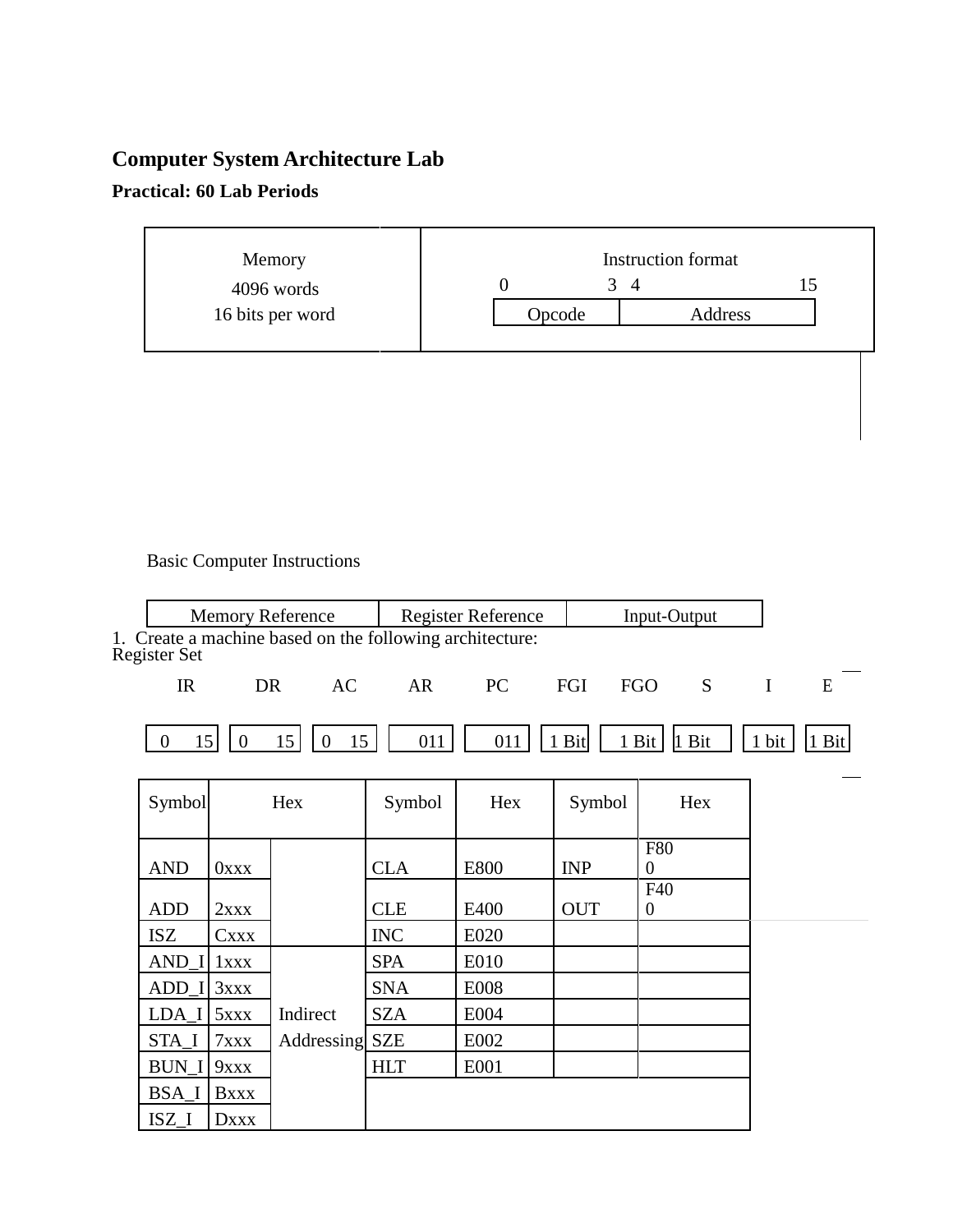Refer to Chapter-5 of Morris Mano for description of instructions.

- ii) Create the micro operations and associate with instructions as given in the chapter (except interrupts). Design the register set, memory and the instruction set. Use this machine for the assignments of this section.
- iii) Create a Fetch routine of the instruction cycle.
- iv) Simulate the machine to determine the contents of AC, E, PC, AR and IR registers in hexadecimal after the execution of each of following register reference instructions:

| e. CIR | i. SNA |
|--------|--------|
| f. CIL | j. SZA |
| g. INC | k. SZE |
| h. SPA | 1. HLT |
|        |        |

Initialize the contents of AC to  $(A937)_{16}$ , that of PC to  $(022)_{16}$  and E to 1.

5. Simulate the machine for the following memory-reference instructions with I= 0 and address part  $= 082$ . The instruction to be stored at address 022 in RAM. Initialize the memory word at address 082 with the operand B8F2 and AC with A937. Determine the contents of AC, DR, PC, AR and IR in hexadecimal after the execution.

| a. ADD | f. BSA   |
|--------|----------|
| b. AND | $g.$ ISZ |
| c. LDA |          |
| d. STA |          |
| e. BUN |          |

- 6. Simulate the machine for the memory-reference instructions referred in above question with  $I= 1$  and address part = 082. The instruction to be stored at address 026 in RAM. Initialize the memory word at address 082 with the value 298. Initialize the memory word at address 298 with operand B8F2 and AC with A937. Determine the contents of AC, DR, PC, AR and IR in hexadecimal after the execution.
- 7. Modify the machine created in Practical 1 according to the following instruction format:



- a. The instruction format contains a 3-bit opcode, a 1-bit addressing mode and a 12-bit address. There are only two addressing modes,  $I = 0$  (direct addressing) and  $I = 1$ (indirect addressing).
- b. Create a new register I of 1 bit.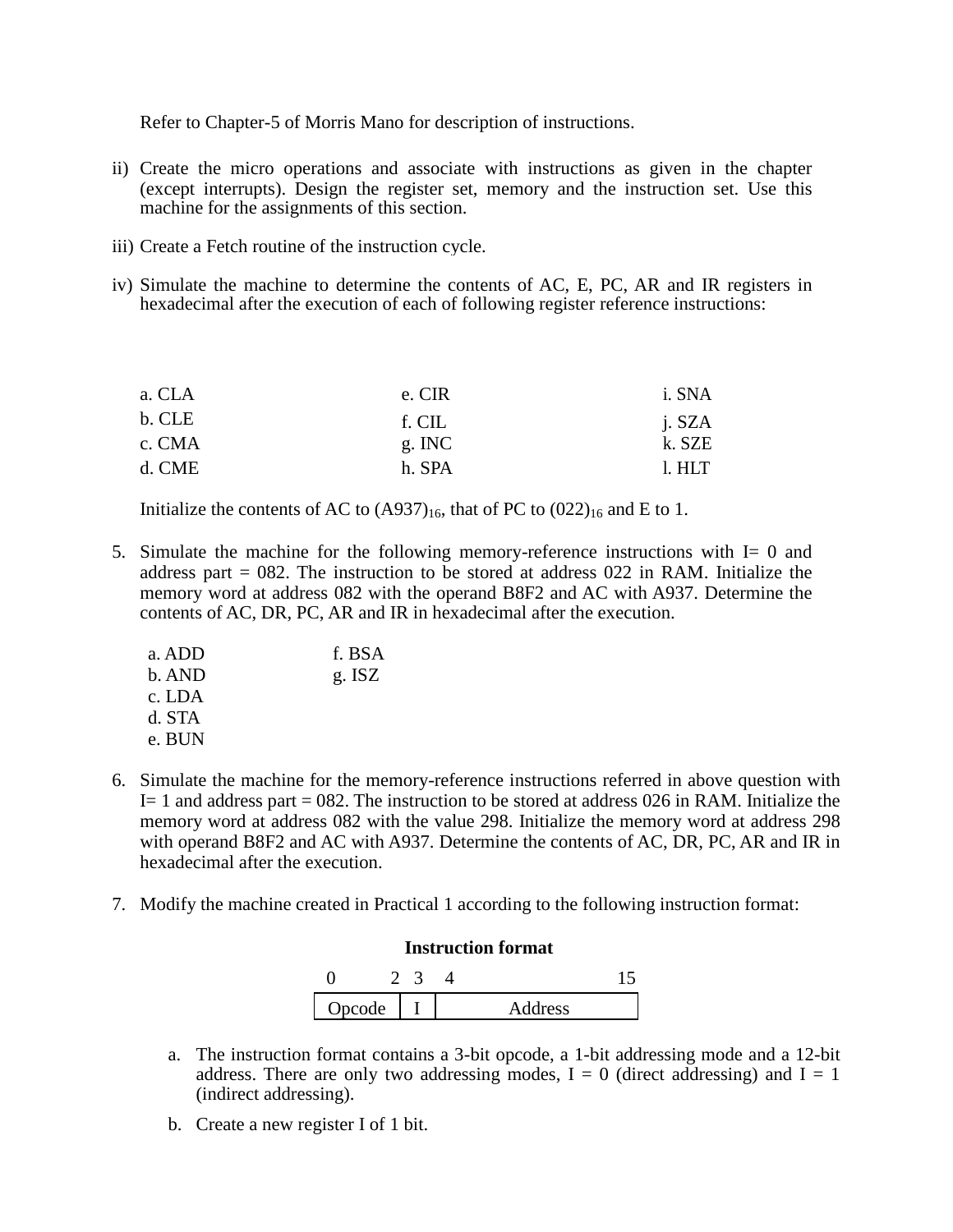- c. Create two new microinstructions as follows :
	- i. Check the opcode of instruction to determine type of instruction (Memory Reference/Register Reference/Input-Output) and then jump accordingly.
	- ii. Check the I bit to determine the addressing mode and then jump accordingly.

# **Discipline Specific Elective Papers: (Credit: 06 each) (DSE-1, DSE -2):**

# **Options for Discipline Specific Elective Papers, choose two:**

| 1. | Programming in JAVA                        | $(4 + 4$ Lab)      |
|----|--------------------------------------------|--------------------|
| 2. | <b>Discrete Structures</b>                 | $(5 + 1)$ Tutorial |
| 3. | Analysis of Algorithms and Data Structures | $(4 + 4$ Lab)      |
| 4. | Software Engineering                       | $(4 + 4$ Lab)      |
| 5. | <b>Computer Networks</b>                   | $(4 + 4$ Lab)      |
| 6. | <b>Internet Technologies</b>               | $(4 + 4$ Lab)      |
| 7. | Data Mining                                | $(4 + 4$ Lab)      |
| 8. | <b>Mobile Applications</b>                 | $(4 + 4$ Lab)      |
| 9. | E-Commerce Technologies                    | $(4+4$ Lab)        |
|    | 10. Cloud Computing                        | $(4+4$ Lab)        |
|    | 11. Project Work / Dissertation            | $(2+8$ Lab)        |
|    |                                            |                    |

**Note:** Universities may include more options or delete some from this list

# **1. Programming in Java**

| <b>Introduction to Java: Features of Java, JDK Environment</b>                                                                                                                                                                             | (1L)           |
|--------------------------------------------------------------------------------------------------------------------------------------------------------------------------------------------------------------------------------------------|----------------|
| <b>Object Oriented Programming Concept</b> Overview of Programming, Paradigm, Classes,<br>Abstraction, Encapsulation, Inheritance, Polymorphism, Difference between C++ and JAVA                                                           |                |
| Java Programming Fundamental :Structure of java program, Data types, Variables, Operators,<br>Keywords, Naming Convention, Decision Making (if, switch), Looping (for, while), Type Casting                                                | (10L)<br>(10L) |
| <b>Classes and Objects:</b> Creating Classes and objects, Memory allocation for objects, Constructor,<br>Implementation of Inheritance, Implementation of Polymorphism, Method Overloading, Method<br>Overriding, Nested and Inner classes | (10L)          |
| Arrays and Strings: Arrays, Creating an array, Types of Arrays, String class Methods, String<br>Buffer methods.                                                                                                                            |                |
| Abstract Class, Interface and Packages: Modifiers and Access Control, Abstract classes and<br>methods, Interfaces, Packages Concept, Creating user defined packages                                                                        | (6L)<br>(8L)   |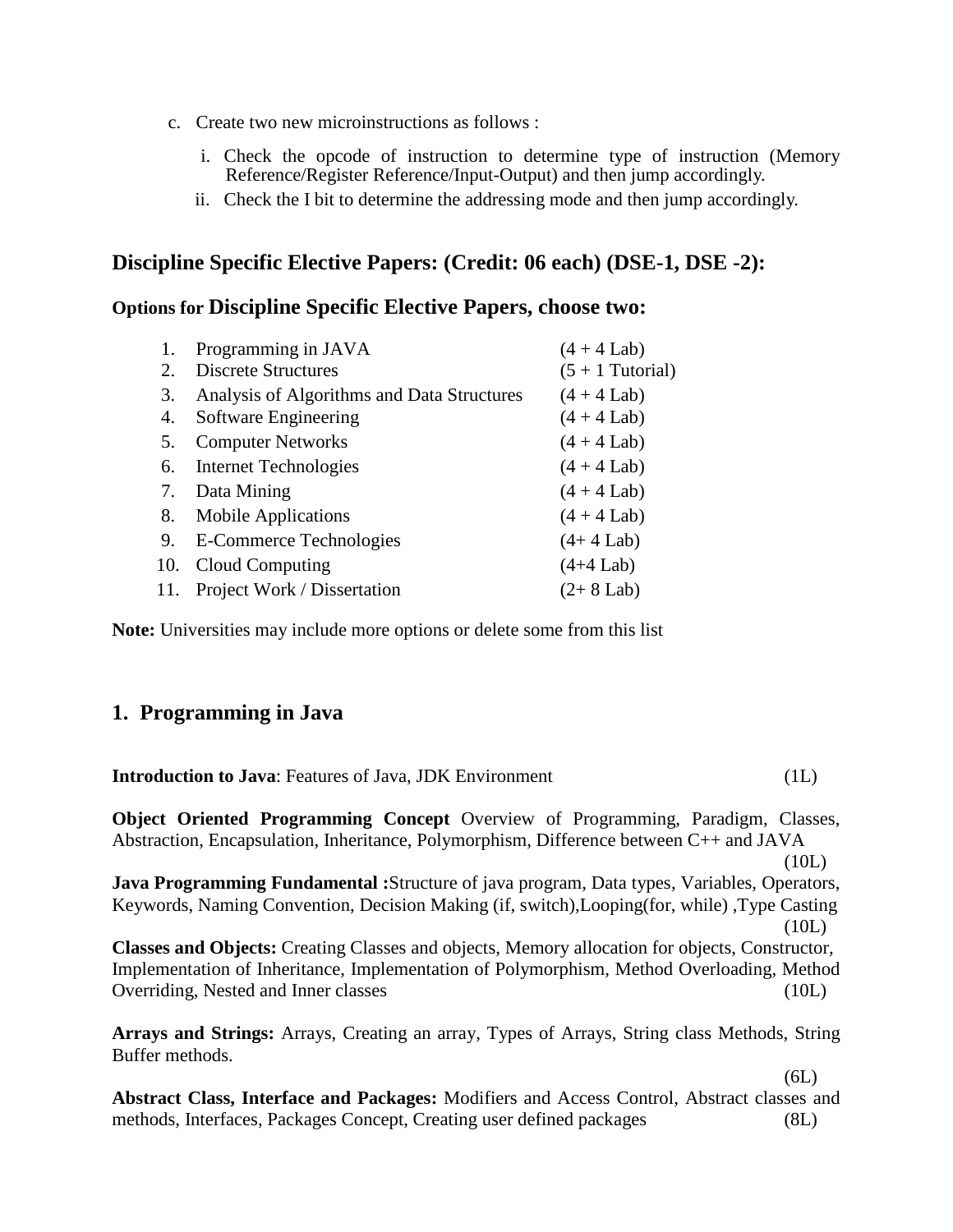**Exception Handling:** Exception types, Using try catch and multiple catch, Nested try, throw, throws and finally, Creating User defined Exceptions. (4L)

**File Handling:** Byte Stream, Character Stream, File IO Basics, File Operations, Creating file, Reading file, Writing File (5L)

**Applet Programming:** In**t**roduction, Types Applet, Applet Life cycle, Creating Applet, Applet  $tag (6L)$ 

## **Books Recommended:**

- 1. Ivan Bayross, Web Enabled Commercial Application Development Using Html, Dhtml,javascript, Perl Cgi , BPB Publications, 2009.
- 2. Cay Horstmann, BIG Java, Wiley Publication , 3rd Edition., 2009
- 3. Herbert Schildt , Java 7, The Complete Reference, , 8th Edition, 2009.
- 4. E Balagurusamy , Programming with JAVA, TMH, 2007

# **Software Lab based on Java**

- 1. WAP to find the largest of n natural numbers.
- 2. WAP to find whether a given number is prime or not.
- 3. Write a menu driven program for following:
	- a. Display a Fibonacci series
	- b. Compute Factorial of a number
	- c. WAP to check whether a given number is odd or even.
	- d. WAP to check whether a given string is palindrome or not.
- 4. WAP to print the sum and product of digits of an Integer and reverse the Integer.
- 5. Write a program to create an array of 10 integers. Accept values from the user in that array. Input another number from the user and find out how many numbers are equal to the number passed, how many are greater and how many are less than the number passed.
- 6. Write a program that will prompt the user for a list of 5 prices. Compute the average of the prices and find out all the prices that are higher than the calculated average.
- 7. Write a program in java to input N numbers in an array and print out the Armstrong numbers from the set.
- 8. Write java program for the following matrix operations:
	- a. Addition of two matrices
	- b. Summation of two matrices
	- c. Transpose of a matrix
	- d. Input the elements of matrices from user.
- 9. Write a java program that computes the area of a circle, rectangle and a Cylinder using function overloading.
- 10. Write a Java for the implementation of Multiple inheritance using interfaces to calculate the area of a rectangle and triangle.
- 11. Write a java program to create a frame window in an Applet. Display your name, address and qualification in the frame window.
- 12. Write a java program to draw a line between two coordinates in a window.
- 13. Write a java program to display the following graphics in an applet window.
	- a. Rectangles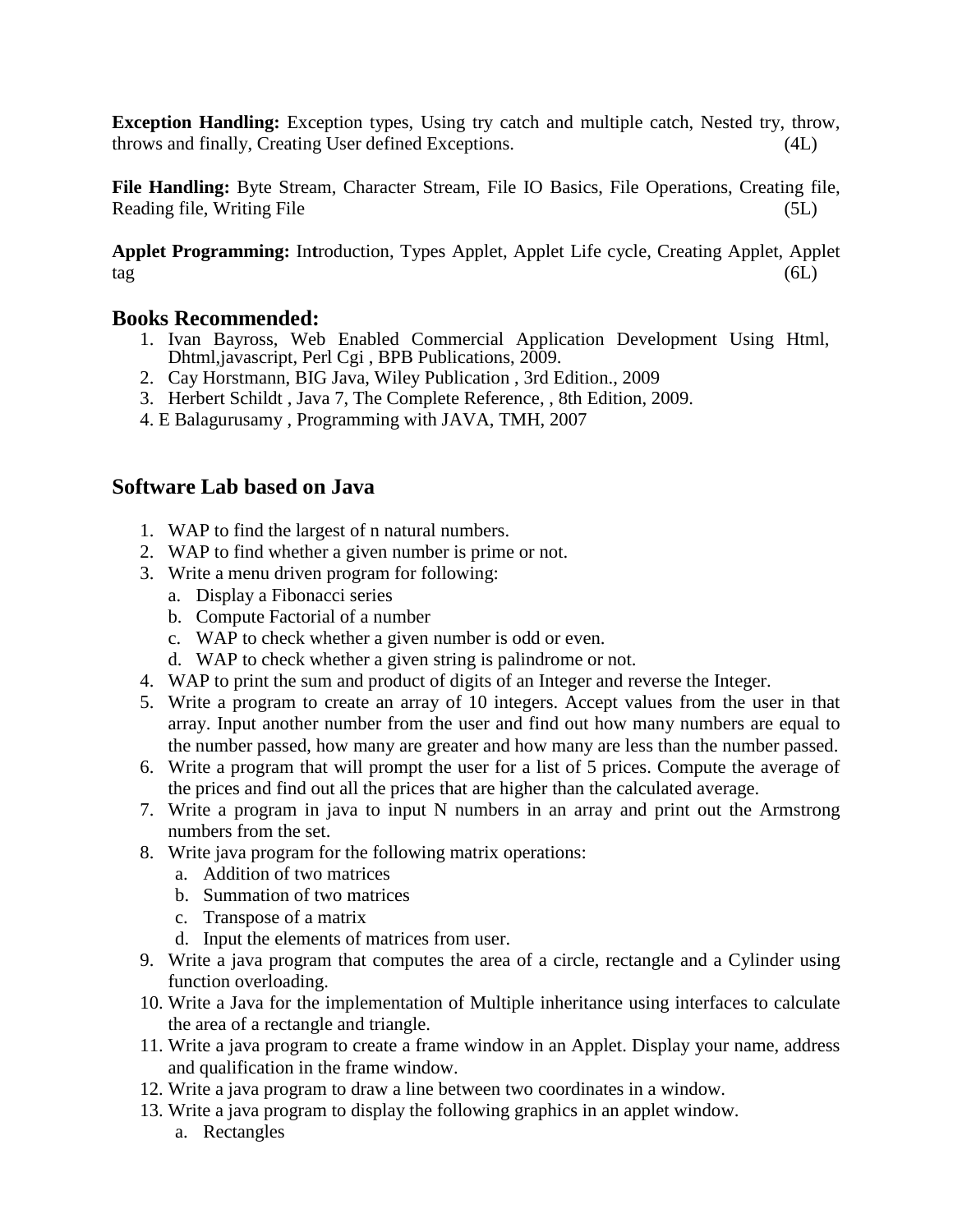- b. Circles
- c. Ellipses
- d. Arcs
- e. Polygons
- 14. Write a program that reads two integer numbers for the variables a and b. If any other character except number (0-9) is entered then the error is caught by NumberFormatException object. After that ex.getMessage() prints the information about the error occurring causes.
- 15. Write a program for the following string operations:
	- a. Compare two strings
	- b. Concatenate two strings
	- c. Compute length of a string
- 16. Create a class called Fraction that can be used to represent the ratio of two integers. Include appropriate constructors and methods. If the denominator becomes zero, throw and handle an exception.

#### **2. Discrete Structures**

**Introduction:** Introduction to Sets, Finite and Infinite Sets, Unaccountably Infinite Sets. Introduction to Functions and relations, Properties of Binary relations, Closure, Partial Ordering Relations. (12L)

**Unit-II:** Pigeonhole Principle, Permutation and Combinations, Mathematical Induction, Principle of Inclusion and Exclusion. (12L)

**Unit-III** : Asymptotic Notations (4)

**Recurrence Relations**: Introduction, Generating Functions, Linear Recurrence Relations with constant coefficients and their solution. (12L)

**Graphs Theory**: Basic Terminology of Graphs, Models and Types, Multigraphs, Weighted Graphs, Graph Representation. Graph Isomorphism Graph Connectivity, Euler and Hamiltonian Paths and Circuits, Planar Graphs, Graph Coloring, Basic Terminology of Trees, Properties of Trees, Spanning Trees.

(12L)

**Inference Theory**: Introduction, Logical Connectives, Well Formed Formulas, Tautologies, Equivalence (8L)

#### **Books Recommended:**

- 1. C. L. Liu and D.P. Mohapatra, Elements of Discrete Mathematics, Third Edition, Tata McGraw Hill , 2008.
- 2. K. Rosen, Discrete Mathematics and Its Applications, Sixth Edition, Tata McGraw Hill,2007.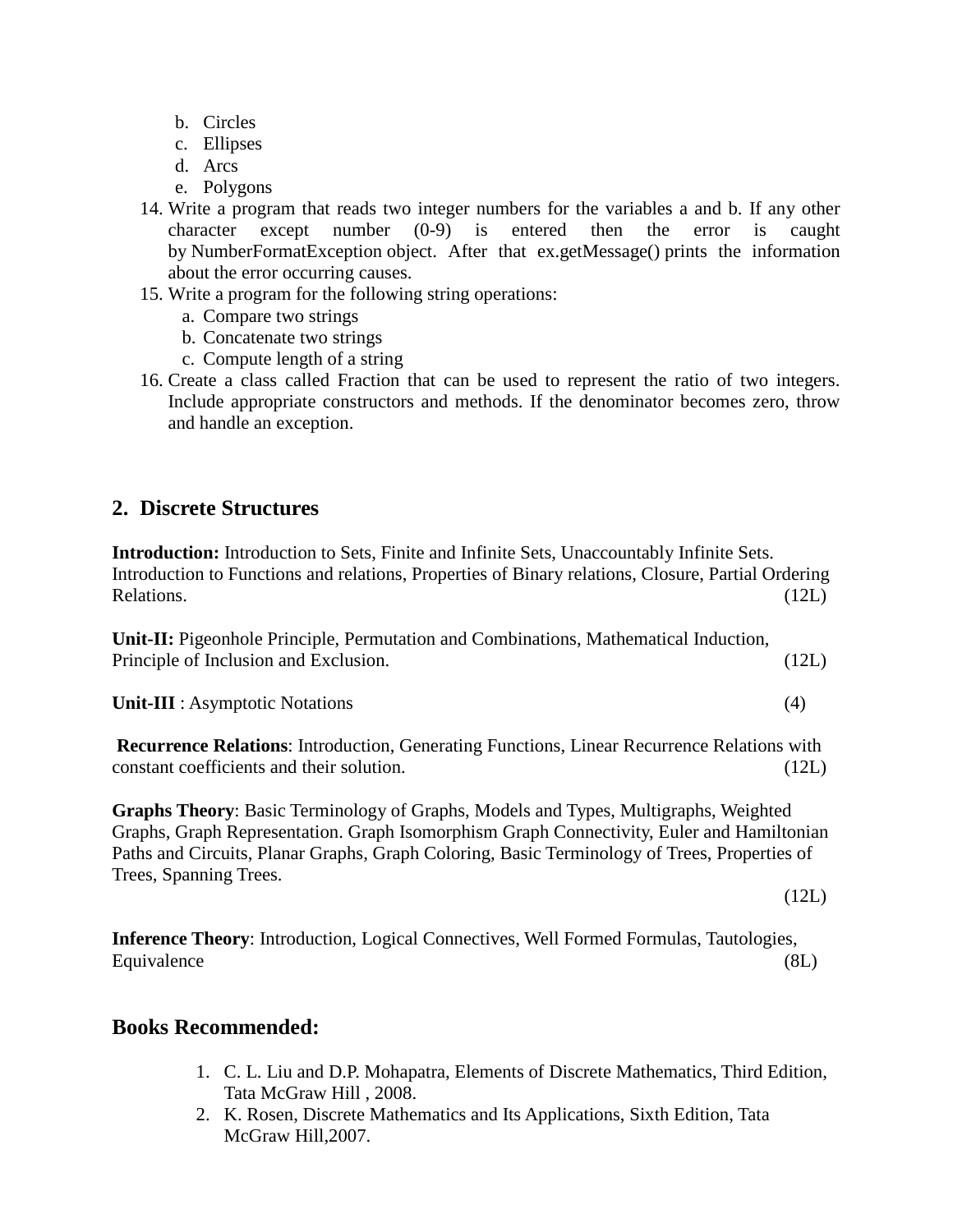- 3. T.H. Cormen, C.E. Leiserson, R.L. Rivest, Introduction to Algorithms, Third Edition,Prentice Hall of India,2010.
- 4. J.P. Trembley, R. Manohar, Discrete Mathematical Structures with Application to Computer Science, First Edition, Tata McGraw Hill, 2001.
- 5. [David Gries,](http://www.amazon.in/David-Gries/e/B0034Q2K6O/ref=dp_byline_cont_book_1) [Fred B. Schneider,](http://www.amazon.in/s/ref=dp_byline_sr_book_2?ie=UTF8&field-author=Fred+B.+Schneider&search-alias=stripbooks) A Logical Approach to Discrete Math, Springer; , 2010.

# **Online Reading/Supporting Material:**

1. [http://ocw.mit.edu/courses/electrical-engineering-and-computer-science/6-042j-mathematics](http://ocw.mit.edu/courses/electrical-engineering-and-computer-science/6-042j-mathematics-for-computer-%20science-fall-2005/)for-computer- [science-fall-2005/](http://ocw.mit.edu/courses/electrical-engineering-and-computer-science/6-042j-mathematics-for-computer-%20science-fall-2005/)

# **3. Analysis of Algorithm and Data Structures**

|    | <b>Introduction:</b> Basic Design and Analysis techniques of Algorithms, Correctness of Algorithm                                                                                                                                                                                                                              |                                  |  |  |  |  |
|----|--------------------------------------------------------------------------------------------------------------------------------------------------------------------------------------------------------------------------------------------------------------------------------------------------------------------------------|----------------------------------|--|--|--|--|
|    | Algorithm Design Techniques: Iterative techniques, Divide and Conquer,<br>Programming, Greedy Algorithms.<br>Sorting Techniques: Elementary sorting techniques-Bubble Sort, Insertion Sort, Merge Sort,<br>Advanced Sorting techniques-Heap Sort, Quick Sort, Sorting in Linear Time-Bucket Sort, Radix<br>Sort and Count Sort | (4L)<br>Dynamic<br>(6L)<br>(10L) |  |  |  |  |
|    | <b>Searching Techniques:</b> Linear and Binary search.<br>Complexity Analysis: Medians & Order Statistics.                                                                                                                                                                                                                     | (4L)<br>(4L)                     |  |  |  |  |
|    | <b>Data Structures:</b>                                                                                                                                                                                                                                                                                                        |                                  |  |  |  |  |
|    | 1. Arrays<br>Single and Multi-dimensional Arrays, Sparse Matrices                                                                                                                                                                                                                                                              | (4 Lectures)                     |  |  |  |  |
|    | 2. Stacks<br>Implementing stack using array and linked list, Prefix, Infix and Postfix expressions, Utility<br>and conversion of these expressions from one to another;                                                                                                                                                        | (5 Lectures)                     |  |  |  |  |
| 3. | Queues<br>Array and Linked representation of Queue, De-queue, Priority Queues                                                                                                                                                                                                                                                  | (5 Lectures)                     |  |  |  |  |
|    | 4. Linked Lists<br>Singly, Doubly and Circular Lists, representation of Stack and Queue as Linked Lists.                                                                                                                                                                                                                       | (5 Lectures)                     |  |  |  |  |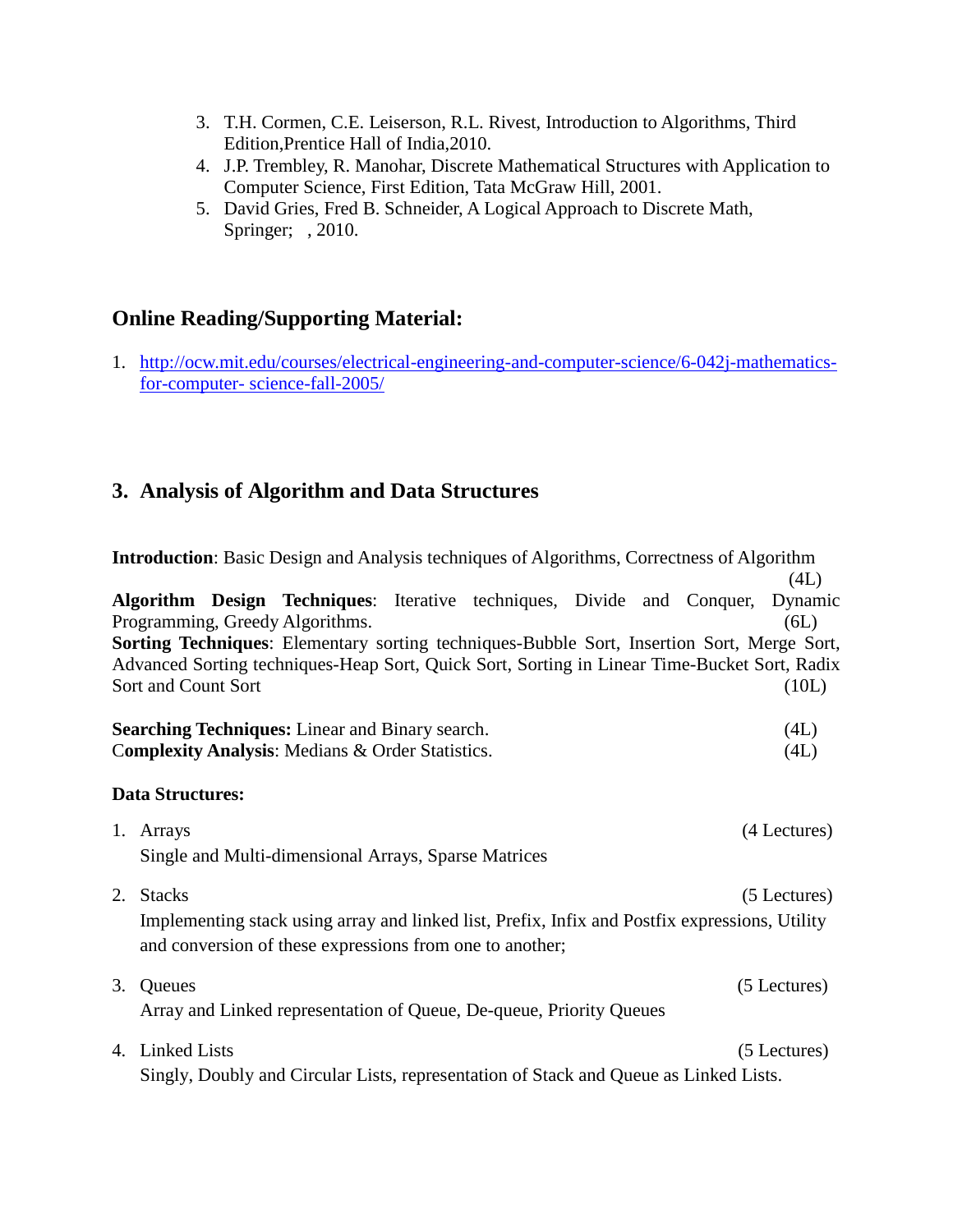5. Recursion (5 lectures) Developing Recursive Definition of Simple Problems and their implementation; Advantages

and Limitations of Recursion;

6. Trees (5 Lectures)

Introduction to Tree as a data structure; Binary Trees, Binary Search Tree, (Creation, and Traversals of Binary Search Trees)

# **Recommended Books:**

- 1. T.H. Cormen, Charles E. Leiserson, Ronald L. Rivest, Clifford Stein-Introduction to Algorithms, PHI, 3rd Edition 2009.
- 2. Sarabasse & A.V. Gelder Computer Algorithm –Introduction to Design and Analysis,Publisher–Pearson 3rd Edition 1999.
- 3. Adam Drozdek, "Data Structures and algorithm in C++"*,* Third Edition, Cengage Learning, 2012.
- 4. SartajSahni, Data Structures, "Algorithms and applications in C++", Second Edition, Universities Press, 2011.
- 5. Aaron M. Tenenbaum, Moshe J. Augenstein, YedidyahLangsam, "Data Structures Using C and C++:, Second edition, PHI, 2009.
- 6. Robert L. Kruse, "Data Structures and Program Design in C++", Pearson.
- 7. D.S Malik, Data Structure using C++,Second edition, Cengage Learning, 2010.

# **Software Lab based on Analysis of Algorithms:**

- 1. Implement Insertion Sort (The program should report the number of comparisons)
- 2. Implement Merge Sort(The program should report the number of comparisons)
- 3. Implement Heap Sort (The program should report the number of comparisons)
- 4. Implement Randomized Quick sort (The program should report the number of comparisons)
- 5. Implement Radix Sort.
- 6. Implement Searching Techniques
- 7. Implementation of Recursive function.
- 8. Array and Linked list implementation of Stack and Queue.
- 9. Implementation of Single, Double and circular Linked List
- 10. Creation and traversal of Binary Search Tree.

# **4. Software Engineering**

**Software Process:** Introduction ,S/W Engineering Paradigm , life cycle models (water fall, incremental, spiral, evolutionary, prototyping, object oriented) , System engineering, computer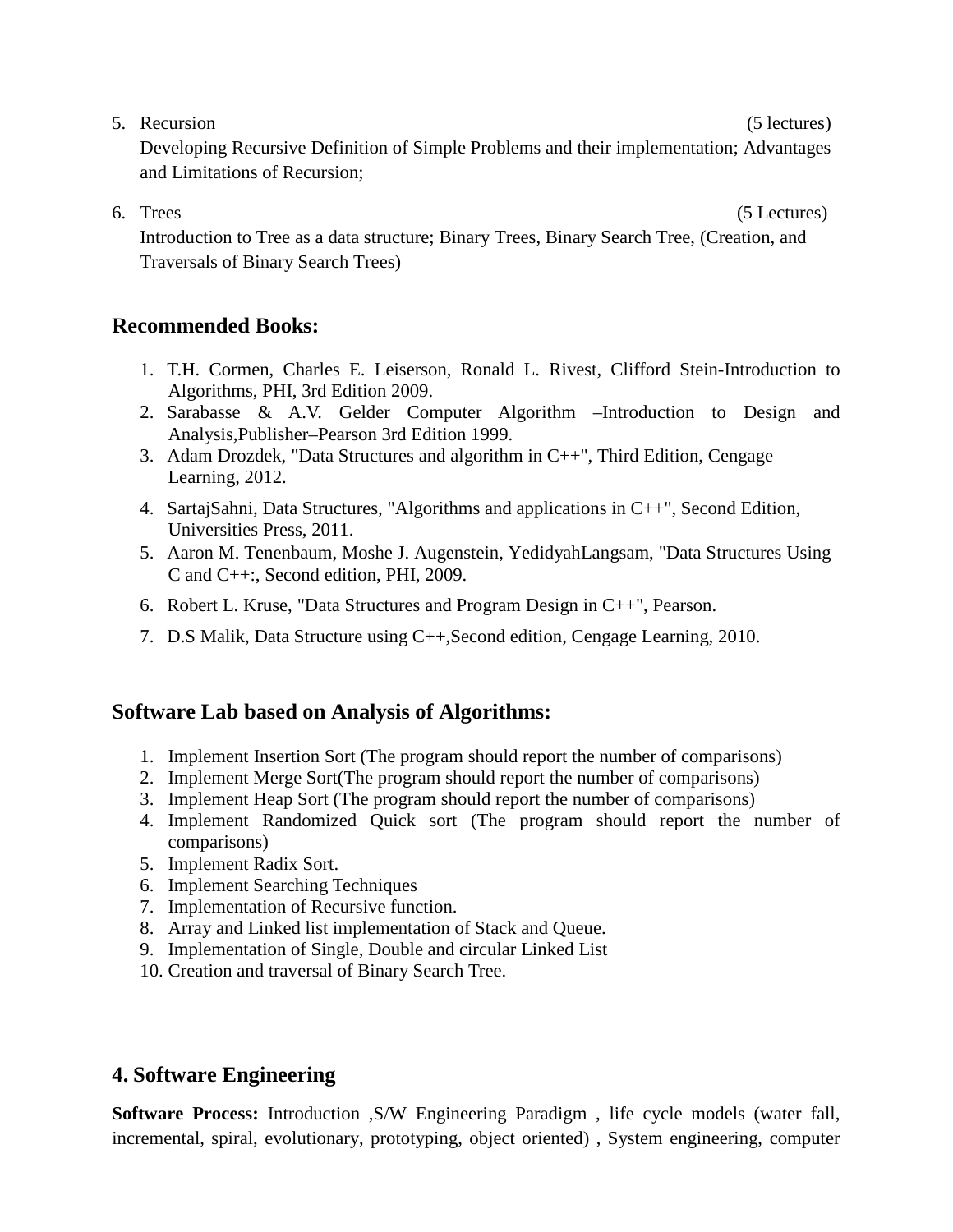based system, verification, validation, life cycle process, development process, system engineering hierarchy.

(8L)

**Software requirements:** Functional and non-functional, user, system, requirement engineering process, feasibility studies, requirements, elicitation, validation and management, software prototyping, prototyping in the software process, rapid prototyping techniques, user interface prototyping, S/W document. Analysis and modeling, data, functional and behavioral models, structured analysis and data dictionary. (10L)

**Design Concepts and Principles:** Design process and concepts, modular design, design heuristic, design model and document, Architectural design, software architecture, data design, architectural design, transform and transaction mapping, user interface design, user interface design principles. Real time systems, Real time software design, system design, real time executives, data acquisition system, monitoring and control system.

#### $(12L)$

**Software Configuration Management:** The SCM process, Version control, Change control, Configuration audit, SCM standards. (8L)

**Software Project Management:** Measures and measurements, S/W complexity and science measure, size measure, data and logic structure measure, information flow measure. Estimations for Software Projects, Empirical Estimation Models, Project Scheduling. (8L)

**Testing:** Taxonomy of software testing, levels, test activities, types of s/w test, black box testing testing boundary conditions, structural testing, test coverage criteria based on data flow, mechanisms, regression testing, testing in the large. S/W testing strategies, strategic approach and issues, unit testing, integration testing, validation testing, system testing and debugging. (8L)

**Trends in Software Engineering:** Reverse Engineering and Re-engineering – wrappers – Case Study of CASE tools. (6L)

#### **Books Recommended:**

- 1. Roger S.Pressman, Software engineering- A practitioner's Approach, McGraw-Hill
- 2. Ian Sommerville, Software engineering, Pearson education Asia, 6th edition, 2000.
- 3. Pankaj Jalote- An Integrated Approach to Software Engineering, Springer Verlag, 1997.
- 4. James F Peters and Witold Pedryez, "Software Engineering An Engineering Approach", John Wiley and Sons, New Delhi, 2000.
- 5. Ali Behforooz and Frederick J Hudson, "Software Engineering Fundamentals", Oxfor University Press, New Delhi, 1996.
- 6. Pfleeger, "Software Engineering", Pearson Education India, New Delhi, 1999. Carlo Ghezzi, Mehdi Jazayari and Dino Mandrioli, "Fundamentals of Software Engineering", Prentice Hall of India, New Delhi, 1991.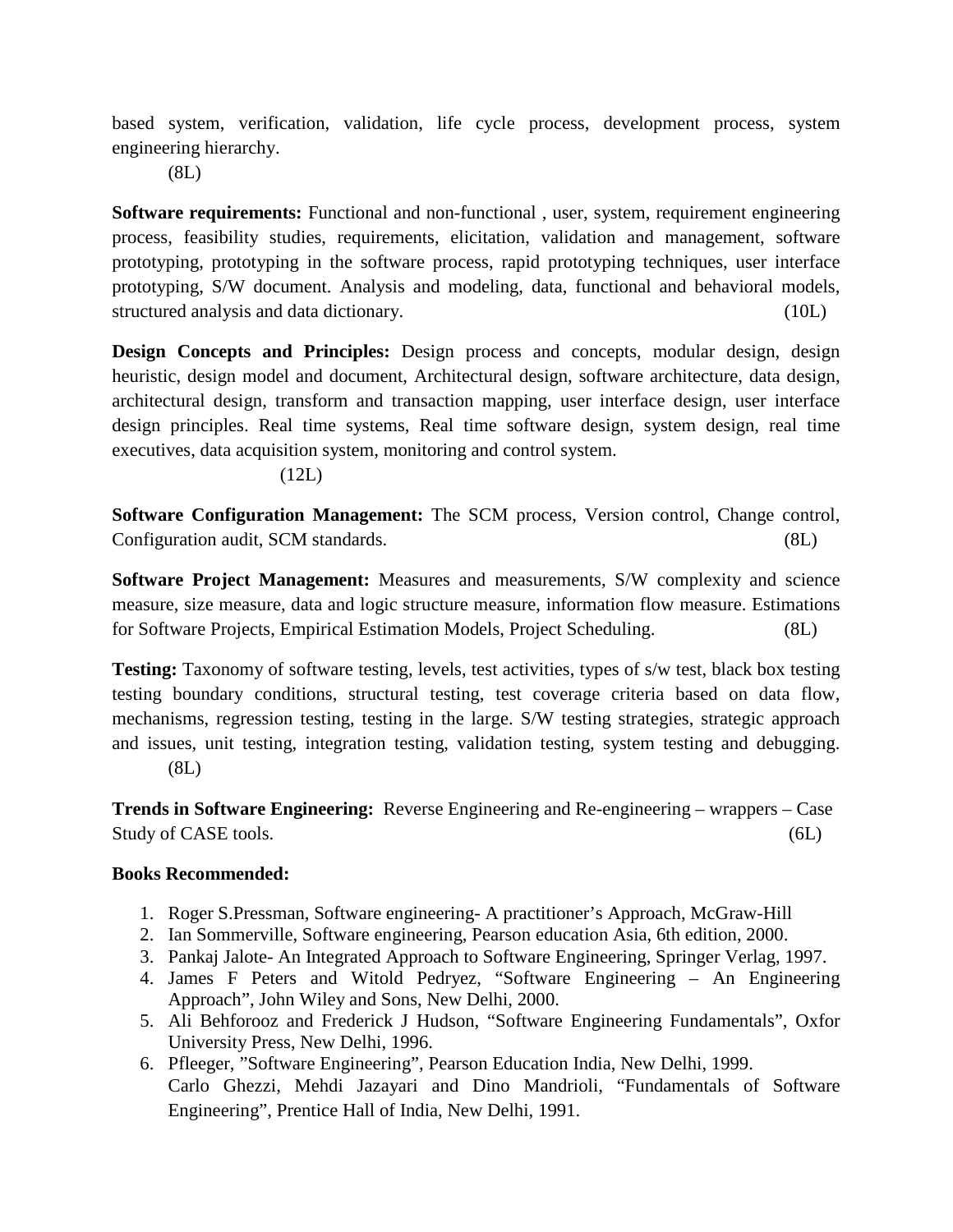#### **Lab based on Software Engineering**

1. Practical Title

- Problem Statement,
- Process Model
- 2. Requirement Analysis
	- Creating a Data Flow
	- Data Dictionary,
	- Use Cases

3. Project Management

- Computing FP
- Effort
- Schedule, Risk Table, Timeline chart

4. Design Engineering

- Architectural Design
- Data Design, Component Level Design

5. Testing

• Basis Path Testing

Sample Projects

- DTC Route Information: Online information about the bus routes and their frequency and fares
- Car Pooling: To maintain a web based intranet application that enables the corporate employees within an organization to avail the facility of carpooling effectively.
- Patient Appointment and Prescription Management System
- Organized Retail Shopping Management Software
- Parking Allocation System
- Wholesale Management System

# **5. Computer Networks**

**Basic concepts** : Components of data communication, standards and organizations, Network Classification, Network Topologies ; network protocol; layered network architecture; overview of OSI reference model; overview of TCP/IP protocol suite. (16L)

**Physical Layer** : Cabling, Network Interface Card, Transmission Media Devices- Repeater, Hub, Bridge, Switch, Router, Gateway. (6L)

**Data Link Layer** : Framing techniques; Error Control; Flow Control Protocols; Shared media protocols - CSMA/CD and CSMA/CA. (8L)

**Network Layer** : Virtual Circuits and Datagram approach, IP addressing methods – Subnetting; Routing Algorithms (adaptive and non-adaptive) (8L)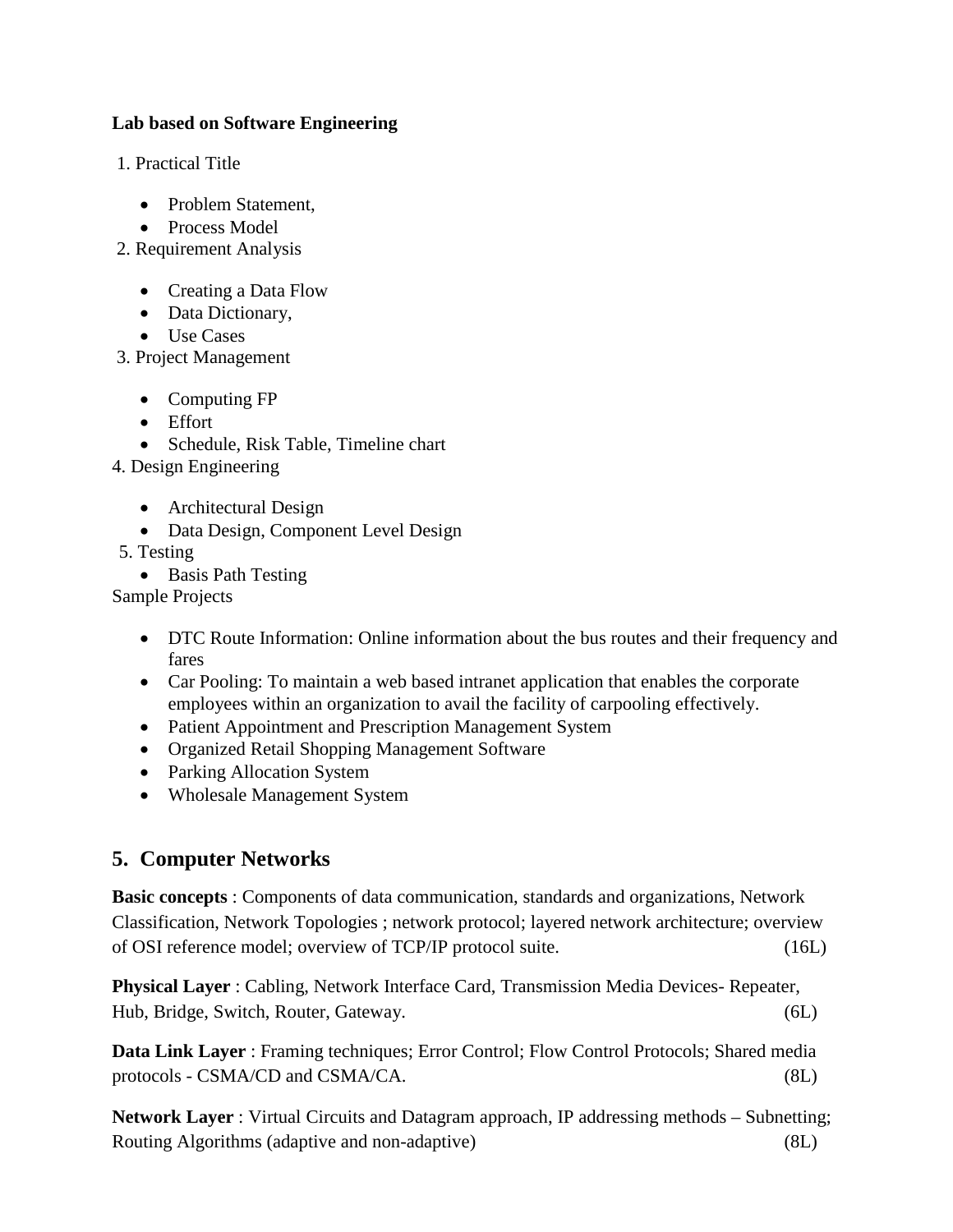|  |  | <b>Transport Layer:</b> Transport services, Transport Layer protocol of TCP and UDP |  | 6L) |
|--|--|-------------------------------------------------------------------------------------|--|-----|
|--|--|-------------------------------------------------------------------------------------|--|-----|

| Application Layer : Application layer protocols and services – Domain name system, HTTP, |       |
|------------------------------------------------------------------------------------------|-------|
| WWW, telnet, FTP, SMTP                                                                   | (10L) |

**Network Security** : Common Terms, Firewalls, Virtual Private Networks (6L)

# **Books Recommended:**

- 1. B.A. Forouzan: Data Communication and Networking, 4th Edition, Tata McGraw Hill, 2007.
- 2. D.E. Comer, Internetworking with TCP/IP, Vol. I, Prentice Hall of India, 1998.
- 3. W. Stalling, Data & Computer Communication, 8th edition, Prentice Hall of India, 2006.
- 4. D. Bertsekas, R. Gallager, Data Networks, 2nd edition, Prentice Hall of India, 1992.

## **Software Lab based on Computer Networks:**

Implement the concepts of Computer Networks such as:

- 1. Simulate Checksum Algorithm.
- 2. Simulate CRC Algorithm
- 3. Simulate Stop & amp; Wait Protocol.
- 4. Simulate Go-Back-N Protocol.
- 5. Simulate Selective Repeat Protocol.

**and so on….**

# **6. Internet Technologies**

| <b>Introduction to Web Design:</b> Introduction to hypertext markup language (html) document        |       |
|-----------------------------------------------------------------------------------------------------|-------|
| type definition, creating web pages, graphical elements, lists, hyperlinks, tables, web forms,      |       |
| inserting images, frames.                                                                           | (6L)  |
| <b>Customized Features:</b> Cascading style sheets, (css) for text formatting and other             |       |
| manipulations.                                                                                      | (4L)  |
| <b>JavaScript:</b> Data types, operators, functions, control structures, events and event handling. |       |
|                                                                                                     | (8L)  |
| <b>Java:</b> Use of Objects, Array and Array List class, Designing classes, Inheritance,            |       |
| Input/Output, Exception Handling.                                                                   | (12L) |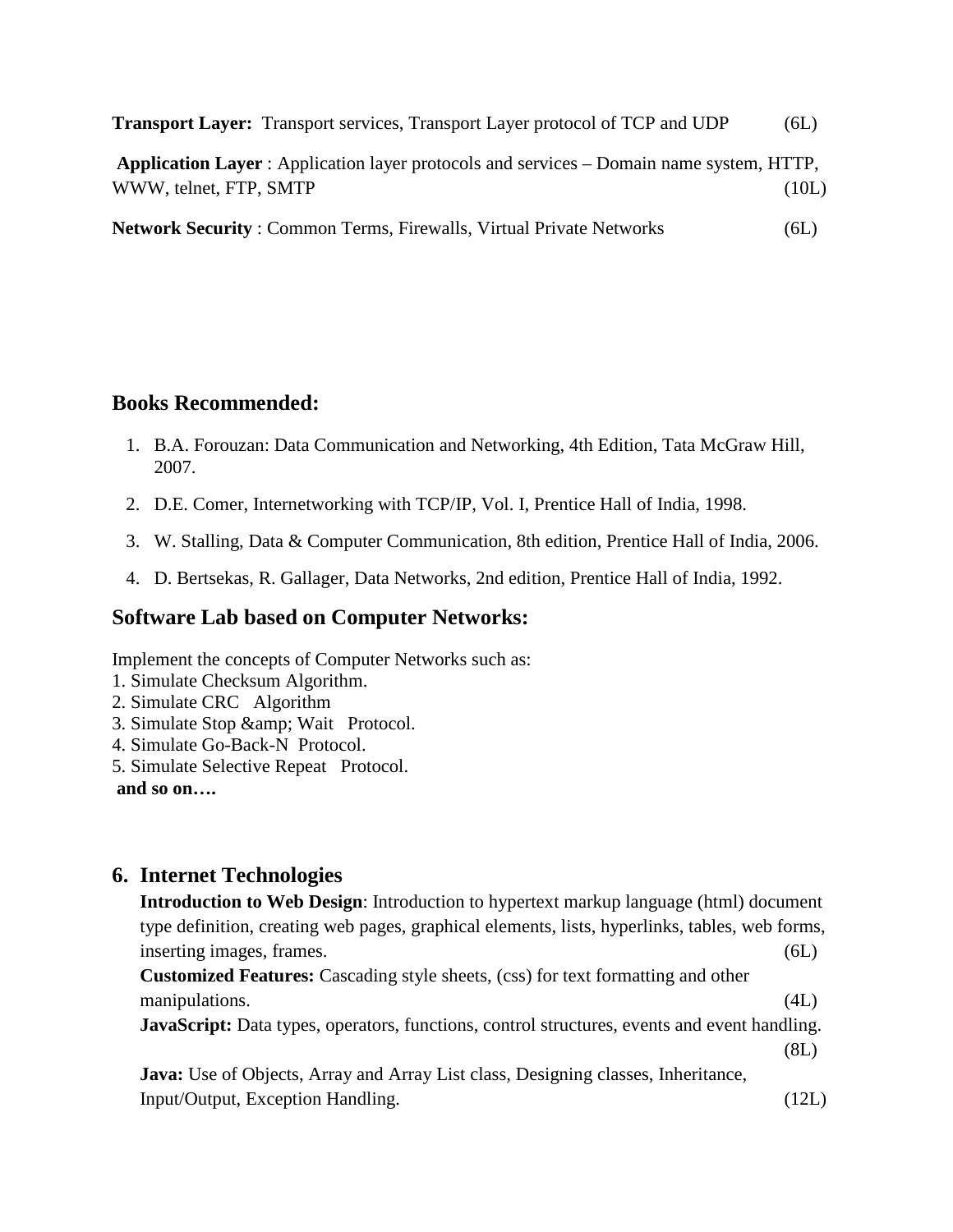**JDBC:** JDBC Fundamentals, Establishing Connectivity and working with connection interface,Working with statements, Creating and Executing SQL Statements, Working with Result Set Objects.

(10L)

**JSP:** Introduction to JavaServer Pages, HTTP and Servlet Basics, The Problem with Servlets, The Anatomy of a JSP Page, JSP Processing, JSP Application Design with MVC, Setting Up the JSP Environment, Implicit JSP Objects, Conditional Processing, Displaying Values

(20L)

Using an expression to Set an Attribute, Declaring Variables and Methods, Error Handling and Debugging, Sharing Data Between JSP Pages, Requests, and Users, Database Access. (10L)

# **Books Recommended:**

- 1. Web Enabled Commercial Application Development Using Html, Dhtml, javascript, Perl Cgi By Ivan Bayross, BPB Publications, 2009.
- 2. BIG Java Cay Horstmann, Wiley Publication , 3rd Edition., 2009
- 3. Java 7 ,The Complete Reference, Herbert Schildt, 8th Edition, 2009.
- 4. The Complete Reference J2EE, TMH, Jim Keogh, 2002.
- 5. Java Server Pages, Hans Bergsten, Third Edition, O'Reilly Media December 2003.

# **Software Lab based on Internet Technologies**

#### **JAVA Script**

- 1. Create a student registration form. Create functions to perform the following checks:
	- a. Roll number is a 7-digit numeric value
	- b. Name should be an alphabetical value(String)
	- c. Non-empty fields like DOB
- 2. Implement a static password protection.
- 3. Write a java script
	- a. To change the colour of text using SetTimeOut()
	- b. To move an image across screen using SetInterval()

#### **JAVA Programs**

- 1. WAP to find the largest of n natural numbers.
- 2. WAP to find whether a given number is prime or not.
- 3. WAP to print the sum and product of digits of an Integer and reverse the Integer.
- 4. Write a program to create an array of 10 integers. Accept values from the user in that array. Input another number from the user and find out how many numbers are equal to the number passed, how many are greater and how many are less than the number passed.
- 5. Write java program for the following matrix operations:
	- a. Addition of two matrices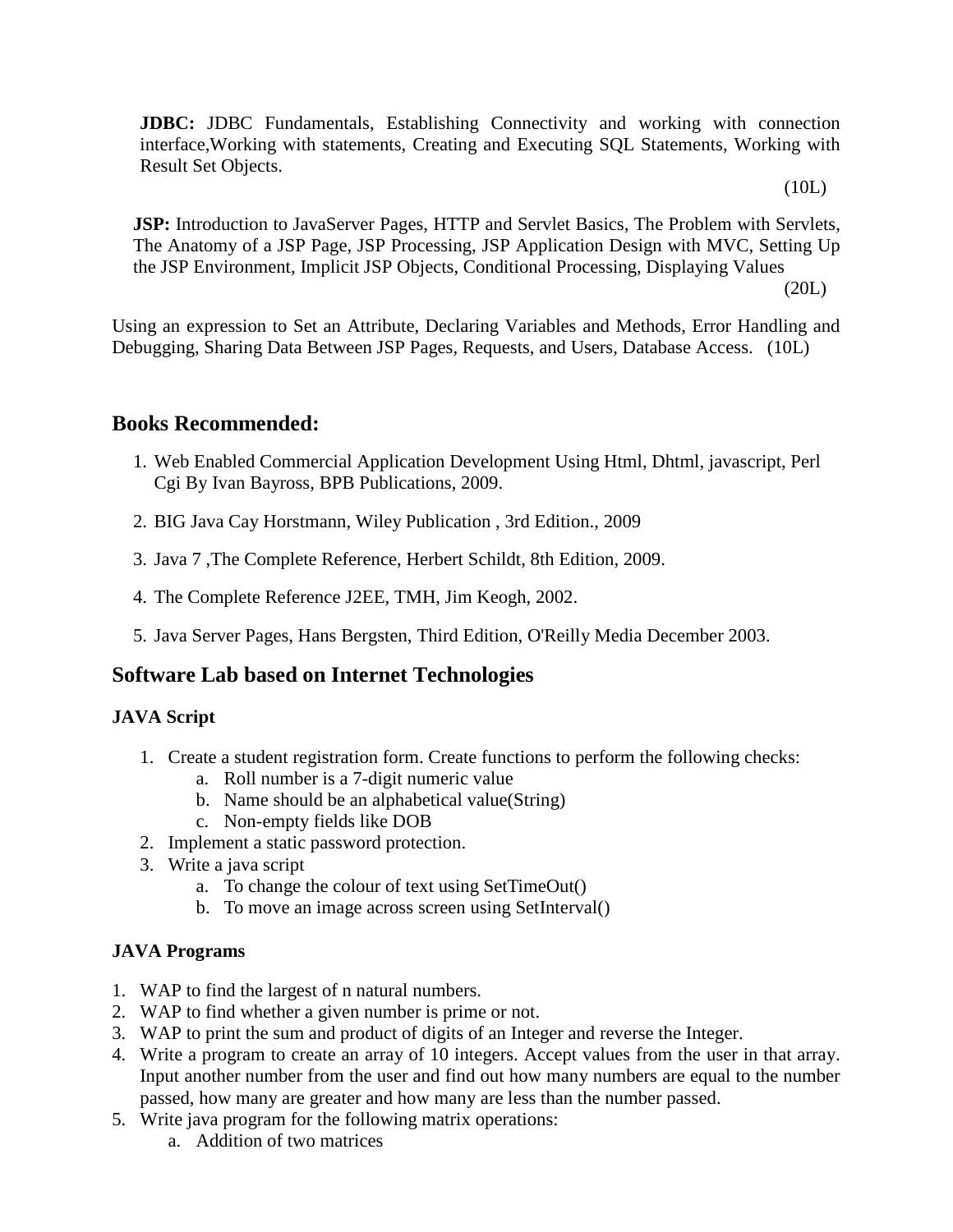- b. Summation of two matrices
- c. Transpose of a matrix

Input the elements of matrices from user

**6.** Write a java program that computes the area of a circle, rectangle and a Cylinder using function overloading.

#### **JDBC**

- **1.** Create a table 'Student' and 'Teacher' in 'College' database and insert two rows in this newly created table using JDBC API and do the following:
	- a. Update an already created table 'Teacher' in 'College' database by updating a teacher's name, with "Dr." appended before the name, whose name is "Rita".
	- b. Repeat the same thing for all the teachers using PreparedStatement.
	- c. Delete the student with ID=3 from 'Student' database.
	- d. Insert two students to the ResultSet returned by the query which selects all students with FirstName="Ayush". The database must also get updated along with ResultSet.
- **2.** Create a procedure in MySQL to count the number of Rows in table 'Student'. Use Callable Statement to call this method from Java code.

#### **JSP Practical list**

1.Display the pattern:

1 1 2

1 2 3

Take 'n' in a textbox from user. Display this pattern using

- Scriptlets
- <c:forEach> loop
- 2. Make two files as follows:
	- a. main.html: shows 2 text boxes and 3 radio buttons with values "addition", "subtraction" and "multiplication"
	- b. operate.jsp: depending on what the user selects perform the corresponding function (Give two implementations: using request.getParameter() and using expression language)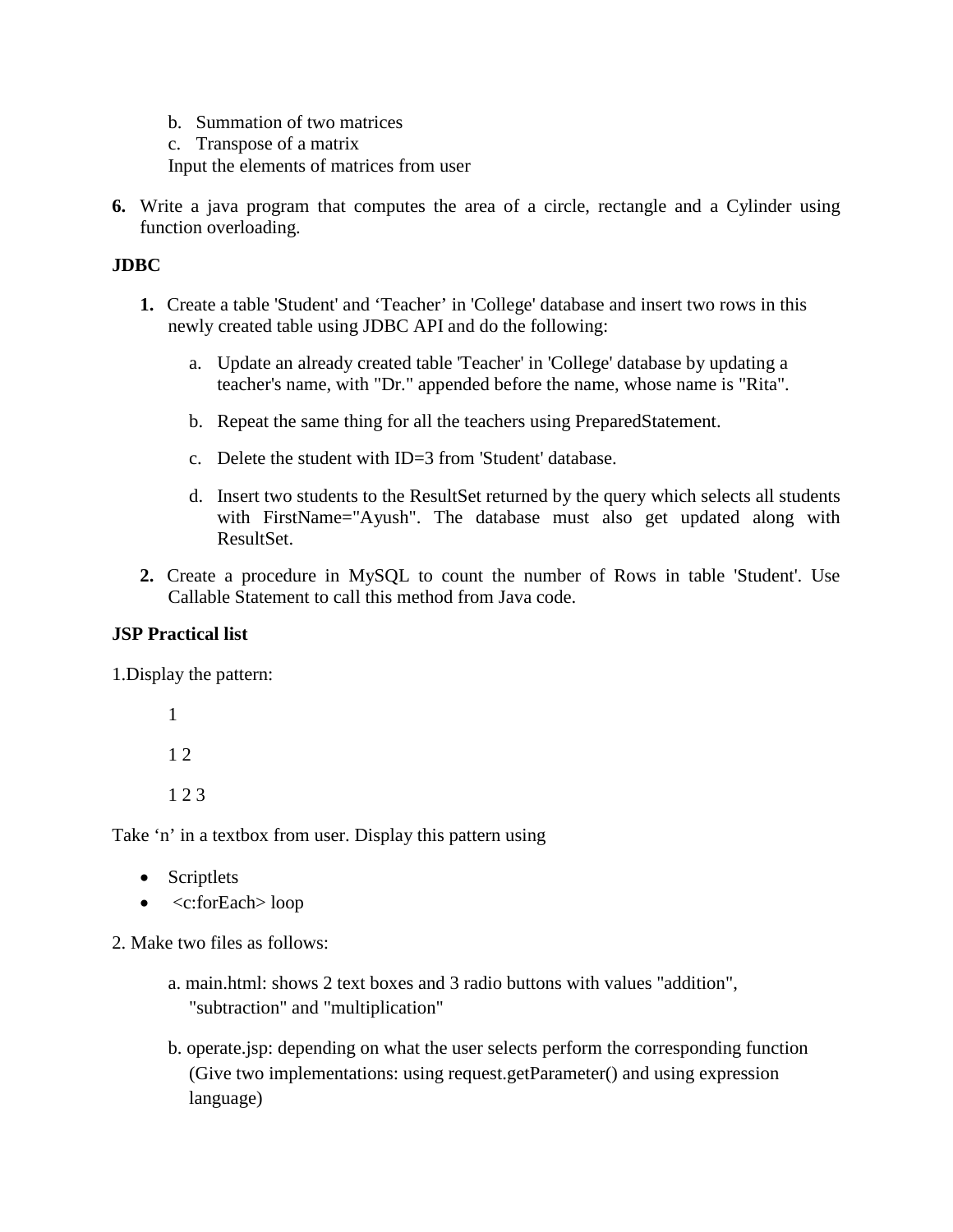- 3. Validate User input entered in a form. The input must include Name, DOB, Email ID, Lucky Number, Favorite food etc. (Refer Chapter 8)
- 4. Display Good Morning <uname>, Good Afternoon <uname> or Good Evening <uname> based on the current time of the day.
- 5. Create your custom library which contains two tags: <hello>, <choco>.

Usage of the tags:

- $\triangleleft$   $\triangleleft$  hello name="Ajay">: Output should be Hello Ajay. It contains a mandatory attribute 'name' which can accept Dynamic value.
- <choco texture="Chewy">: Output should be FiveStar, BarOne.

<choco texture="Crunchy">: Output should be Munch. KitKat.

That means the mandatory attribute must accept a value, and based on the attributes value, it should give output. You must use a bean ChocoBean for this purpose.

#### **7. DATA MINING**

**Data Warehousing:** Introduction- Definition and description, need for data ware housing, need for strategic information, failures of past decision support systems, OLTP vs DWH-DWH requirements-trends in DWH-Application of DWH. (10L)

**Data Warehousing Architecture:** Reference architecture- Components of reference architecture - Data warehouse building blocks, implementation, physical design process and DWH deployment process. A Multidimensional Data, Model Data Warehouse Architecture. (10L)

**Data Mining:** Data mining tasks-Data mining vs KDD- Issues in data mining, Data Mining metrics, Data mining architecture - Data cleaning- Data transformation- Data reduction - Data mining primitives. (12L)

**Association Rule Mining:** Introduction - Mining single dimensional Boolean association rules from transactional databases - Mining multi-dimensional association rules. (8L)

**Classification and Prediction:** Classification Techniques - Issues regarding classification and prediction - decision tree - Bayesian classification –Classifier accuracy – Clustering – Clustering Methods - Outlier analysis. (12L)

**Applications and Other Data Mining Methods:** Distributed and parallel Data Mining Algorithms, Text mining- Web mining. (8L)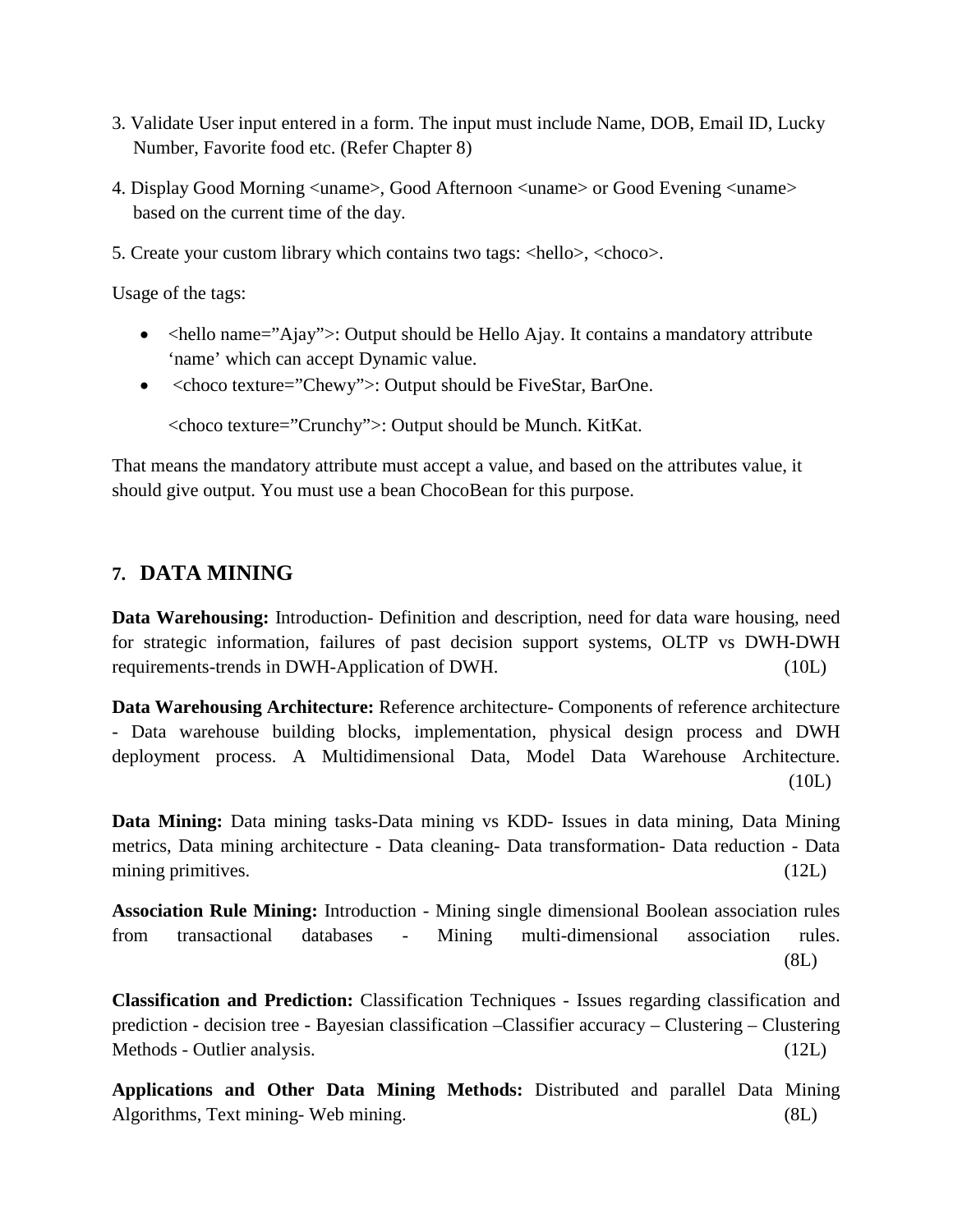#### **Books Recommended:**

- 1. Jiawei Han and Micheline Kamber, " Data Mining Concepts and Techniques", Morgan Kaufmann Publishers, USA, 2006.
- 2. Berson,"DataWarehousing, Data Mining and OLAP", Tata McGraw Hill Ltd, New Delhi, 2004.
- 3. Pang-Ning Tan, Michael Steinbach, Vipin Kumar, Introduction to Data Mining, , Pearson Education.
- 4. Arun K Pujari,"Data mining techniques", Oxford University Press, London, 2003.
- 5. Dunham M H,"Data mining: Introductory and Advanced Topics". Pearson Education, New Delhi, 2003.
- **6.** Mehmed Kantardzic," Data Mining Concepts, Methods and Algorithms", John Wiley and Sons, USA, 2003.
- **7.** Soman K. P., DiwakarShyam, Ajay V., Insight into Data mining: Theory and Practice, PHI 2006

#### **Software Lab based on Data Mining:**

**Practical List:** Practical are to be done using Weka, and a report prepared as per the format\*. The operations are to be performed on built-in dummy data sets of weka and/or the downloadable datasets mentioned in references below. Also wherever applicable, the parameter values are to be varied (upto 3 distinct values). The 'Visualize' tab is to be explored with each operation.

#### **1. Preprocessing : Apply the following filters –**

- **a. weka>filter>supervised>attributed>**  AddClassification , AttributeSelection, Discretize , NominalToBinary
- **b. weka>filter>supervised>instance:**  StratifiedRemoveFolds, Resample

#### **c. weka>filter>unsupervised>attribute>**

Add, AddExpression, AddNoise , Center , Discretize , MathExpression , MergeTwoValues , NominalToBinary , NominalToString, Normalize NumericToBinary , NumericToNominal , NumericTransform , PrincipalComponent , RandomSubset , Remove , RemoveType , ReplaceMissingValues , Standardize

#### **d. weka>filter>unsupervised>instance>**

Normalize , Randomize , Standardize, RemoveFrequentValues, RemoveWithValues , Resample , SubsetByExpression

#### 2. **Explore the 'select attribute' as follows**

weka>attributeSelection> , FilteredSubsetEval , WrapperSubsetEval

#### 3. **Association mining**

weka>associations> , Apriori, FPGrowth

#### 4**. Classification\*\***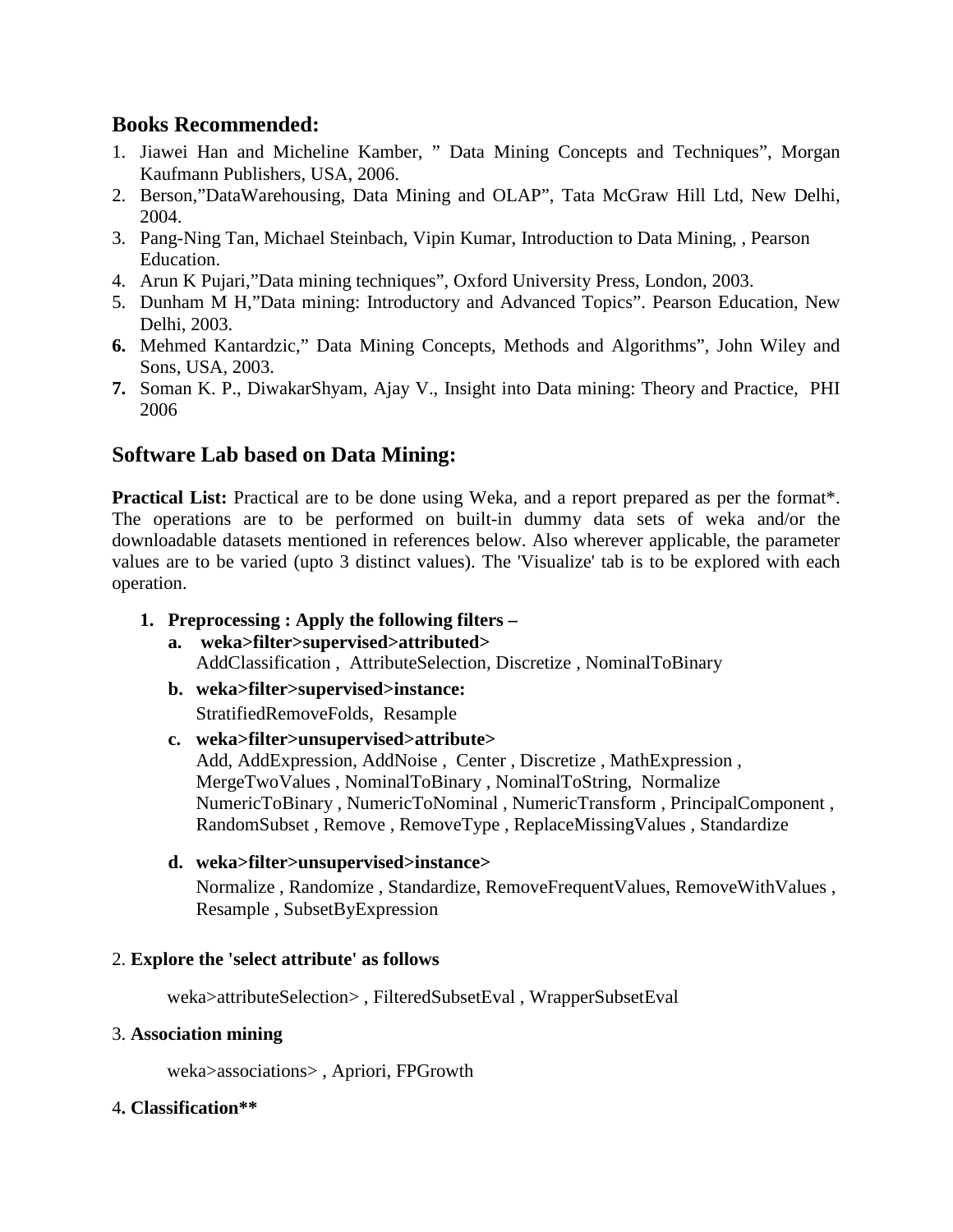weka>classifiers>bayes> , NaïveBayes , weka>classifiers>lazy> : IB1 , IBk

weka>classifiers>trees , SimpleCart , RandomTree , ID3

#### 5. **Clustering\*\***

weka>clusters> , SimpleKMeans , FarthestFirst algorithm, DBSCAN, hierarchicalClusterer

# **8. Mobile Applications**

**Event Driven Programming:** UI event loop, Threading for background tasks, Outlets / actions, delegation, notification, Model View Controller (MVC) design pattern. (7L) **Mobile application issues**: limited resources (memory, display, network, file system), input / output (multi-touch and gestures), sensors (camera, compass, accelerometer, GPS) (8L) **Development tools**: Apple iOS toolchain: Objective-C, Xcode IDE, Interface Builder, Device simulator. (8L)

**Frameworks**: Objective-C and Foundation Frameworks, Cocoa Touch, UIKit, Others: Core Graphics, Core Animation, Core Location and Maps, Basic Interaction. (8L)

**Common UI's for mobile devices**: Navigation Controllers, Tab Bars, Table Views, Modal views, UI Layout.

(7L)

**Data Persistence**: Maintaining state between application invocations, File system, Property Lists, SQLite, Core Data

(8L)

**Remote Data-Storage and Communication:** "Back End" / server side of application, RESTful programming, HTTP get, post, put, delete, database design, server side JavaScript / JSON (8L) **Code signing:** security, Keychain, Developers and App Store License Agreement (6L)

# **Books Recommended:**

- 1. Rajiv Ramnath, Roger Crawfis, and Paolo Sivilotti, Android SDK 3 for Dummies, Wiley, 2011.
- 2. Valentino Lee, Heather Schneider, and Robbie Schell, Mobile Applications: Architecture, Design, and Development, Prentice Hall, 2004.
- 3. Brian Fling, Mobile Design and Development, O'Reilly Media, 2009. Maximiliano
- 4. Firtman, Programming the Mobile Web, O'Reilly Media, 2010.
- 5. Christian Crumlish and Erin Malone, Designing Social Interfaces, O'Reilly Media, 2009.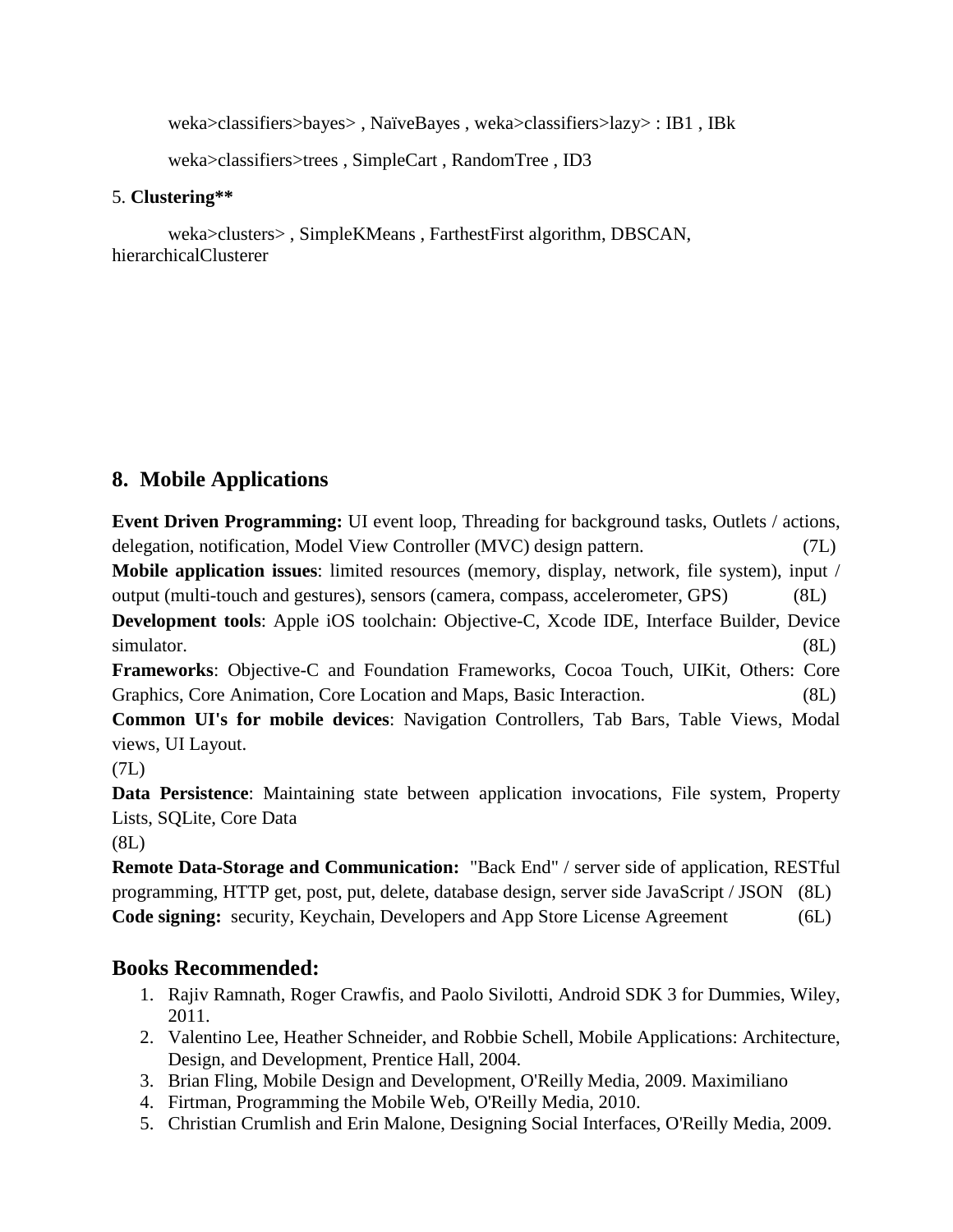# **Software Lab based on Mobile Applications:**

- 1. Installing Android Environment
- 2. Create Hello World Application
- 3. Sample Application about Android Resources
- 4. Sample Application about Layouts
- 5. Sample Application about Intents
- 6. Sample Application I about user interfaces
- 7. Sample Application about Animations
- 8. Make a Project based on above labs
- 9. Sample Application about Android Data
- 10. Sample Application about SQLite I
- 11. Sample Application about SQLite II
- 12. Project Presentation

# **9. E-Commerce Technologies**

**An introduction to Electronic commerce**: What is E-Commerce (Introduction And Definition), Main activities E-Commerce, Goals of E-Commerce, Technical Components of E-Commerce, Functions of E-Commerce, Advantages and disadvantages of E-Commerce, Scope of E-Commerce, Electronic Commerce Applications, 9 Electronic Commerce and Electronic Business(C2C)(C2G,G2G, B2G, B2P, B2A, P2P, B2A, C2A, B2B, B2C) (10L)

**The Internet and WWW:** Evolution of Internet, Domain Names and Internet Organization (.edu, .com, .mil, .gov, .net etc.) , Types of Network, Internet Service Provider, World Wide Web, Internet & Extranet, Role of Internet in B2B Application, building own website, Cost, Time, Reach, Registering a Domain Name, Web promotion, Target email, Baner, Exchange, Shopping Bots

(10L)

**Internet Security**: Secure Transaction, Computer Monitoring, Privacy on Internet, Corporate Email privacy, Computer Crime( Laws , Types of Crimes), Threats, Attack on Computer System, Software Packages for privacy, Hacking, Computer Virus( How it spreads, Virus problem, virus protection, Encryption and Decryption, Secret key Cryptography, DES, Public Key Encryption, RSA, Authorisation and Authentication, Firewall, Digital Signature( How it Works)

(10L)

**Electronic Data Exchange**: Introduction, Concepts of EDI and Limitation, Applications of EDI, Disadvantages of EDI, EDI model,Electronic Payment System: Introduction, Types of Electronic Payment System, Payment Types, Value Exchange System, Credit Card System, Electronic Fund Transfer, Paperless bill, Modern Payment Cash, Electronic Cash

(10L)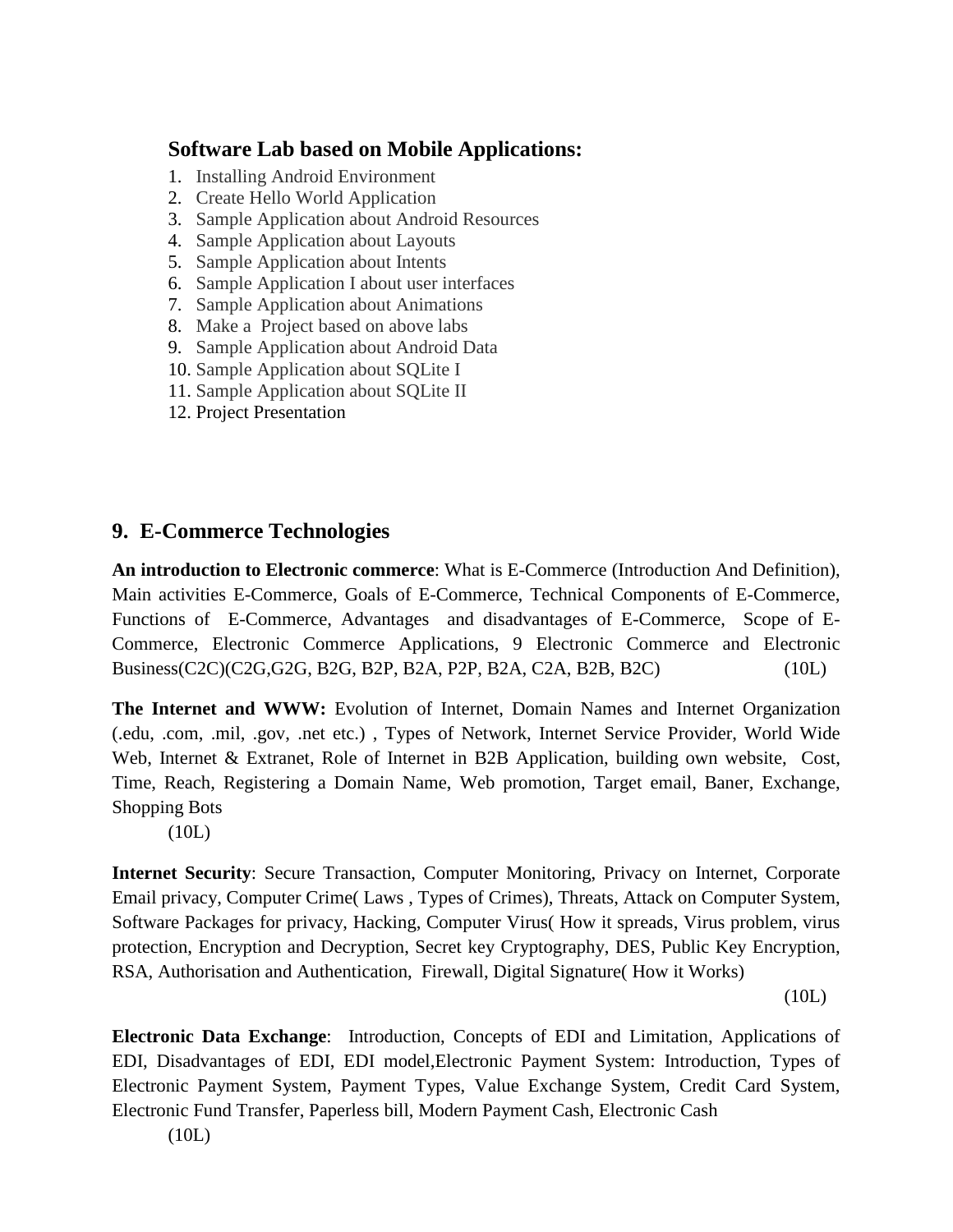**Planning for Electronic Commerce**: Planning Electronic Commerce initiates, Linking objectives to business strategies, Measuring cost objectives, Comparing benefits to Costs, Strategies for developing electronic commerce web sites

(10L)

**Internet Marketing**: The PROS and CONS of online shopping, The cons of online shopping, Justify an Internet business, Internet marketing techniques, The E-cycle of Internet marketing, Personalization e-commerce. (10L)

#### **Books Recommended:**

- 1. G.S.V.Murthy, E-Commerce Concepts, Models, Strategies- :- Himalaya Publishing House, 2011.
- 2. Kamlesh K Bajaj and Debjani Nag , E- Commerce , 2005.
	- 3. Gray P. Schneider , Electronic commerce, International Student Edition, 2011,
		- 4. HENRY CHAN, RAYMOND LEE, THARAM DILLON, ELIZABETH CHANG

E-COMMERCE, FUNDAMENTALS AND APPLICATIONS, Wiely Student Edition, 2011

## **Software Lab based on E-Commerce Technologies**

**E-commerce concepts are to be implemented in developing a website using a combination of following technologies:**

- 1. HyperText Markup Language (HTML)
- 2. Cascading Style Sheets (CSS)
- 3. JavaScript
- 4. ASP
- 5. PHP
- 6. XML
- 7. Joomla

# **10.Cloud Computing**

**Cloud Introduction:** Cloud Computing Fundamentals: Cloud Computing definition, Types of cloud, Cloud services: Benefits and challenges of cloud computing, Evolution of Cloud Computing , usage scenarios and Applications , Business models around Cloud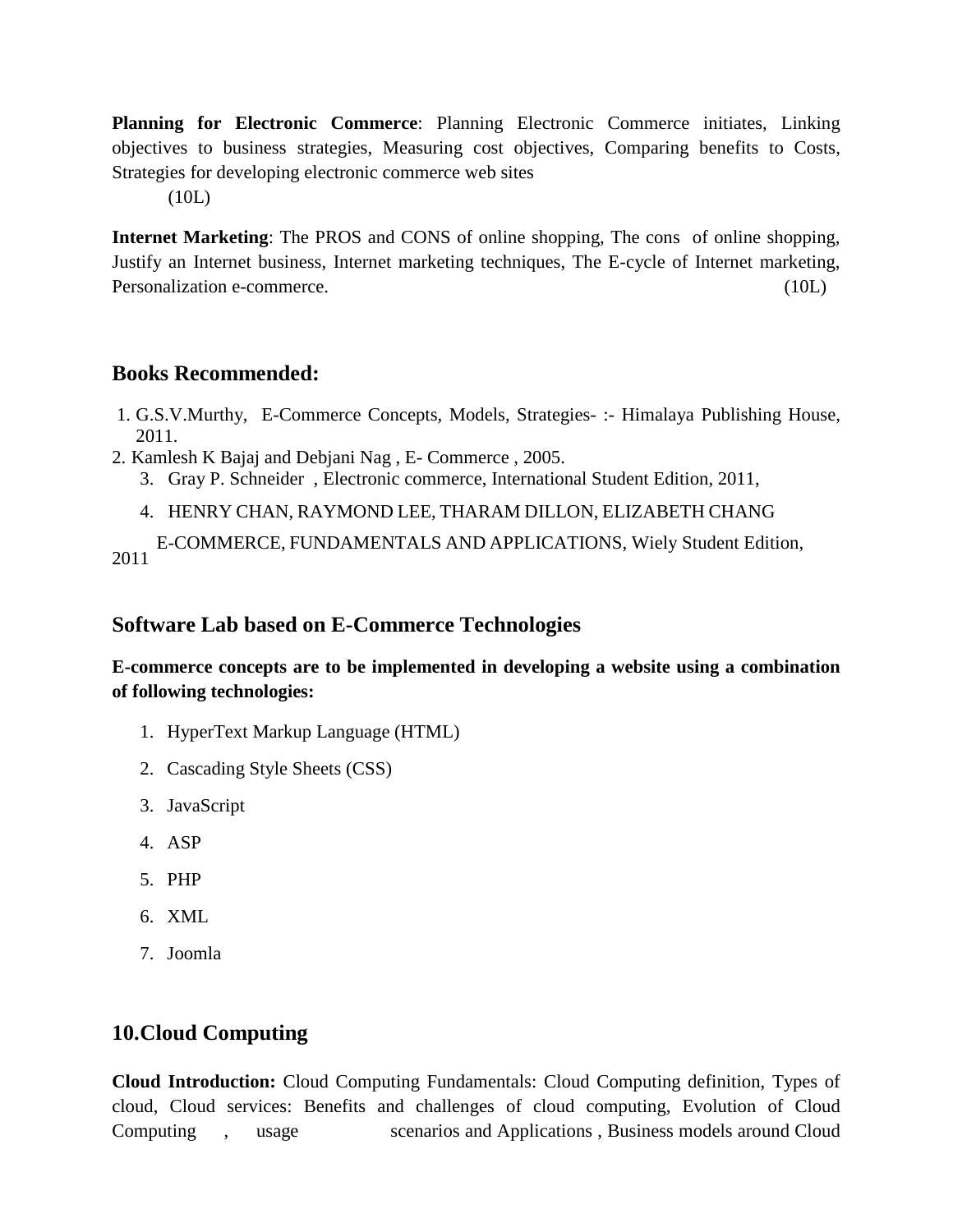– Major Players in Cloud Computing - Issues in Cloud - Eucalyptus - Nimbus - Open Nebula, CloudSim. (12L)

**Cloud Services And File System**: Types of Cloud services: Software as a Service - Platform as a Service – Infrastructure as a Service - Database as a Service - Monitoring as a Service – Communication as services. Service providers- Google App Engine, Amazon EC2, Microsoft Azure, Sales force. Introduction to MapReduce, GFS, HDFS, Hadoop Framework. (12L)

**Collaborating With Cloud**:Collaborating on Calendars, Schedules and Task Management – Collaborating on Event Management, Contact Management, Project Management – Collaborating on Word Processing , Databases – Storing and Sharing Files- Collaborating via Web-Based Communication Tools – Evaluating Web Mail Services – Collaborating via Social Networks – Collaborating via Blogs and Wikis. 185 CS-Engg&Tech-SRM-2013 (12L)

**Virtualization For Cloud** :Need for Virtualization – Pros and cons of Virtualization – Types of Virtualization – System Vm, Process VM, Virtual Machine monitor – Virtual machine properties - Interpretation and binary translation, HLL VM - Hypervisors – Xen, KVM , VMWare, Virtual  $Box, Hyper-V.$  (12L)

#### **Security, Standards, And Applications** (9 hours)

Security in Clouds: Cloud security challenges – Software as a Service Security, Common Standards: The Open Cloud Consortium – The Distributed management Task Force – Standards for application Developers – Standards for Messaging – Standards for Security, End user access to cloud computing, Mobile Internet devices and the cloud. (12L)

#### **Books Recommended:**

- 1. Bloor R., Kanfman M., Halper F. Judith Hurwitz "Cloud Computing " Wiley India Edition,2010
- 2. John Rittinghouse & James Ransome, "Cloud Computing Implementation Management and Strategy", CRC Press, 2010
- 3. Antohy T Velte ,Cloud Computing : "A Practical Approach", McGraw Hill,2009
- 4. Michael Miller, Cloud Computing: "Web-Based Applications That Change the Way You Work and Collaborate Online", Que Publishing, August 2008.
- 5. James E Smith, Ravi Nair, "Virtual Machines", Morgan Kaufmann Publishers, 2006.

# **Online Reading/Supporting Material**

1. Haley Beard, "Cloud Computing Best Practices for Managing and Measuring Processes for On-demand Computing", Applications and Data Centers in the Cloud with SLAs, Emereo Pty Limited, July 2008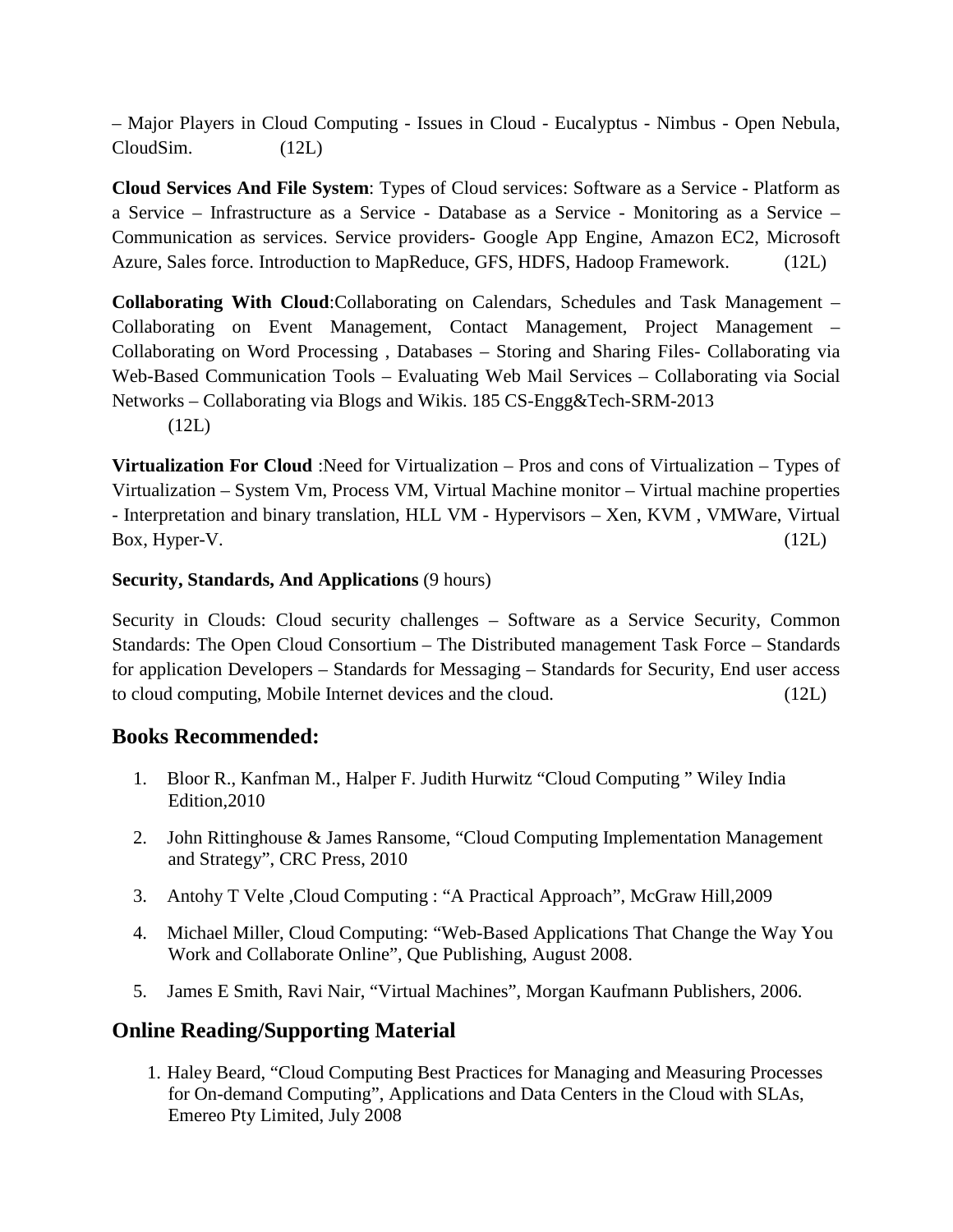- 2. webpages.iust.ac.ir/hsalimi/.../89.../Cloud%20Common%20standards.pptop ennebula.org,
- 3. www.cloudbus.org/cloudsim/,<http://www.eucalyptus.com/>
- 4. hadoop.apache.org
- 5. [http://hadoop.apache.org/docs/stable/hdfs\\_design.html](http://hadoop.apache.org/docs/stable/hdfs_design.html)
- 6. [http://static.googleusercontent.com/external\\_content/untrusted\\_dlcp/researc](http://static.googleusercontent.com/external_content/untrusted_dlcp/researc%20h.google.com/en/archive/mapreduce-osdi04.pdf)  [h.google.com/en//archive/mapreduce-osdi04.pdf](http://static.googleusercontent.com/external_content/untrusted_dlcp/researc%20h.google.com/en/archive/mapreduce-osdi04.pdf)

# **Software Lab based on Cloud Computing:**

- 1. Create virtual machines that access different programs on same platform.
- 2. Create virtual machines that access different programs on different platforms.
- 3. Exploring Google cloud **for the following**
	- a) **Storage**
	- b) **Sharing of data**
	- c) manage your calendar, to-do lists,
	- d) a document editing tool
- 4. Exploring Microsoft cloud
- 5. Exploring Amazon cloud

# **11. Project Work/Dissertation**

- This option is to be offered only in  $6<sup>th</sup>$  Semester.
- The students will be allowed to work on any project based on the concepts studied in core/elective or skill based elective courses.
- The group size should be maximum of three (03) students.
- Each group will be assigned a teacher as a supervisor who will handle both their theory as well lab classes.
- A maximum of Four (04) projects would be assigned to one teacher.
- Theory classes will cover project management techniques.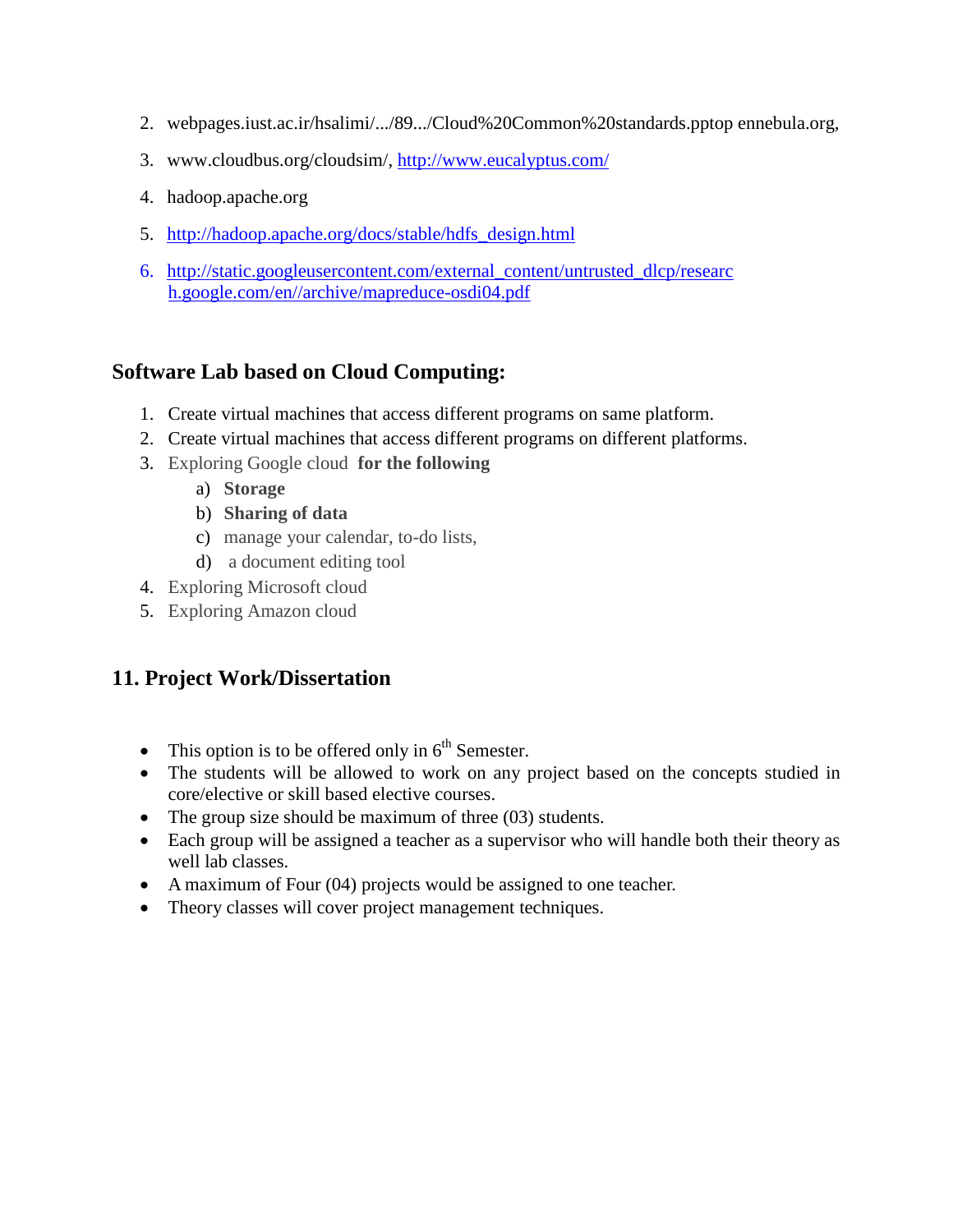# **Skill Enhancement Courses (Choose any four)**

# **(Credit: 02 each) – SEC1 to SEC4**

#### **Theory: 01, Labs: 02**

## **Options for Skill Enhancement Courses, Choose any four**

|     | <b>Office Automation Tools</b>                    | $(1+2$ Lab) |
|-----|---------------------------------------------------|-------------|
| 2.  | <b>HTML</b> Programming                           | $(1+2$ Lab) |
| 3.  | MySQL (SQL/PL-SQL)                                | $(1+2$ Lab) |
| 4.  | Multimedia and Applications                       | $(1+2$ Lab) |
| 5.  | <b>PHP</b> Programming                            | $(1+2$ Lab) |
| 6.  | Programming in Visual Basic/GAMBAS (1+2 Lab)      |             |
| 7.  | System Administration and Maintenance $(1+2$ Lab) |             |
| 8.  | Programming in SCILAB                             | $(1+2$ Lab) |
| 9.  | <b>Software Testing Concepts</b>                  | $(1+2$ Lab) |
| 10. | <b>Android Programming</b>                        | $(1+2$ Lab) |
| 11. | <b>XML</b> Programming                            | $(1+2$ Lab) |
| 12. | R Programming                                     | $(1+2$ Lab) |

**Note:** Universities may include more options or delete some from this list

#### **Detailed Syllabus:**

#### **1. Office Automation Tools**

#### **Introduction to open office/MS office/Libre office (2L)**

**Word Processing**: Formatting Text, Pages, Lists, Tables (5L)

**Spreadsheets**: Worksheets, Formatting data, creating charts and graphs, using formulas and functions, macros, Pivot Table (6L)

**Presentation Tools**: Adding and formatting text, pictures, graphic objects, including charts, objects, formatting slides, notes, hand-outs, slide shows, using transitions, animations (4L)

#### **Books Recommended:**

- 1. Sushila Madan , Introduction to Essential tools,JBA,2009.
- 2. Anita Goel, Computer Fundamentals, Pearson, 2012

#### **Computer Lab Based on Office Automation:**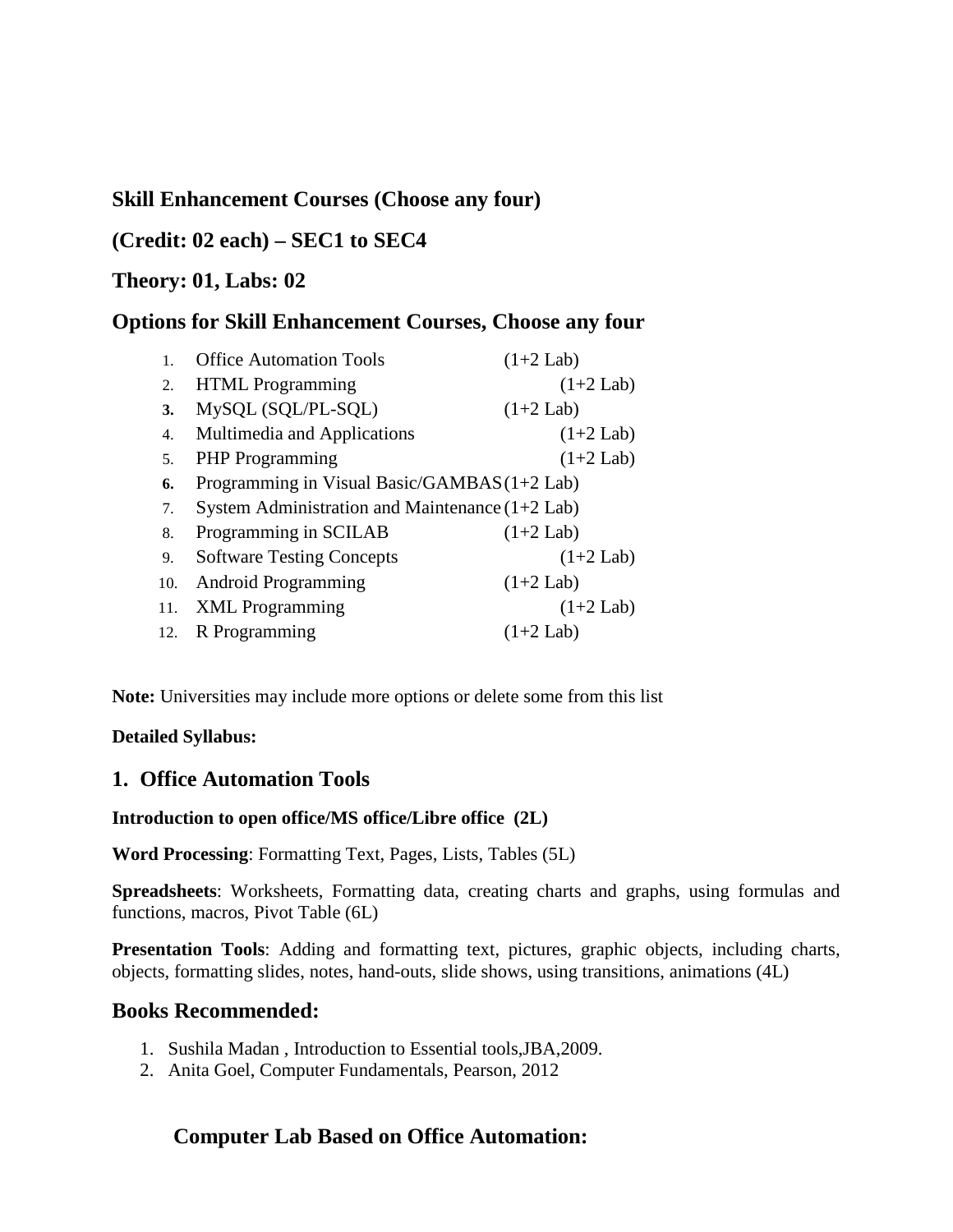#### **Practical List for WORD:**

#### 1. Create a **telephone directory**.

- The heading should be 16-point Arial Font in bold
- The rest of the document should use 10-point font size
- Other headings should use 10-point Courier New Font.
- The footer should show the page number as well as the date last updated.

2. Design a time-table form for your college.

- The first line should mention the name of the college in 16-point Arial Font and should be bold.
- The second line should give the course name/teacher's name and the department in 14point Arial.
- Leave a gap of 12-points.
- The rest of the document should use 10-point Times New Roman font.
- The footer should contain your specifications as the designer and date of creation.
- 3. Create the following one page documents.

(a) Compose a note inviting friends to a get-together at your house, including a list of things to bring with them.

- (b) Design a certificate in landscape orientation with a border around the document.
- 4. Create the following document: A newsletter with a headline and 2 columns in portrait orientation, including at least one image surrounded by text.
- 5. Convert following text to a table, using comma as delimiter

Type the following as shown (do not bold). **Color, Style, Item Blue, A980, Van Red, X023, Car Green, YL724, Truck**

**Name, Age, Sex Bob, 23, M Linda, 46, F Tom, 29, M**

- 6. Prepare a grocery list having four columns (Serial number, the name of the product, quantity and price) for the month of April, 06.
	- Font specifications for Title (Grocery List): 14-point Arial font in bold and italics.
	- The headings of the columns should be in 12-point and bold.
	- The rest of the document should be in 10-point Times New Roman.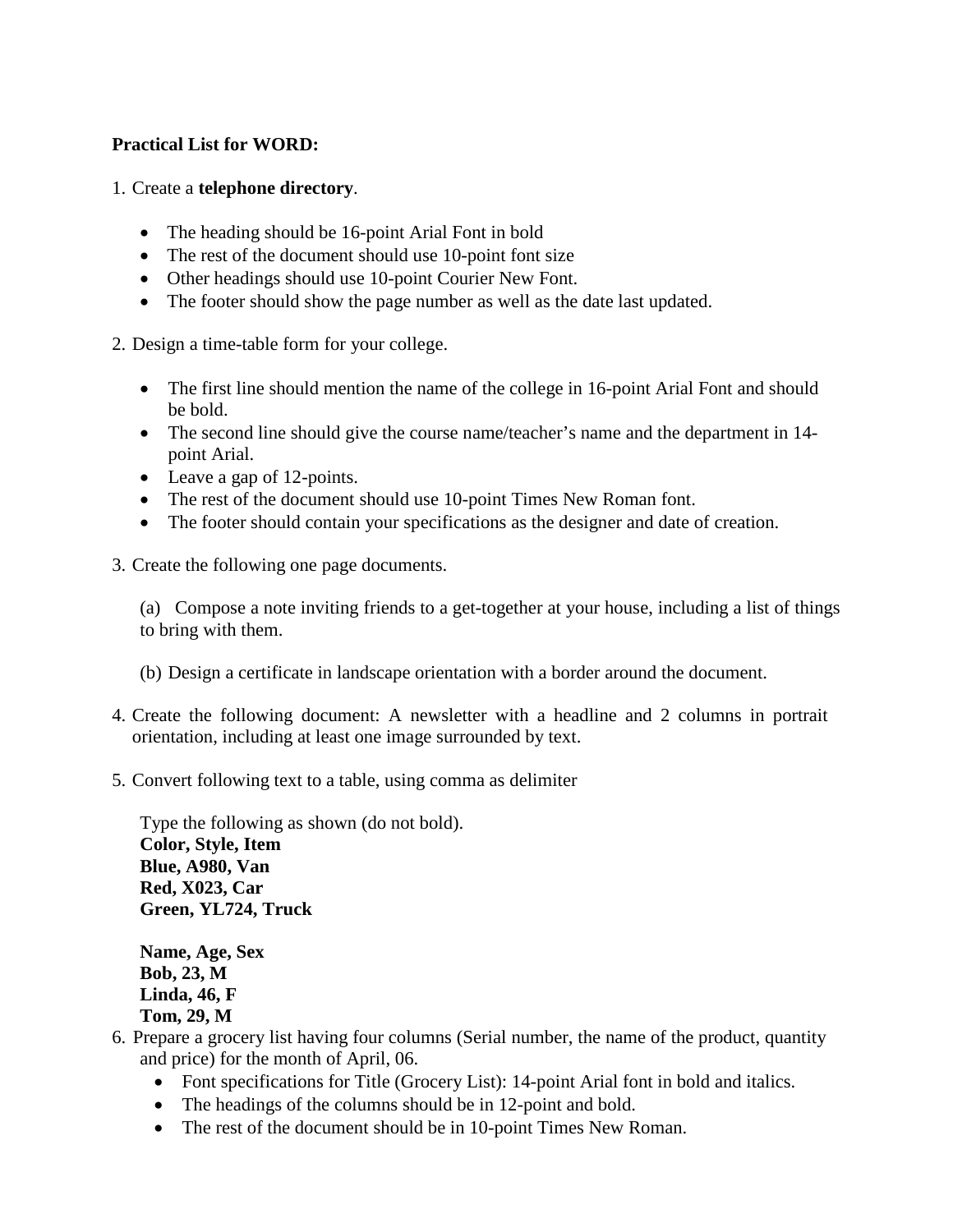- Leave a gap of 12-points after the title.
- 7. XYZ Publications plans to release a new book designed as per your syllabus. Design the first page of the book as per the given specifications.
	- (a) The title of the book should appear in bold using 20-point Arial font.
	- (b) The name of the author and his qualifications should be in the center of the page in 16 point Arial font.
	- (c) At the bottom of the document should be the name of the publisher and address in 16 point Times New Roman.
	- (d) The details of the offices of the publisher (only location) should appear in the footer.
- 8. Create the following one page documents.
	- a) Design a Garage Sale sign.
	- b) Make a sign outlining your rules for your bedroom at home, using a numbered list.

| <b>Salesperson</b> | <b>Dolls</b> | <b>Trucks</b> | <b>Puzzles</b> |
|--------------------|--------------|---------------|----------------|
| Amit               | 1327         | 1423          | 1193           |
| Shivi              | 1421         | 3863          | 2934           |
| Om                 | 5214         | 3247          | 5467           |
| Ananya             | 2190         | 1278          | 1928           |
| Anupama            | 1201         | 2528          | 1203           |
| Maharshi           | 4098         | 3079          | 2067           |

9.Enter the following data into a table given on the next page.

Add a column Region (values: S, N, N, S, S, S) between the Salesperson and Dolls columns to the given table Sort your table data by Region and within Region by Salesperson in ascending order:

#### **Practical List for EXCEL**

- Q1. Create a student worksheet containing roll numbers, names and total marks. Open a document in Word and insert the excel worksheet using:
	- i) Copy/Paste
	- ii) Embedding
	- iii) Linking
- Q2. The term wise marks for APS class of 20 students are stored in 3 separate sheets named term1, term2 and term3. Create  $4<sup>th</sup>$  worksheet that contains student names and their total and average marks for the entire year. Give proper headings using headers. Make the column headings bold and italic. The  $4<sup>th</sup>$  worksheet should contain college name as the first line. Make it bold, italic and center it.
- Q3. Using a simple pendulum, plot 1-T and  $1-T^2$  graph.

|                                 | . . | $\mathbf{r}$<br>└∠ | ັ | --<br>$.$ ean $($ <sup>+</sup><br>w | $\sqrt{2}$<br>$\mathbf{r}$<br>_<br>__<br>$\omega$<br>$\cdot$<br>- | TD 4 |
|---------------------------------|-----|--------------------|---|-------------------------------------|-------------------------------------------------------------------|------|
| $\overline{\phantom{a}}$<br>. . |     |                    |   |                                     |                                                                   |      |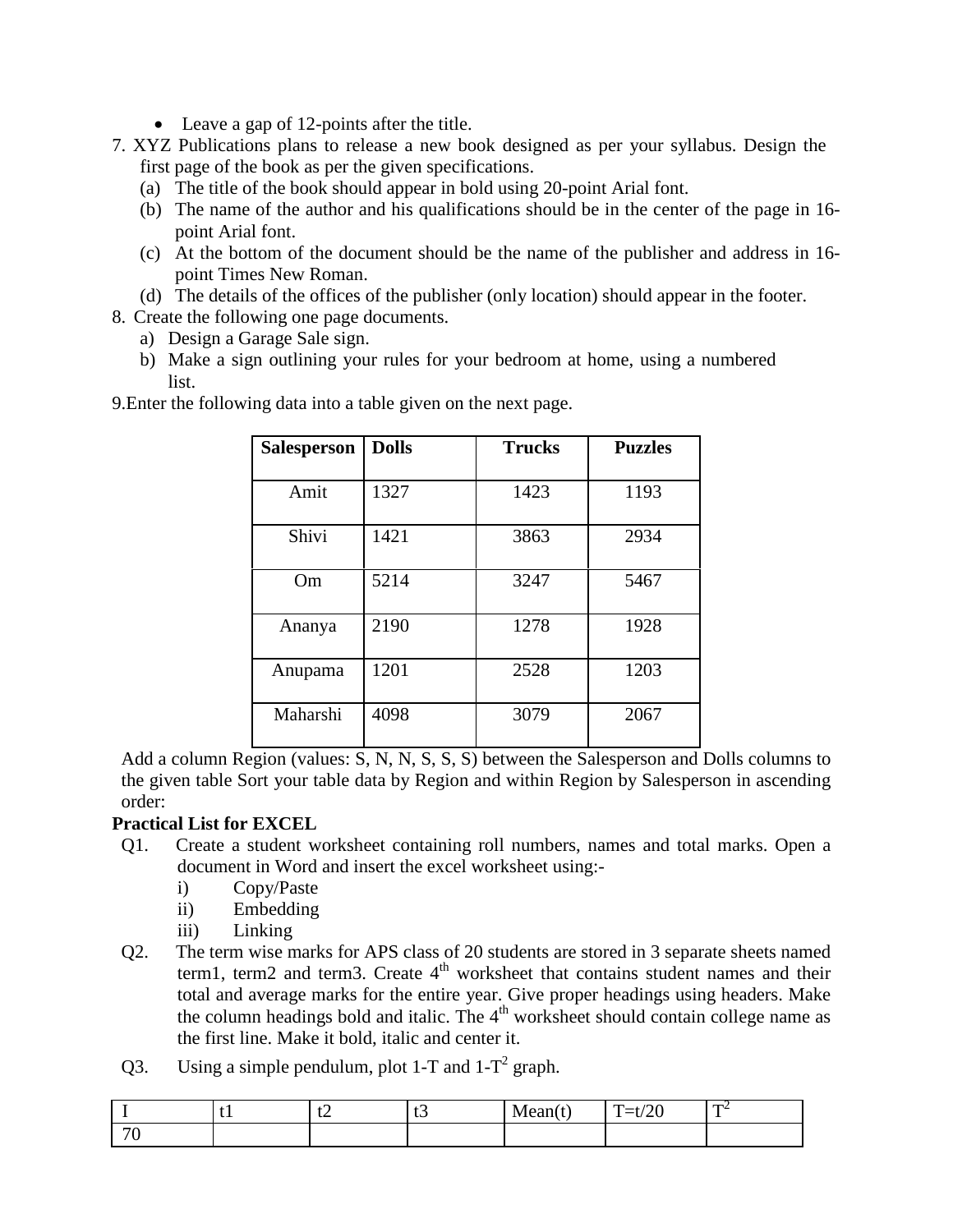| 80  |  |  |  |
|-----|--|--|--|
| 90  |  |  |  |
| 100 |  |  |  |

Q4. Consider the following employee worksheet:-

| Full | Name   Grade   Basic<br>(First Last) $\left  \frac{1}{2/3} \right $ Salary |  | <b>HRA</b> | PF | Gross | <b>Net</b> | (VA)<br>Vehicle<br>Allowance |
|------|----------------------------------------------------------------------------|--|------------|----|-------|------------|------------------------------|
|      |                                                                            |  |            |    |       |            |                              |
|      |                                                                            |  |            |    |       |            |                              |

HRA is calculated as follows:

| Grade                     | HRA % (of Basic)                                                            |
|---------------------------|-----------------------------------------------------------------------------|
|                           |                                                                             |
| 1                         | 40%                                                                         |
| 2                         | 35%                                                                         |
| 3                         | 30%                                                                         |
|                           | $Gross = Basic + HRA + VA$                                                  |
|                           | $Net = Gross -PF$                                                           |
|                           | PF is 8% for all Grades                                                     |
|                           | VA is 15000, 10000 and 7000 for Grades 1, 2 and 3.                          |
| $\ddot{\text{i}}$         | Find max, min and average salary of employees in respective Grade           |
| $\rm ii)$                 | Count no. of people where VA>HRA                                            |
| iii)                      | Find out most frequently occurring grade.                                   |
| $\mathbf{1}_{\mathbf{r}}$ | Extract records where employee name starts with $4.4$ " has HD $4\times100$ |

- iv) Extract records where employee name starts with "A" has HRA>10000
- v) Print Grade wise report of all employees with subtotals of net salary and also grand totals. Use subtotal command.
- vi) Extract records where Grade is 1 or 2 and salary is between 10000 and 20000 both inclusive.
- Q5. In a meeting of a marketing department of an organization it has been decided that price of selling an item is fixed at Rs40. It was resolved to increases the sell of more of more items and getting the profit of Rs40,000/.Use Goal Seek of find out how many items you will have to sell to meet your profit figure.
- Q6. To study the variation in volume with pressure for a sample of an air at constant temperature by plotting a graph for  $P - V$  and  $P-V$ . Sample observations are:-

| Pressure(P) | Volume $(V)$ | I/V | DV | D/N |
|-------------|--------------|-----|----|-----|
| 7c          |              |     |    |     |
| 78.9        | 9            |     |    |     |
| 83.3        |              |     |    |     |
| 88.2        |              |     |    |     |

- Q7. Plot the chart for marks obtained by the students (out of 5) vs. frequency (total number of students in class is 50).
- Q8. Create the following worksheet(s) containing an year wise sale figure of five salesmen in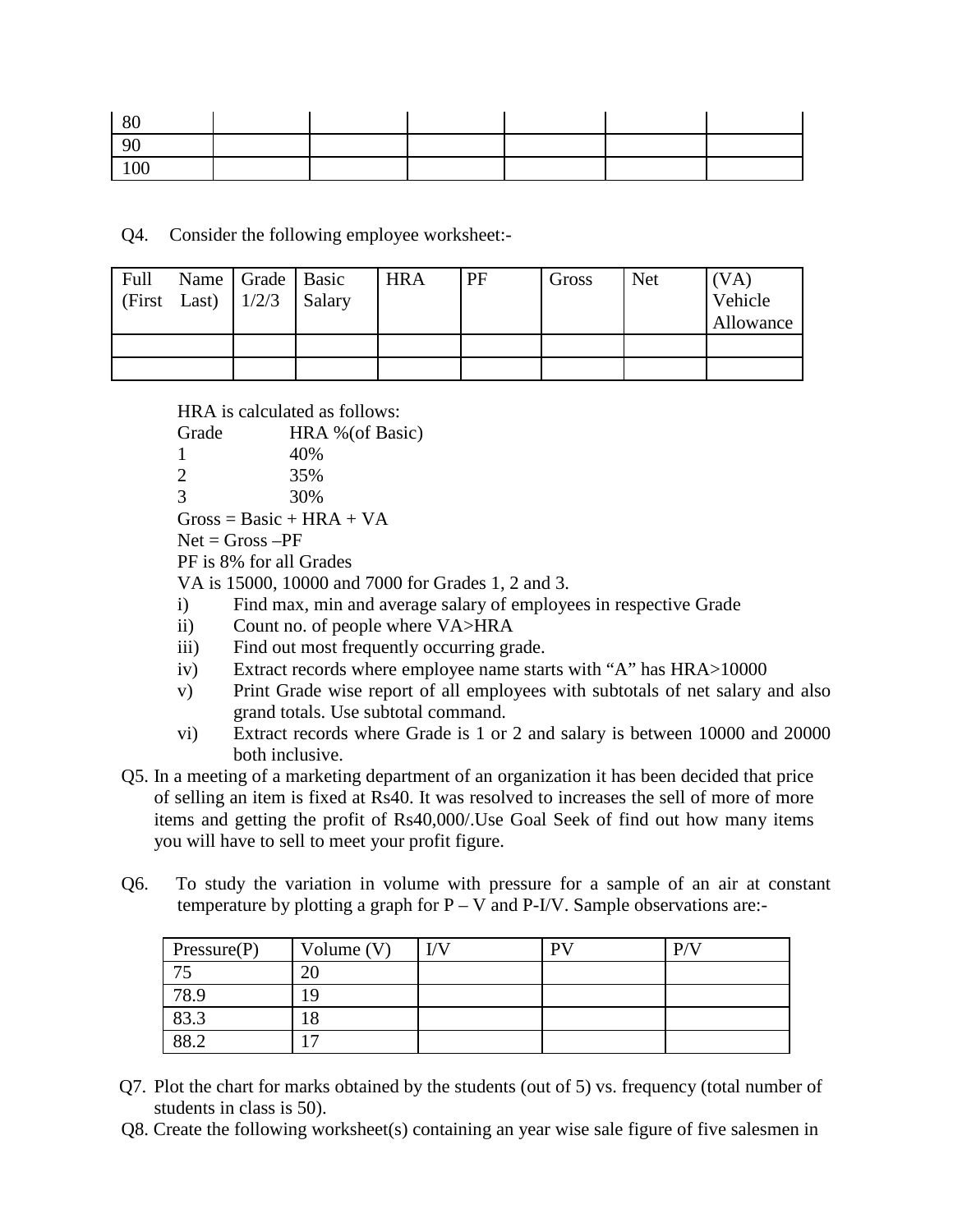| Salesman      | 2002  | 2003  | 2004   | 2005  |
|---------------|-------|-------|--------|-------|
| <b>MOHAN</b>  | 10000 | 12000 | 20000  | 50000 |
| <b>MITRA</b>  | 15000 | 18000 | 50000  | 60000 |
| <b>SHIKHA</b> | 20000 | 22000 | 70000  | 70000 |
| <b>ROHIT</b>  | 30000 | 30000 | 100000 | 80000 |
| <b>MANGLA</b> | 40000 | 45000 | 125000 | 90000 |

Apply the following Mathematical & Statistical functions:

- i) Calculate the commission for each salesman under the condition :
	- a) If total sales is greater than Rs. 3, 00,000/-, then commission is 10% of total sale made by the salesman.
	- b) Otherwise, 4% of total sale.
- ii) Calculate the maximum sale made by each salesman.
- iii) Calculate the maximum sale made in each year.
- iv) Calculate the minimum sale made by each salesman.
- v) Calculate the minimum sale made in each year.
- vi) Count the no. of sales persons.
- vii)Calculate the cube of sales made by Mohan in the year 2002.
- viii) Find the difference in sales by salesman Mitra between the year 2002 and 2003. Find the absolute value of difference.
- ix) Also calculate the Mode, Stddev, Variance, Median for the sale made by each salesman.
- ix) Calculate the year wise Correlation coefficient between the sales man Mohan and Mitra year wise

| Salesman       | 2000  | 2001  | 2002   | 2003  |
|----------------|-------|-------|--------|-------|
| S <sub>1</sub> | 10000 | 12000 | 20000  | 50000 |
| S <sub>2</sub> | 15000 | 18000 | 50000  | 60000 |
| S <sub>3</sub> | 20000 | 22000 | 70000  | 70000 |
| S <sub>4</sub> | 30000 | 30000 | 100000 | 80000 |
| S <sub>5</sub> | 40000 | 45000 | 125000 | 90000 |

Q9. The following table gives an year wise sale figure of five salesmen in Rs.

v) Calculate total sale year wise.

vi) Calculate the net sales made by each salesman

vii)Calculate the commission for each salesman under the condition :-

- c) If total sales is greater than Rs. 4, 00,000/-, then commission is 5% of total sale made by the salesman.
- d) Otherwise, 2% of total sale.
- viii) Calculate the maximum sale made by each salesman.
- ix) Calculate the maximum sale made in each year.
- x) Draw a bar graph representing the sale made by each salesman.
- xi) Draw a pie graph representing the sale made by salesmen in year 2001.
- Q10. Consider the following worksheet for APS  $1<sup>st</sup>$  year students:-

Rs.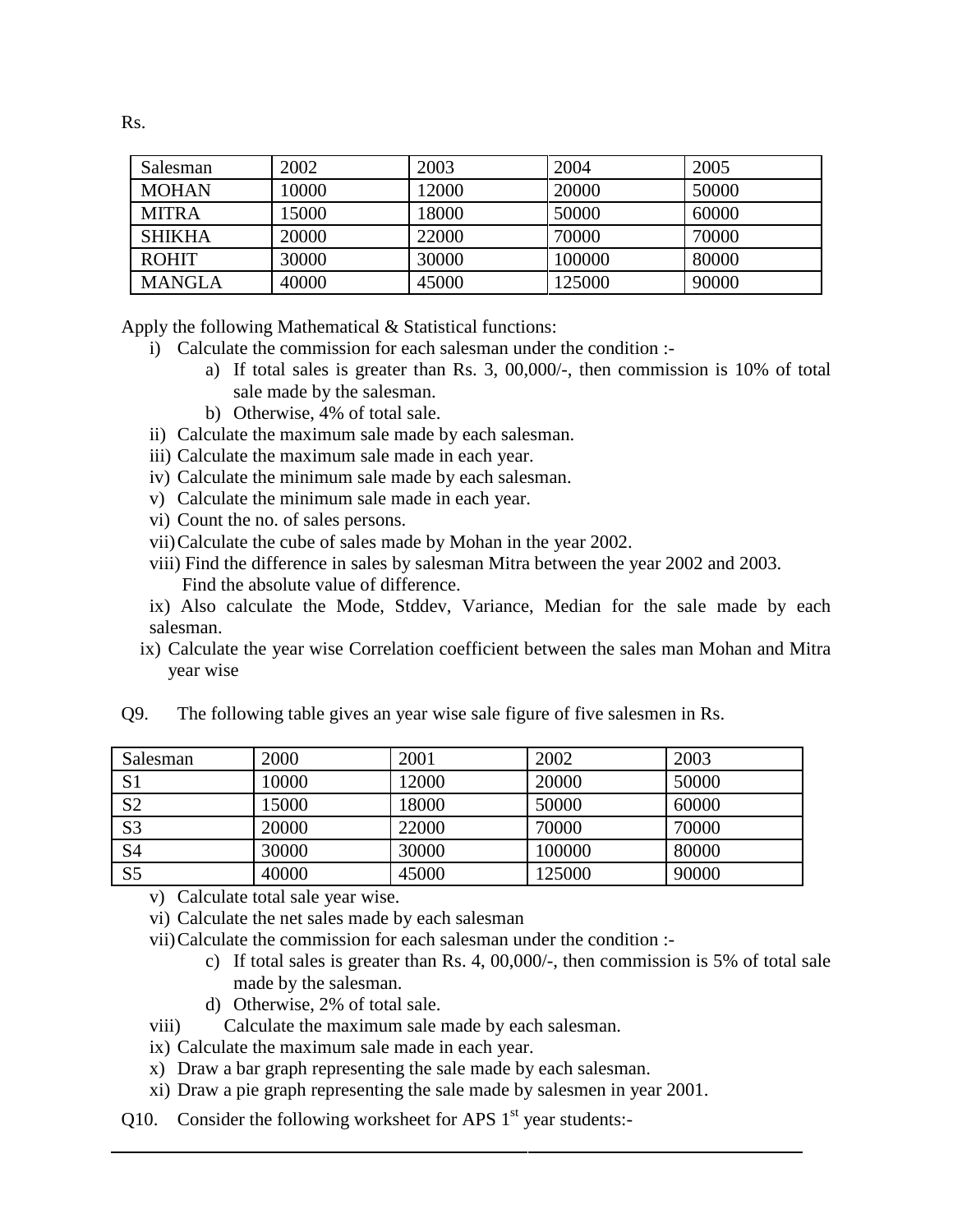| S.No. | Name PH | CH | <b>BY</b> | <b>MT</b> | <b>CS</b> | Total<br><b>Marks</b> | $\%$ | Grade |
|-------|---------|----|-----------|-----------|-----------|-----------------------|------|-------|
|       |         |    |           |           |           |                       |      |       |
|       |         |    |           |           |           |                       |      |       |

Grade is calculated as follows:-

If  $\% > = 90$  Grade A If  $\% > = 80 \< 90$  Grade B If  $\% > = 70 \& 80$  Grade C If  $\% > = 60 \& 70$  Grade D

Otherwise students will be declared fail.

- i) Calculate Grade using if function
- ii) Sort the data according to total marks
- iii) Apply filter to display the marks of the students having more than 65% marks.
- iv) Draw a pie chart showing % marks scored in each subject by the topper of the class.
- v) Draw the doughnut chart of the data as in (iv)
- vi) Enter the S.No. of a student and find out the Grade of the student using VLOOKUP.
- vii)Extract all records where name
	- a) Begins with "A"
	- b) Contains "A"
	- c) Ends with "A"

#### **Practical List for Power Point:**

- 1. Create five Power point slides. Each slide should support different format. In these slides explain areas of applications of IT. Make slide transition time as 10 seconds.
- 2. Create five Power Point slides to give advantages/disadvantages of computer, application of computers and logical structure of computer.
- 3. Create five Power Point slides detailing the process of internal assessment. It should be a self-running demo.

# **2. HTML Programming**

|         | <b>Unit-I: Introduction</b>                      | (1L) |
|---------|--------------------------------------------------|------|
|         | <b>Unit-II: The Basics</b>                       | (2L) |
| $\circ$ | The Head, the Body                               |      |
| $\circ$ | Colors, Attributes                               |      |
|         | Lists, ordered and unordered                     |      |
|         | <b>Unit-III: Links</b>                           | (3L) |
|         | Introduction                                     |      |
| $\circ$ | Relative Links, Absolute Links                   |      |
| $\cap$  | <b>Link Attributes</b>                           |      |
| $\circ$ | Using the ID Attribute to Link Within a Document |      |
|         | Unit-IV: Images                                  | (2L) |
| $\circ$ | Putting an Image on a Page                       |      |
| $\circ$ | Using Images as Links                            |      |
| $\circ$ | Putting an Image in the Background               |      |
|         | Unit $V:$ – Tables                               | (4L) |
|         | Creating a Table                                 |      |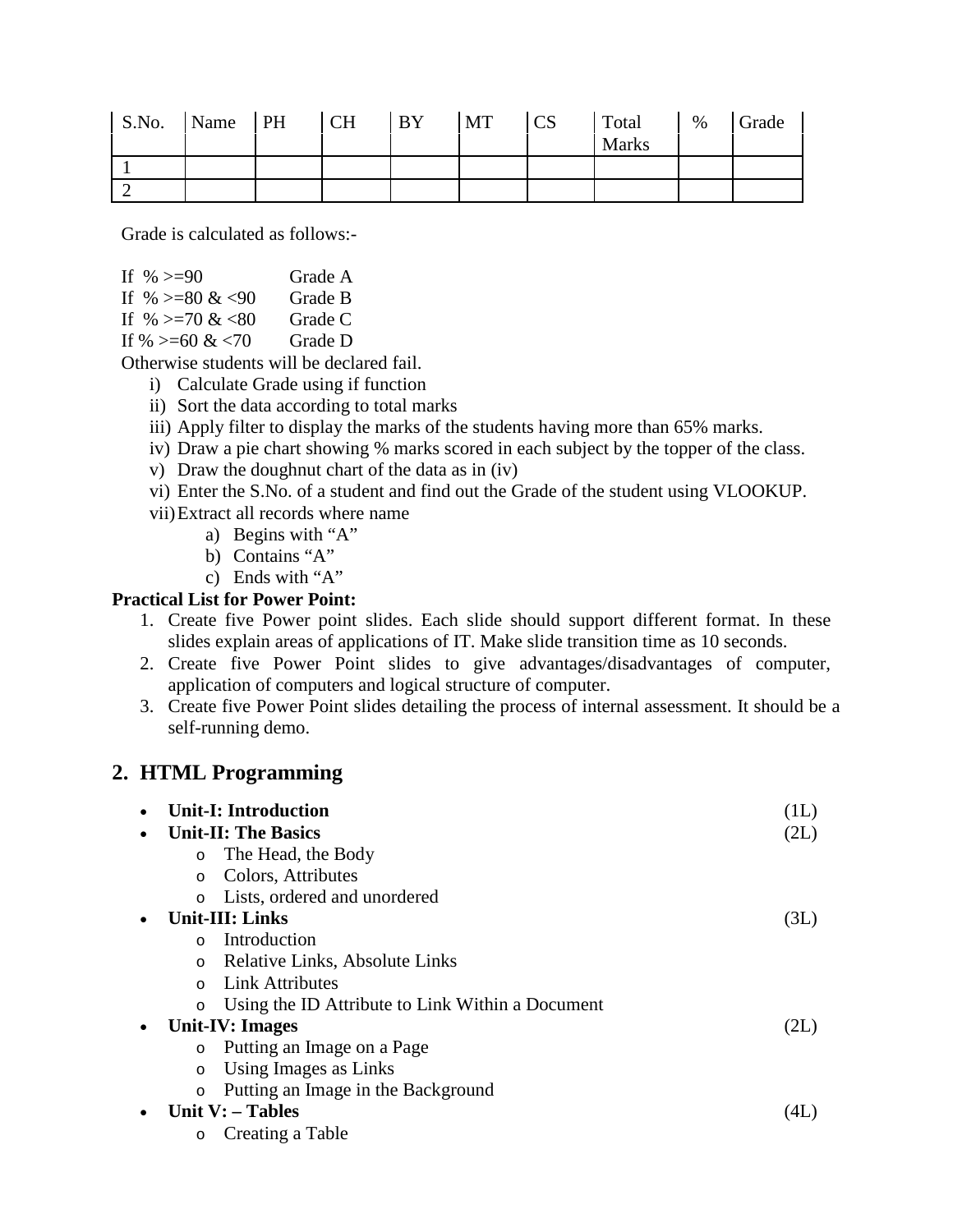- o Table Headers
- o Captions
- o Spanning Multiple Columns
- o Styling Table
- **Unit VI – Forms** (3L)
	- o Basic Input and Attributes
	- o Other Kinds of Inputs
	- o Styling forms with CSS
	- o Where To Go From Here

#### **Book Recommended:**

- 1. Introduction to **HTML** and CSS -- O'Reilly , 2010
- 2. Jon Duckett, HTML and CSS, John Wiely, 2012

# **Software Lab Based on HTML:**

Q.1 Create an HTML document with the following formatting options:

- I. Bold
- II. Italics
- III. Underline
- IV. Headings (Using H1 to H6 heading styles)
- V. Font (Type, Size and Color)<br>VI. Background (Colored backgr
- Background (Colored background/Image in background)
- VII. Paragraph
- VIII. Line Break
- IX. Horizontal Rule
	- X. Pre tag
- Q.2 Create an HTML document which consists of:
	- I. Ordered List
	- II. Unordered List
	- III. Nested List
	- IV. Image

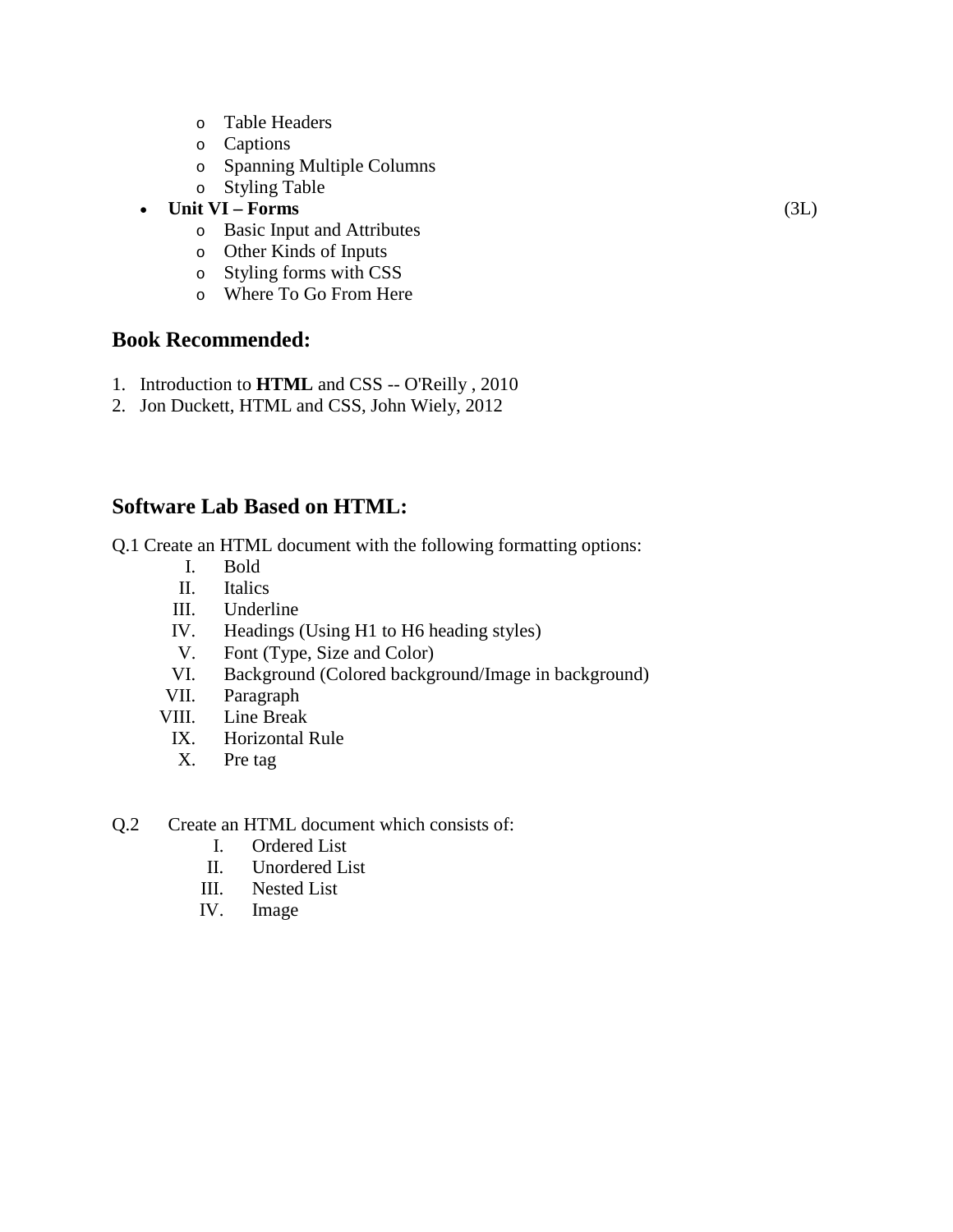

- A. Saftey Considerations
	- 1. Body substance isolation
	- 2. Sense safty
	- 3. Initial size-up
- **B.** Intitial Patient Assessment
	- 1. General Impression
	- 2. Unresponsiveness
		- i. Alert to person, place and time
		- ii. Verbal response to audible stimuli
		- iii. Pain evokes verbal or physical response
		- iv. Unresponsive to all stimuli
- C. Patient Critical Needs
	- 1. Airway
		- 2. Breathing
			- i. Use oxygen if indicated
			- ii. Consider use of assisting with bag value mask
		- 3. Circulation
	- 4. Bleeding
- Q.3 Create an HTML document which implements Internal linking as well as External linking.

Q.4 Create a table using HTML which consists of columns for Roll No., Student's name and grade.

|          | Result |       |
|----------|--------|-------|
| Roll No. | Name   | Grade |
|          |        |       |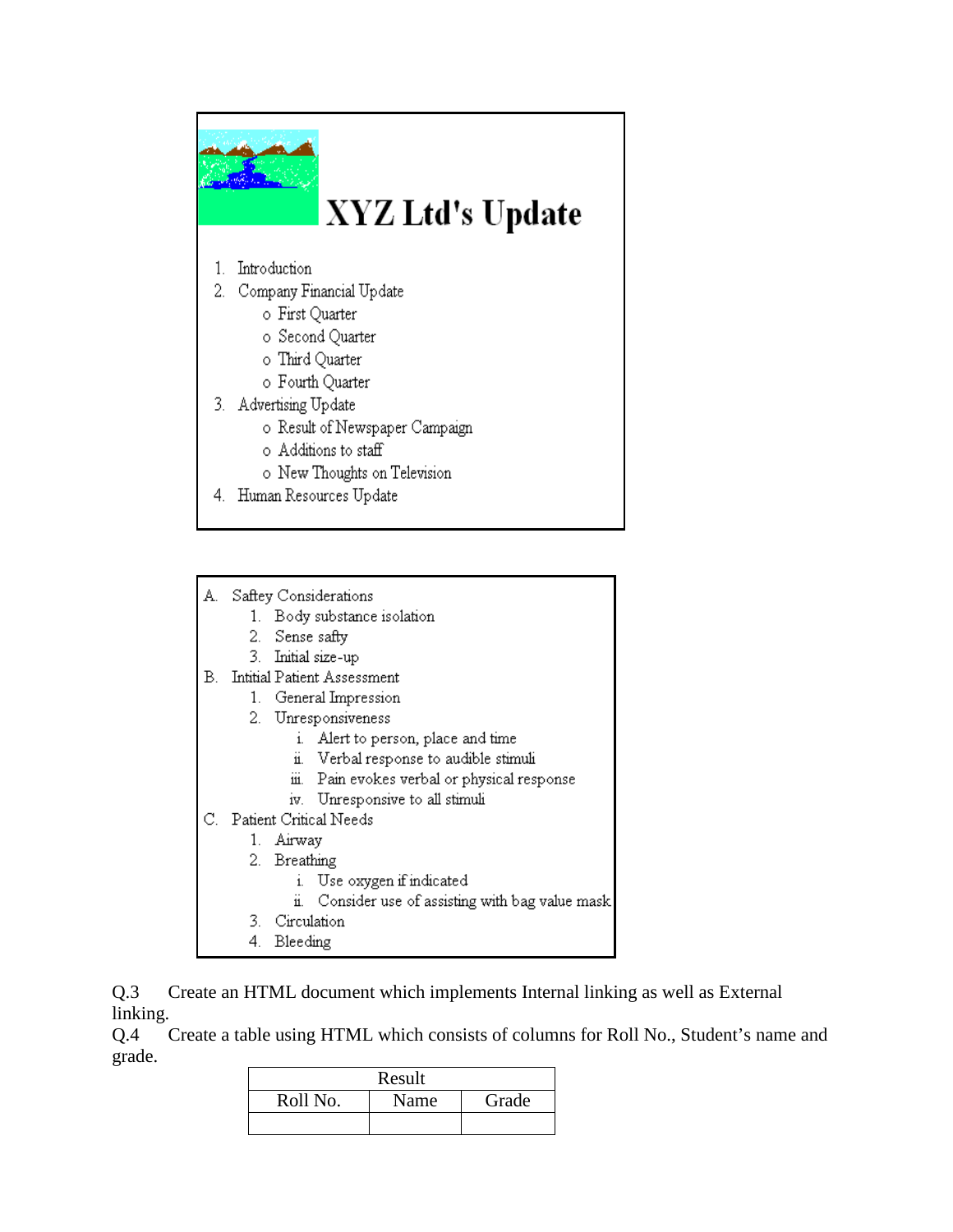#### Q.5 Create a Table with the following view:

|  | Place an image here |  |
|--|---------------------|--|
|  |                     |  |

- Q.6 Create a form using HTML which has the following types of controls:
	- I. Text Box
	- II. Option/radio buttons
	- III. Check boxes
	- IV. Reset and Submit buttons

# Subscribe to XYZ News Magazine and Emails

Interested in receiving daily small updates of all latest News? Well, now you can. And best of all, it is free! Just fill out this form and submit it by clicking the "send it In" button. We will put you on our mailing list and you will receive your first email in 3-5 days.

Please fill the following boxes to help us send the emails and our news letter:

First Name: Last Name:

Business:

We must have a correct e-mail address to send you the news letter:

Email: How did you hear about XYZ News Magazine and Emails?

⊙ Here on the Web O In a magazine O Television O Other

Would you like to be on our regular mailing list?

 $\vee$  Yes, we love junk emails

Reset Send it in!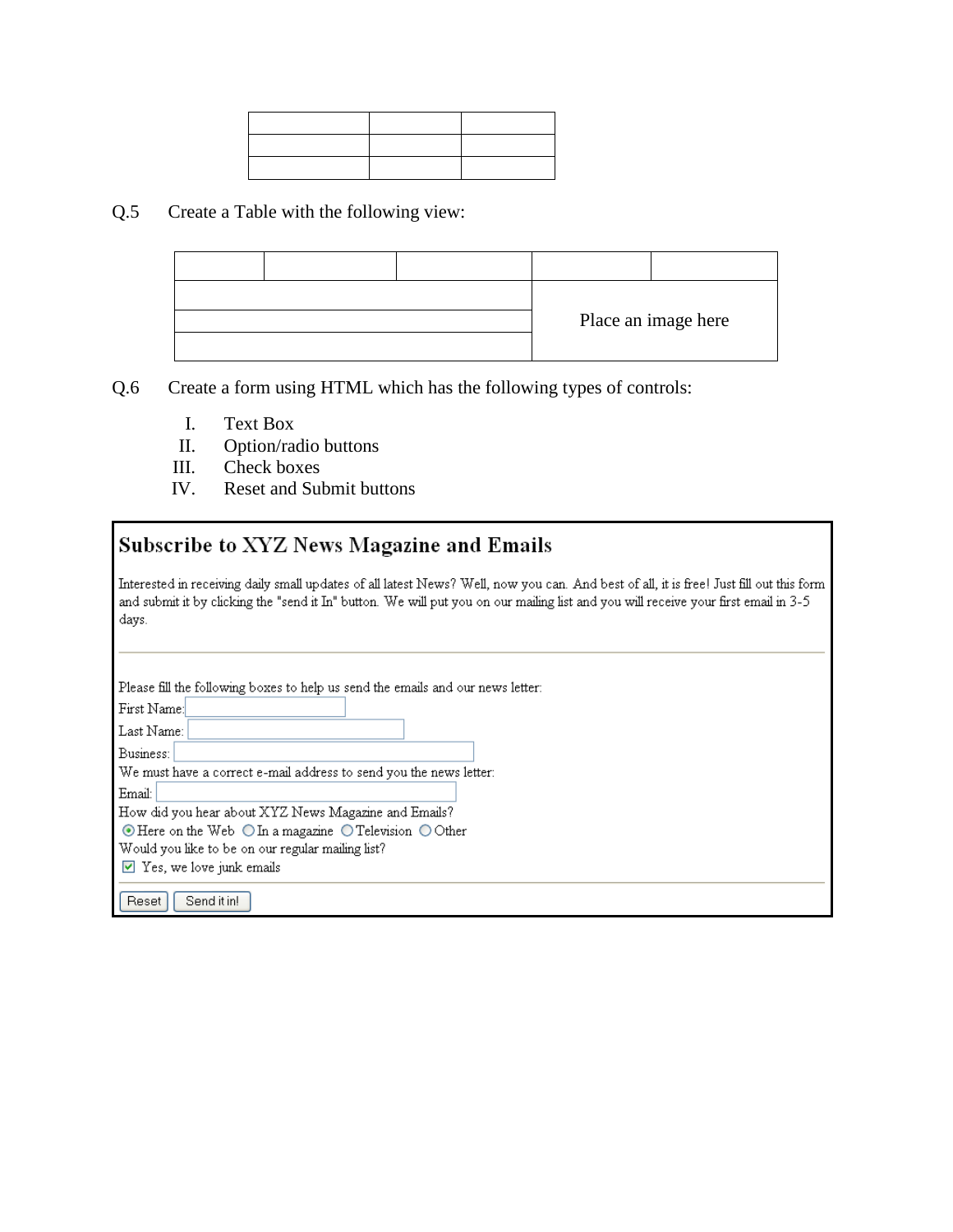

Q.7 Create HTML documents (having multiple frames) in the following three formats:

# **3. MySQL (SQL/PL-SQL) (1+2 Lab)**

# **SQL Vs. SQL \* Plus:**

SQL Commands and Data types, Operators and Expressions, Introduction to SQL \* Plus. ( 2L)

#### **Managing Tables and Data:**

- Creating and Altering Tables (Including constraints)
- Data Manipulation Command like Insert, update, delete
- SELECT statement with WHERE, GROUP BY and HAVING, ORDER BY, DISTINCT, Special operator like IN, ANY, ALL BETWEEN, EXISTS, LIKE
- Join, Built in functions (4L)

#### **Other Database Objects**

| View                                                                                            |      |
|-------------------------------------------------------------------------------------------------|------|
| Synonyms, Index                                                                                 | (2L) |
| <b>Transaction Control Statements</b>                                                           |      |
| • Commit, Rollback, Savepoint                                                                   | (2L) |
| <b>Introduction to PL/SQL</b>                                                                   |      |
| SQL v/s PL/SQL                                                                                  |      |
| PL/SQL Block Structure<br>$\bullet$                                                             |      |
| Language construct of PL/SQL (Variables, Basic and Composite Data type, Conditions<br>$\bullet$ |      |
| looping etc.)                                                                                   |      |
| % TYPE and % ROWTYPE                                                                            |      |
| Using Cursor (Implicit, Explicit)                                                               | 5L   |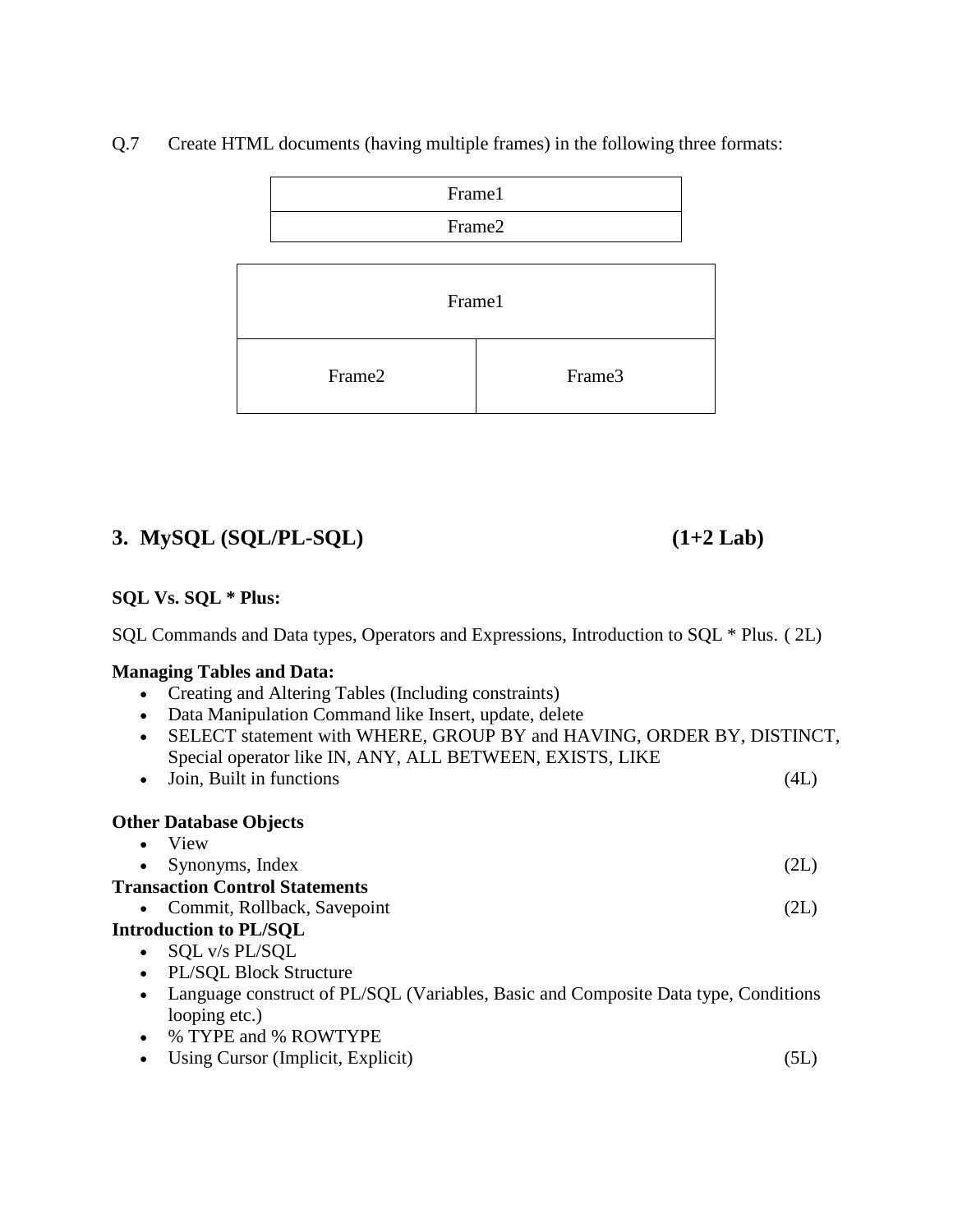#### **Books Recommended:**

- 1. Baron Schwartz , High Performance MySQL, O'Reilly, 2012.
- 2. Vikram Vaswani , The Complete Reference MySQL , McGraw Hill Educations, 2004.

# **Software Lab Based on MySQL (SQL/PL-SQL):**

# **[SQL COMMANDS]**

- 1) SQL\* formatting commands
- 2) To create a table, alter and drop table.
- 3) To perform select, update, insert and delete operation in a table.
- 4) To make use of different clauses viz where, group by, having, order by, union and intersection,
- 5) To study different constraints.

# **[SQL FUNCTION]**

- 6) To use oracle function viz aggregate, numeric, conversion, string function.
- 7) To understand use and working with joins.
- 8) To make use of transaction control statement viz rollback, commit and save point.
- 9) To make views of a table.
- 10) To make indexes of a table.

# **[PL/SQL]**

- 11) To understand working with PL/SQL
- 12) To implement Cursor on a table.
- 13) To implement trigger on a table

# **4. Multimedia Applications**

**Multimedia:** Introduction to multimedia, Components, Uses of multimedia. (2L) **Making Multimedia**: Stages of a multimedia project, Requirements to make good multimedia, Multimedia Hardware - Macintosh and Windows production Platforms, Hardware peripherals - Connections, Memory and storage devices, Multimedia software and Authoring tools. (4L) Text: Fonts & Faces, Using Text in Multimedia, Font Editing & Design Tools, Hypermedia &Hypertext. (2L) **Images:** Still Images – Bitmaps, Vector Drawing, 3D Drawing & rendering, Natural Light & Colors, Computerized Colors, Color Palletes, Image File Formats. (3L)

**Sound:** Digital Audio, MIDI Audio, MIDI vs Digital Audio, Audio File Formats. (2L)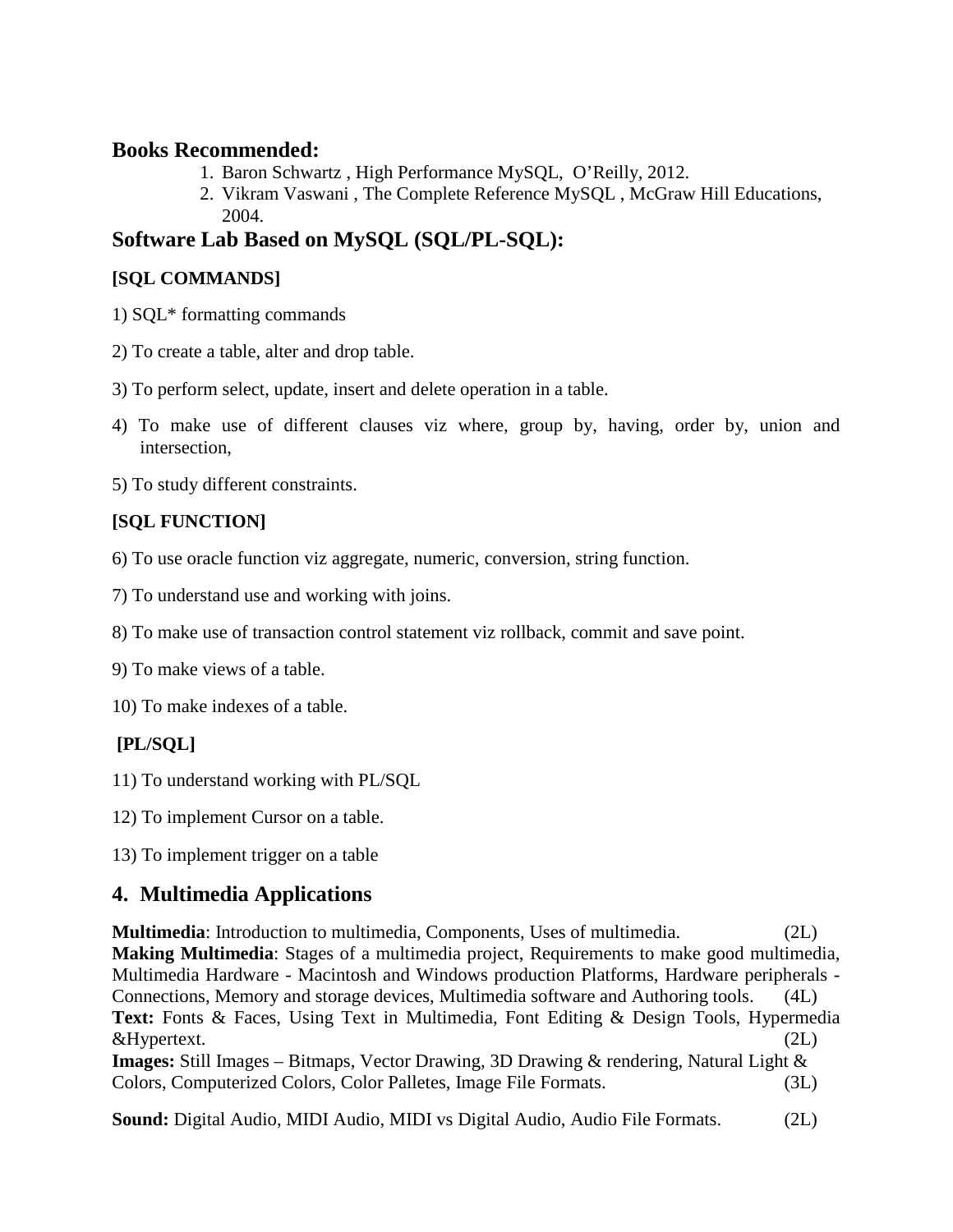**Video:** How Video Works, Analog Video, Digital Video, Video File Formats, Video Shooting and Editing. (2L) **Animation:** Principle of Animations. Animation Techniques, Animation File Formats. (2L)

#### **Books Recommended:**

- 1. Tay Vaughan, "Multimedia: Making it work", TMH, Eighth edition. 2006
- 2. Ralf Steinmetz and Klara Naharstedt, "Multimedia: Computing, Communications Applications", Pearson,1995.
- 3. Keyes, "Multimedia Handbook", TMH. 2000.
- 4. K. Andleigh and K. Thakkar, "Multimedia System Design", PHI,2000

#### **Software Lab Based on Multimedia (FLASH as a multimedia S/W):**

Practical exercises based on concepts listed in theory using Flash.

**FLASH**: Concept of Frame, Key frames, Frame rate, Timeline, Tween, Layers, Symbols, Embedding audio/video and embedding on the web page

- 1. Draw an animation to show a bouncing ball.
- 2. Draw an animation to show a moving stick man.
- 3. Draw an animation to show a fainting banana.
- 4. Draw an animation to show sunrise and sunset.
- 5. Draw an animation to show a disappearing house.
- 6. Draw an animation to show two boats sailing in river
- 7. Draw an animation to show a scene of cricket match.
- 8. Draw an animation to help teach a poem or a song
- 9. Draw an animation to show cartoon with a message
- 10. Make a movie showing Shape Tweening.
- 11. Make a movie showing Motion Tweening.
- 12. Add sound and button to the movie

#### **5. PHP Programming (1 +2 Lab)**

#### **Introduction to PHP: (3L)**

- $\triangleright$  PHP introduction, inventions and versions, important tools and software requirements (like Web Server, Database, Editors etc.)
- $\triangleright$  PHP with other technologies, scope of PHP
- $\triangleright$  Basic Syntax, PHP variables and constants
- $\triangleright$  Types of data in PHP, Expressions, scopes of a variable (local, global)
- PHP Operators : Arithmetic, Assignment, Relational , Logical operators, Bitwise , ternary and MOD operator.

**(2L)**

- $\triangleright$  PHP operator Precedence and associativity **Handling HTML form with PHP:**
- Capturing Form Data
- GET and POST form methods
- $\triangleright$  Dealing with multi value fields
- $\triangleright$  Redirecting a form after submission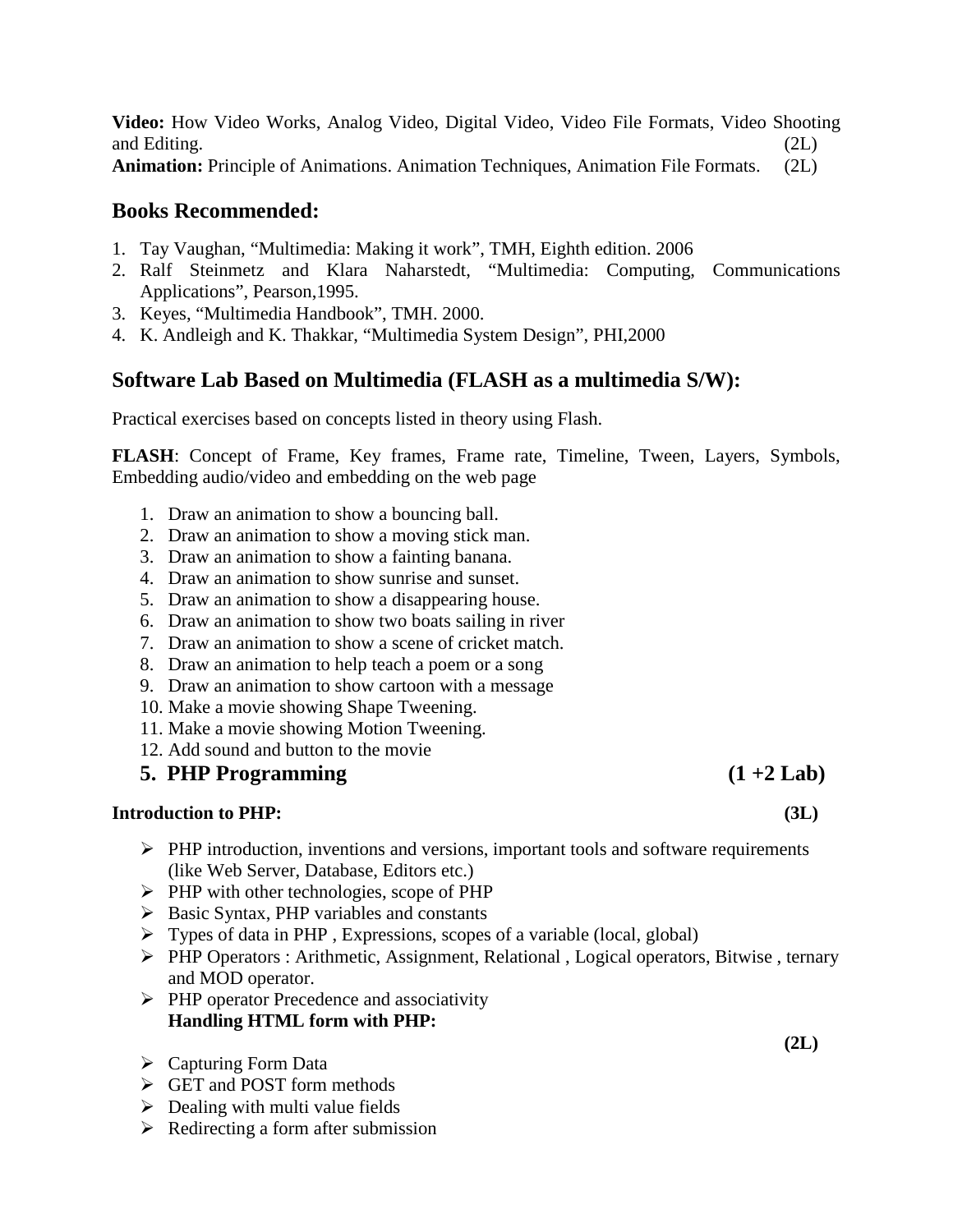| <b>PHP</b> conditional events and Loops:                                                                                                                                                                                                                                                                          |      |
|-------------------------------------------------------------------------------------------------------------------------------------------------------------------------------------------------------------------------------------------------------------------------------------------------------------------|------|
| $\triangleright$ PHP IF Else conditional statements (Nested IF and Else)                                                                                                                                                                                                                                          | (3L) |
| $\triangleright$ Switch case, while For and Do While Loop                                                                                                                                                                                                                                                         |      |
| $\triangleright$ Goto, Break, Continue and exit                                                                                                                                                                                                                                                                   |      |
| <b>PHP Functions:</b>                                                                                                                                                                                                                                                                                             |      |
|                                                                                                                                                                                                                                                                                                                   | (3L) |
| $\triangleright$ Function, Need of Function, declaration and calling of a function                                                                                                                                                                                                                                |      |
| $\triangleright$ PHP Function with arguments, Default Arguments in Function                                                                                                                                                                                                                                       |      |
| $\triangleright$ Function argument with call by value, call by reference                                                                                                                                                                                                                                          |      |
| $\triangleright$ Scope of Function Global and Local                                                                                                                                                                                                                                                               |      |
| <b>String Manipulation and Regular Expression:</b>                                                                                                                                                                                                                                                                |      |
|                                                                                                                                                                                                                                                                                                                   | 3L)  |
| $\mathcal{N}$ and $\mathcal{N}$ and $\mathcal{N}$ and $\mathcal{N}$ and $\mathcal{N}$ and $\mathcal{N}$ and $\mathcal{N}$ and $\mathcal{N}$ and $\mathcal{N}$ and $\mathcal{N}$ and $\mathcal{N}$ and $\mathcal{N}$ and $\mathcal{N}$ and $\mathcal{N}$ and $\mathcal{N}$ and $\mathcal{N}$ and $\mathcal{N}$ and |      |

- $\triangleright$  Creating and accessing String, Searching & Replacing String
- Formatting, joining and splitting String , String Related Library functions
- $\triangleright$  Use and advantage of regular expression over inbuilt function
- $\triangleright$  Use of preg\_match(), preg\_replace(), preg\_split() functions in regular expression **Array:**

**(3L)**

- Anatomy of an Array ,Creating index based and Associative array ,Accessing array
- $\triangleright$  Looping with Index based array, with associative array using each() and foreach()
- $\triangleright$  Some useful Library function

# **Software Lab Based on PHP:**

- 1. Create a PHP page using functions for comparing three integers and print the largest number.
- 2. Write a function to calculate the factorial of a number (non-negative integer). The function accept the number as an argument.
- 3. WAP to check whether the given number is prime or not.
- 4. Create a PHP page which accepts string from user. After submission that page displays the reverse of provided string.
- 5. Write a PHP function that checks if a string is all lower case.
- 6. Write a PHP script that checks whether a passed string is palindrome or not? ( A palindrome is word, phrase, or sequence that reads the same backward as forward, e.g., madam or nurses run)
- 7. WAP to sort an array.
- 8. Write a PHP script that removes the whitespaces from a string. Sample string : 'The quick " " brown fox'

Expected Output : Thequick""brownfox

- 9. Write a PHP script that finds out the sum of first n odd numbers.
- 10. Create a login page having user name and password. On clicking submit, a welcome message should be displayed if the user is already registered (i.e.name is present in the database) otherwise error message should be displayed.
- 11. Write a PHP script that checks if a string contains another string.
- 12. Create a simple 'birthday countdown' script, the script will count the number of days between current day and birth day.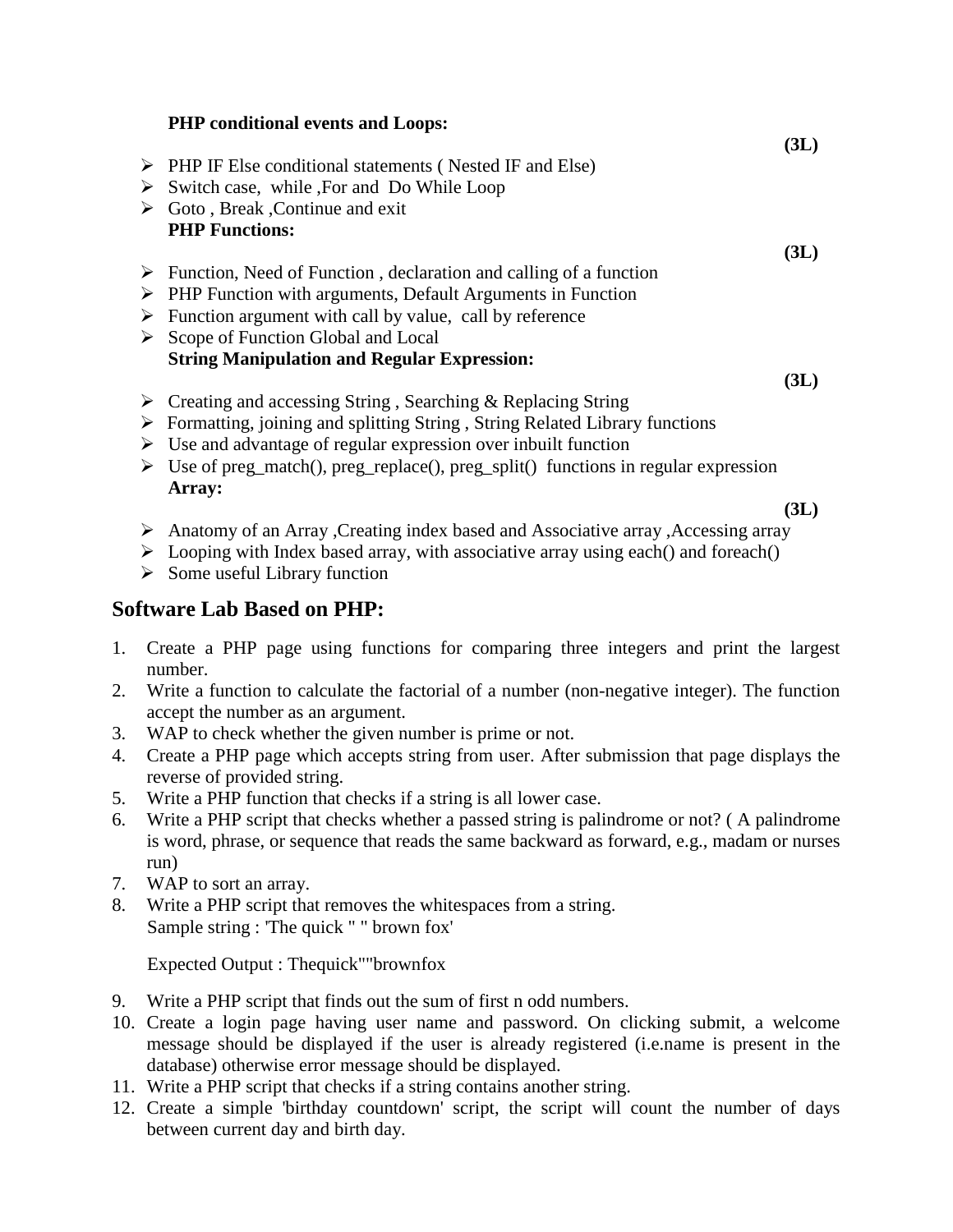13. Create a script to construct the following pattern, using nested for loop.

- \* \* \* \* \* \* \* \* \* \* \* \* \* \* \*
- 14. Write a simple PHP program to check that emails are valid.
- 15. WAP to print first n even numbers.
- 16.  $\text{foot} = \text{array}('white', 'green', 'red'')$ Write a PHP script which will display the colors in the following way : Output : white, green, red,
	- green
	- red
	- white
- 17. Using switch case and dropdown list display a "Hello" message depending on the language selected in drop down list.
- 18. Write a PHP program to print Fibonacci series using recursion.
- 19. Write a PHP script to replace the first 'the' of the following string with 'That'.

**Sample :** 'the quick brown fox jumps over the lazy dog.' **Expected Result :** That quick brown fox jumps over the lazy dog.

#### **6. Programming with VB/GAMBAS**

**GUI Environment:** Introduction to graphical user interface (GUI), programming language (procedural, object oriented, event driven), the GUI environment, compiling, debugging, and running the programs.

**(2L)**

**Controls :** Introduction to controls textboxes, frames, check boxes, option buttons, images, setting borders and styles, the shape control, the line control, working with multiple controls and their properties, designing the user interface, keyboard access, tab controls, default & cancel property, coding for controls.

**Operations:** Data types, constants, named & intrinsic, declaring variables, scope of variables, val function, arithmetic operations, formatting data.

**(2L)**

**(4L)**

**Decision Making :** If statement, comparing strings, compound conditions (and, or, not), nested if statements, case structure, using if statements with option buttons & check boxes, displaying message in message box, testing whether input is valid or not**.**

**Forms Handling :** Multiple forms creating, adding, removing forms in project, hide, show method, load, unload statement, me keyword, referring to objects on a different forms.

**(2L)**

**(3L)**

**(4L)**

**Iteration Handling:** Do/loops, for/next loops, using msgbox function, using string function.

#### **Book Recommended:**

a. Programming in Visual Basic 6.0 by Julia Case Bradley, Anita C. Millispangh (Tata Mcgraw Hill Edition 2000 (Fourteenth Reprint 2004)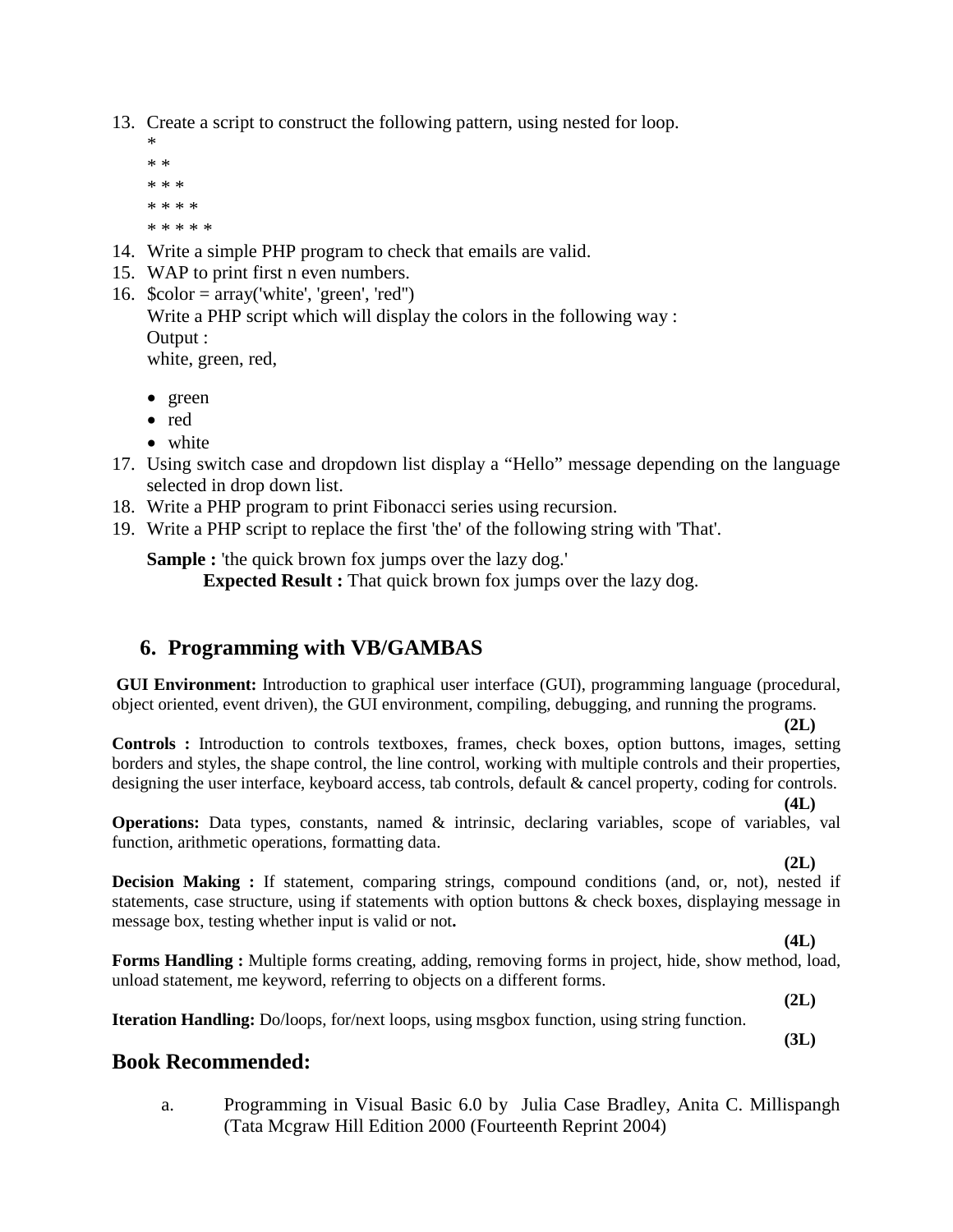# **Software Lab Based on Visual Basic:**

Practical exercises based on concepts listed in theory using VB.

- 1. Write a VB application to compute the sum of two variables.
- 2. Write a VB application to compute the factorial of a number n.
- 3. Write a VB application to compute the Fibonacci series of a number n.
- 4. Write a VB application to compute the series of prime numbers till number n.
- 5. Write a VB application to compute the maximum of three numbers.
- 6. Write a VB application to compute the sum of odd numbers and even numbers in an array of n integers.
- 7. Write a VB application to compare the strings.
- 8. Write a VB application to make a calculator.
- 9. Write a VB application to choose your hobbies from a list.
- 10. Write a VB application to illustrate the use of color radio button.
- 11. Write a VB application to illustrate the use of color scroll bar form.
- 12. Write a VB application to illustrate the use of color scroll bar label text.
- 13. Write a VB application to illustrate the use of color text box.
- 14. Write a VB application to show a timer.

| <b>7. System Administration and Maintenance</b>                               | $(1+2$ Labs) |
|-------------------------------------------------------------------------------|--------------|
| Part I (Linux/Unix)                                                           | (8L)         |
| $\triangleright$ Basics of operating system, services,                        |              |
| $\triangleright$ Installation and configuration, maintenance                  |              |
| $\triangleright$ What is linux/unix Operating systems, Kernel, API, cli, gui, |              |
| $\triangleright$ Difference between linux/unix and other operating systems    |              |
| $\triangleright$ Features and Architecture                                    |              |

 $\triangleright$  Linux features, advantages, disadvantages

#### **Part II(Windows) (8L)**

- $\triangleright$  Windows as operating system, history, versions.
- $\triangleright$  PC hardware, BIOS, Devices and drivers,
- $\triangleright$  Kernal Configuration and building
- $\triangleright$  Application installation, configuration and maintenance
- $\triangleright$  Server services and Client services
- $\triangleright$  Difference between WindowsXP/windows7 and windows server 2003/2008

# **Software Lab Based on System Administration and Maintenance Linux:**

Linux Desktop tour. Configuring desktop environment and desktop settings.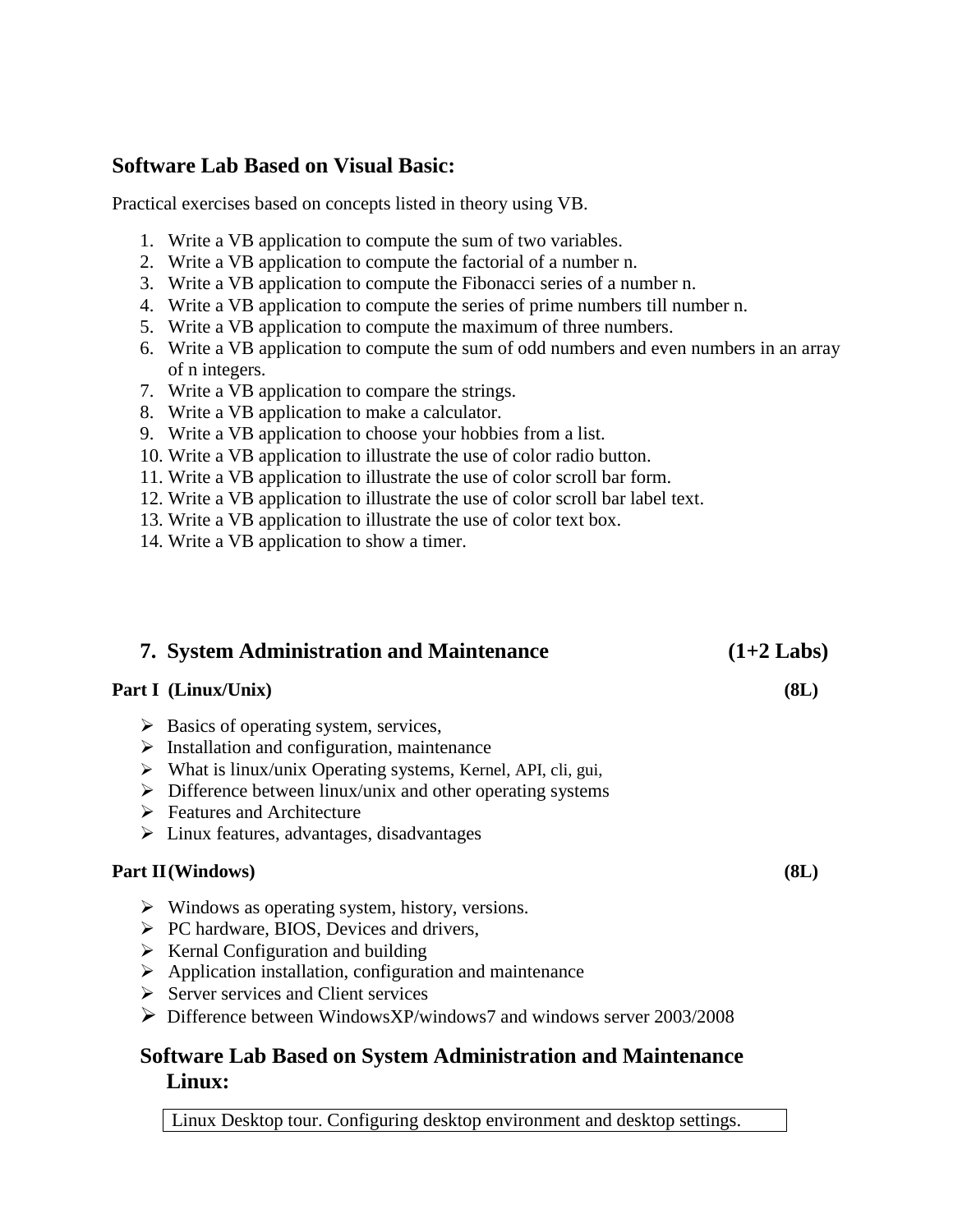**Basic Commands :**Terminal, shell,Cat, ls, cd, date, cal, man, echo, pwd, Mkdir, rm, rmdir Ps, kill

#### **Package Installation**

Synaptic package manager

# **Windows:**

Creating users – Admin and regular.

Path of their personal files. Adding and changing passwords.

Difference between workgroup and domain. Concept of roles.

user profiles – creating and roaming Concept of Active Directory. Creating active directory in windows 2003/2008.

Process and Disk management

Windows Task manager. File systems – NTFS, FAT.

#### **Services**

Control Panel

C:/program Files, C:/system C:/windows

Add /remove new hardware (like printer ), Add/remove new programmes.

#### **Network Administration**

Ipconfig,Ping, tracert, route, hostname, net, netstat, whoami Set manual IP address, check connectivity – ipv4, ipv6

#### **Administrator Tools**

Control Panel -> Administrative Tools

Computer Management, Local security Policy, Performance Monitor, Task Scheduler, Antivirus and firewall.

#### **Misc**

Start->Accessories->System tools -> All options (Remote desktop, backup/restore etc.)

**LAN** – sharing printer, files and folder over the network.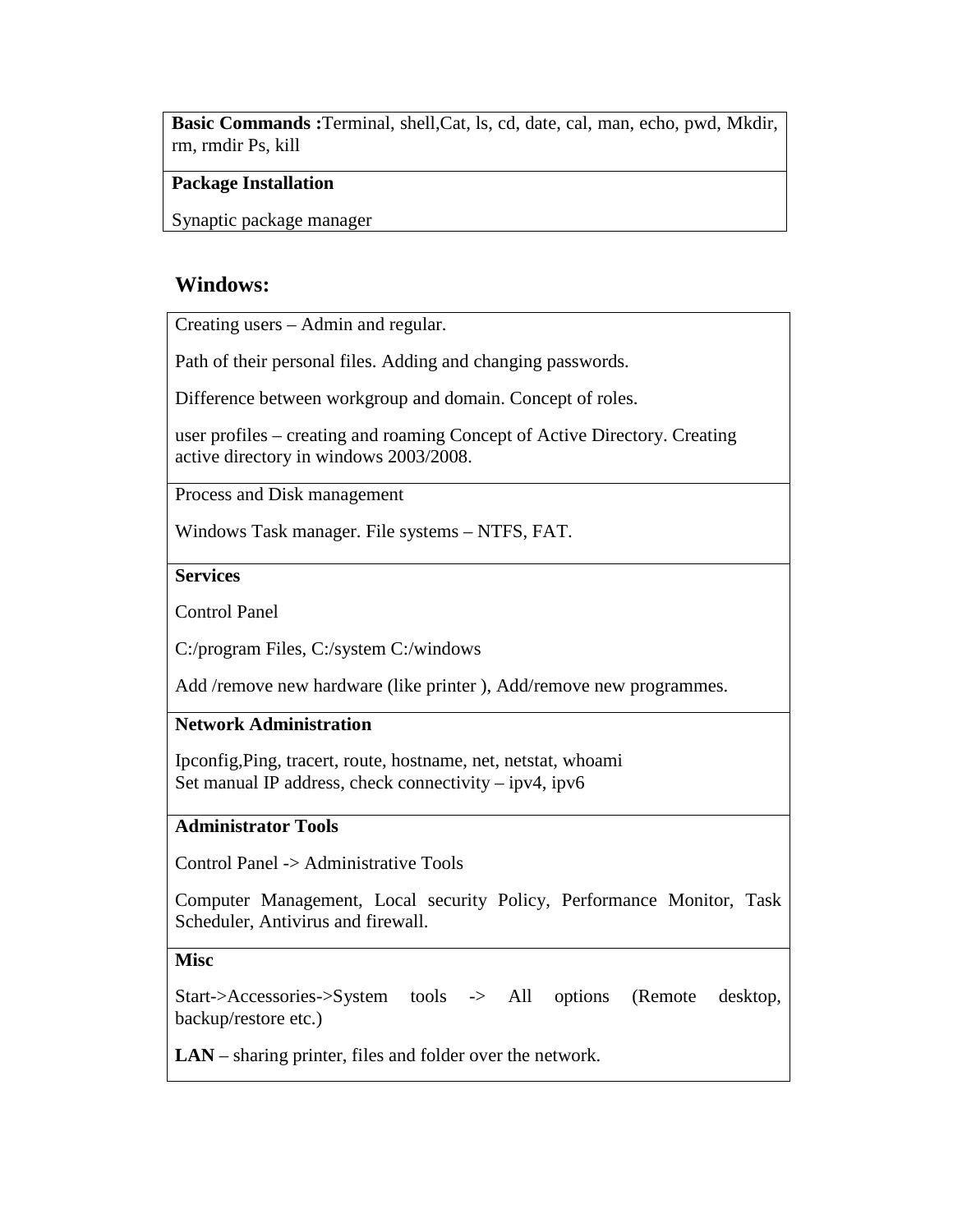## **8. Programming with SCILAB (1+2Labs)**

| <b>Unit I-</b> Introduction to Programming: Components of a computer, working with numbers,<br>Machine code, Software hierarchy.                           | (2L) |
|------------------------------------------------------------------------------------------------------------------------------------------------------------|------|
| Unit II- Programming Environment: SCILAB Environment, Workspace, Working Directory,<br>Expressions, Constants, Variables and assignment statement, Arrays. | (3L) |
| <b>Unit III</b> - Graph Plots: Basic plotting, Built in functions, Generating waveforms, Sound replay,<br>load and save.                                   | (2L) |
| <b>Unit IV-</b> Matrices and Some Simple Matrix Operations, Sub- Matrices.                                                                                 | (2L) |
| <b>Unit IV-</b> Procedures and Functions: Arguments and return values,                                                                                     | (2L) |
| Unit V-Control Statements: Conditional statements: If, Else, Else-if, Repetition statements:<br>While, for loop.                                           |      |

**Unit VI-** Manipulating Text: Writing to a text file, Reading from a text file, Randomising and sorting a list, searching a list. (2L)

#### **Recommended Books:**

 $(3L)$ 

- 1. M.Affouf, SCILAB by Example , CreateSpace Independent Publishing Platform,2012
- 2. H. Ramchandran, A.S. Nair, SCILAB , S.Chand, 2011

## **Software Lab Based on SCILAB:**

- 1. Write a program to assign the following expressions to a variable A and then to print out the value of A.
	- a.  $(3+4)/(5+6)$
	- b.  $2\pi^2$
	- c.  $\sqrt{2}$
	- d.  $(0.0000123 + 5.67 \times 10^{-3}) \times 0.4567 \times 10^{-4}$
- 2. Celsius temperatures can be converted to Fahrenheit by multiplying by 9, dividing by 5, and adding 32. Assign a variable called C the value 37, and implement this formula to assign a variable F the Fahrenheit equivalent of 37 Celsius.
- 3. Set up a vector called N with five elements having the values: 1, 2, 3, 4, 5. Using N, create assignment statements for a vector X which will result in X having these values:
	- a. 2, 4, 6, 8, 10
	- b. 1/2, 1, 3/2, 2, 5/2
	- c. 1, 1/2, 1/3, 1/4, 1/5
	- d. 1, 1/4, 1/9, 1/16, 1/25
- 4. A supermarket conveyor belt holds an array of groceries. The price of each product (in pounds) is  $[0.6, 1.2, 0.5, 1.3]$ ; while the numbers of each product are  $[3, 2, 1, 5]$ . Use MATLAB to calculate the total bill.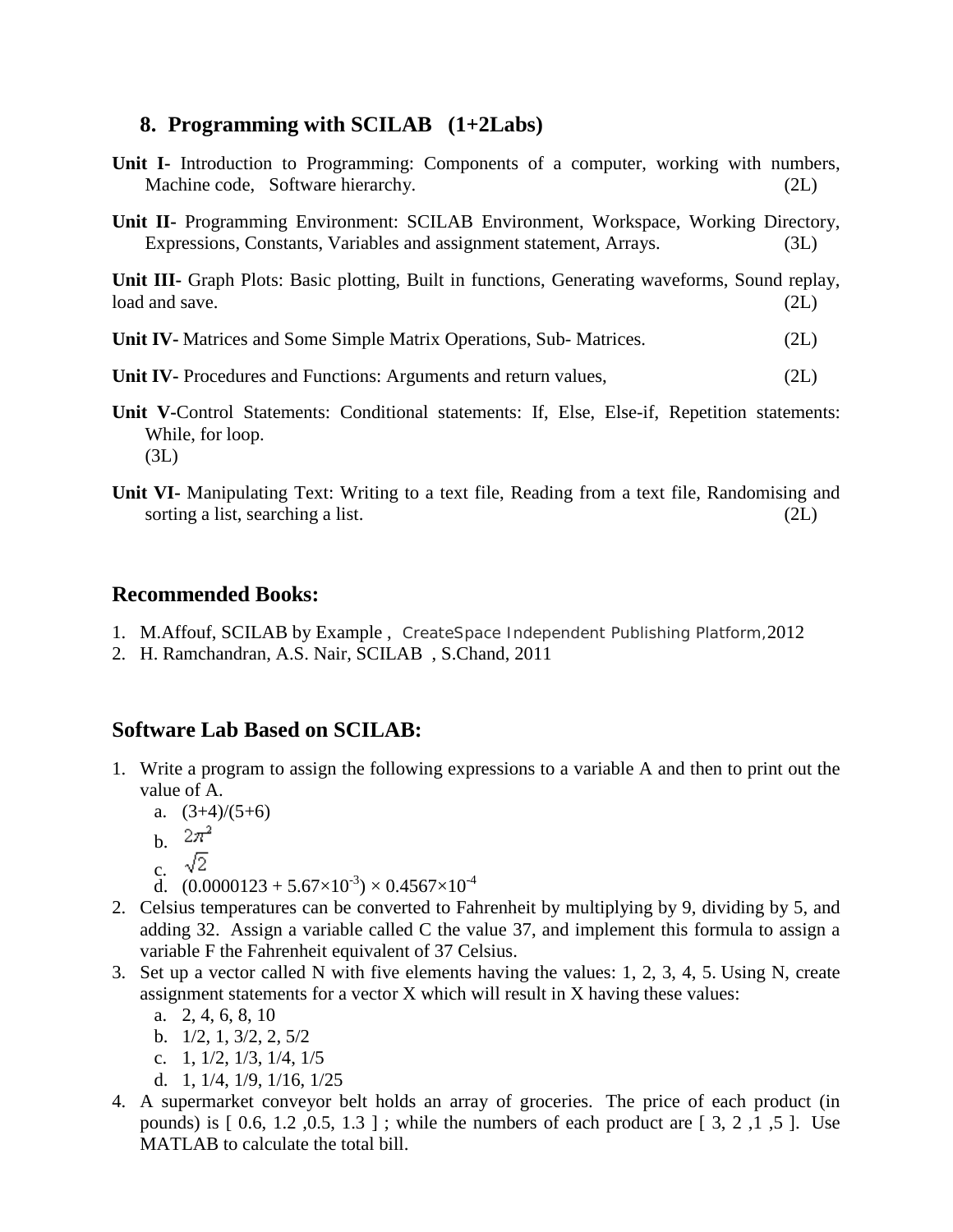- 5. The sortrows(x) function will sort a vector or matrix X into increasing row order. Use this function to sort a list of names into alphabetical order.
- 6. The "identity" matrix is a square matrix that has ones on the diagonal and zeros elsewhere. You can generate one with the eye() function in MATLAB. Use MATLAB to find a matrix B, such that when multiplied by matrix  $A=[1\ 2; -1\ 0]$  the identity matrix I=[ 1 0; 0 1 ] is generated. That is A\*B=I.
- 7. Create an array of N numbers. Now find a single MATLAB statement that picks out from that array the  $1,4,9,16,...$ ,  $\sqrt{N}$ th entries, i.e. those numbers which have indices that are square numbers.
- 8. Draw a graph that joins the points  $(0,1)$ ,  $(4,3)$ ,  $(2,0)$  and  $(5,-2)$ .
- 9. The seeds on a sunflower are distributed according to the formula below. Plot a small circle at each of the first 1000 co-ordinates :

$$
r_n = \sqrt{n}
$$

$$
\theta_n = \frac{137.51}{180} \pi n
$$

10. Calculate 10 approximate points from the function  $y=2x$  by using the formulae:

i.  $x_n = n$ 

ii.  $y_n = 2n + rand - 0.5$ 

Fit a line of best fit to these points using the function polyfit() with degree=1, and generate co-ordinates from the line of best fit using polyval(). Use the on-line help to find out how to use these functions. Plot the raw data and the line of best fit.

- 11. Calculate and replay 1 second of a sinewave at 500Hz with a sampling rate of 11025Hz. Save the sound to a file called "ex35.wav". Plot the first 100 samples.
- 12. Calculate and replay a 2 second chirp. That is, a sinusoid that steadily increases in frequency with time, from say 250Hz at the start to 1000Hz at the end.
- 13. Build a square wave by adding together 10 odd harmonics: 1f, 3f, 5f, etc. The amplitude of the nth harmonic should be 1/n. Display a graph of one cycle of the result superimposed on the individual harmonics.
- 14. Write a function called FtoC (ftoc.m) to convert Fahrenheit temperatures into Celsius. Make sure the program has a title comment and a help page. Test from the command window with:
	- i. Fto $C(96)$
	- ii. lookfor Fahrenheit
	- iii. help FtoC
- 15. Write a program to input 2 strings from the user and to print out (i) the concatenation of the two strings with a space between them, (ii) a line of asterisks the same length as the concatenated strings, and (iii) the reversed concatenation. For example:
	- i. Enter string 1: Mark
	- ii. Enter string 2: Huckvale
	- iii. Mark Huckvale
	- iv. \*\*\*\*\*\*\*\*\*\*\*\*\*
	- v. elavkcuH kraM

# **9. Concepts of Software Testing (1+2 Labs)**

#### **Introduction (4L)**

Strategic Approach to Software Testing, Test Strategies for Conventional Software, Validation Testing, System Testing, Basic Terminologies, V Shaped Software Lifecycle Model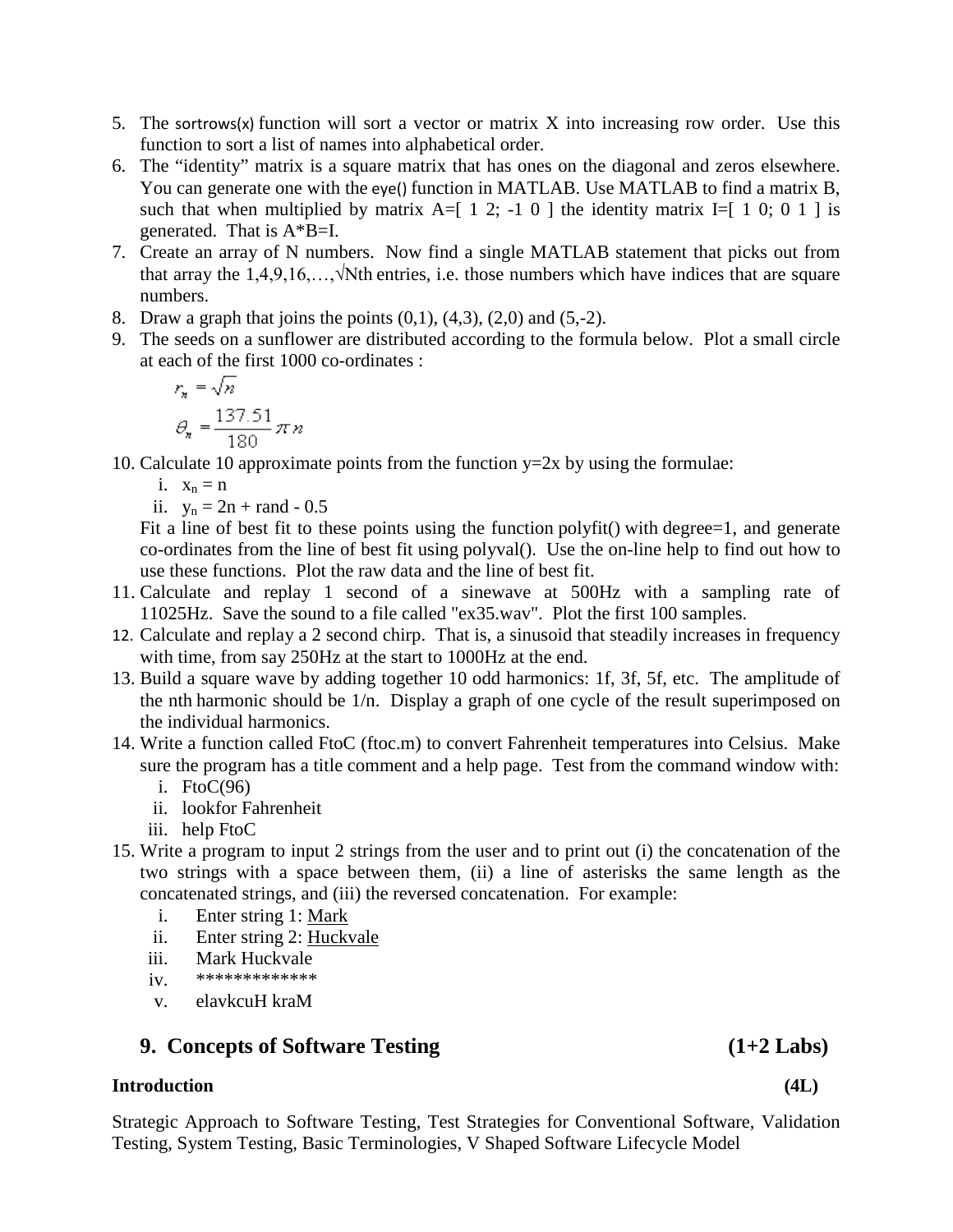#### **Functional Testing\ Black-box Testing (5L)**

Boundary Value Analysis, Equivalence Class Testing, Decision Table Based Testing

#### **Structural Testing\ White-box Testing (6L)**

Basis Path Testing: Program Graph, DD Path graph, Cyclomatic Complexity, Graph Matrices, Control Flow Testing: Statement Coverage, Branch Coverage, Condition Coverage, Path Coverage

#### **Books Recommended:**

- 1. Roger S. Pressman, Software Engineering: A Practitioner's Approach, Seventh Edition, Mc Graw Hill Education.2009.
- 2. Yogesh Singh, Software Testing, Cambridge University Press,2011.

#### **Computer Lab Based on Software Testing:**

- 1. Write a program that take three inputs (a,b &c) that represent the sides of a triangle, and the output is one of the below four:
	- a. Not a triangle
	- b. Scalene triangle
	- c. Isosceles triangle
	- d. Equilateral triangle

1.1 Generate test cases using Boundary Value Analysis, Equivalence Class Partitioning and Decision Table Testing.

1.2 Generate test cases using Basis path testing.

1.3 Run code coverage tool.

- 2. Write a program that determines the nature of roots of a quadratic equation. Output should be one of the following:-
	- Not a quadratic equation.
	- Complex roots
	- Real roots
	- Single roots
	- I. Generate test cases using Boundary Value Analysis, Equivalence Class Partitioning and Decision Table Testing.
	- II. Generate test cases using Basis path testing.
	- III. Run code coverage tool
- 3. Write a program that checks whether the number is even or odd. Run code coverage tool and find the amount of code being covered.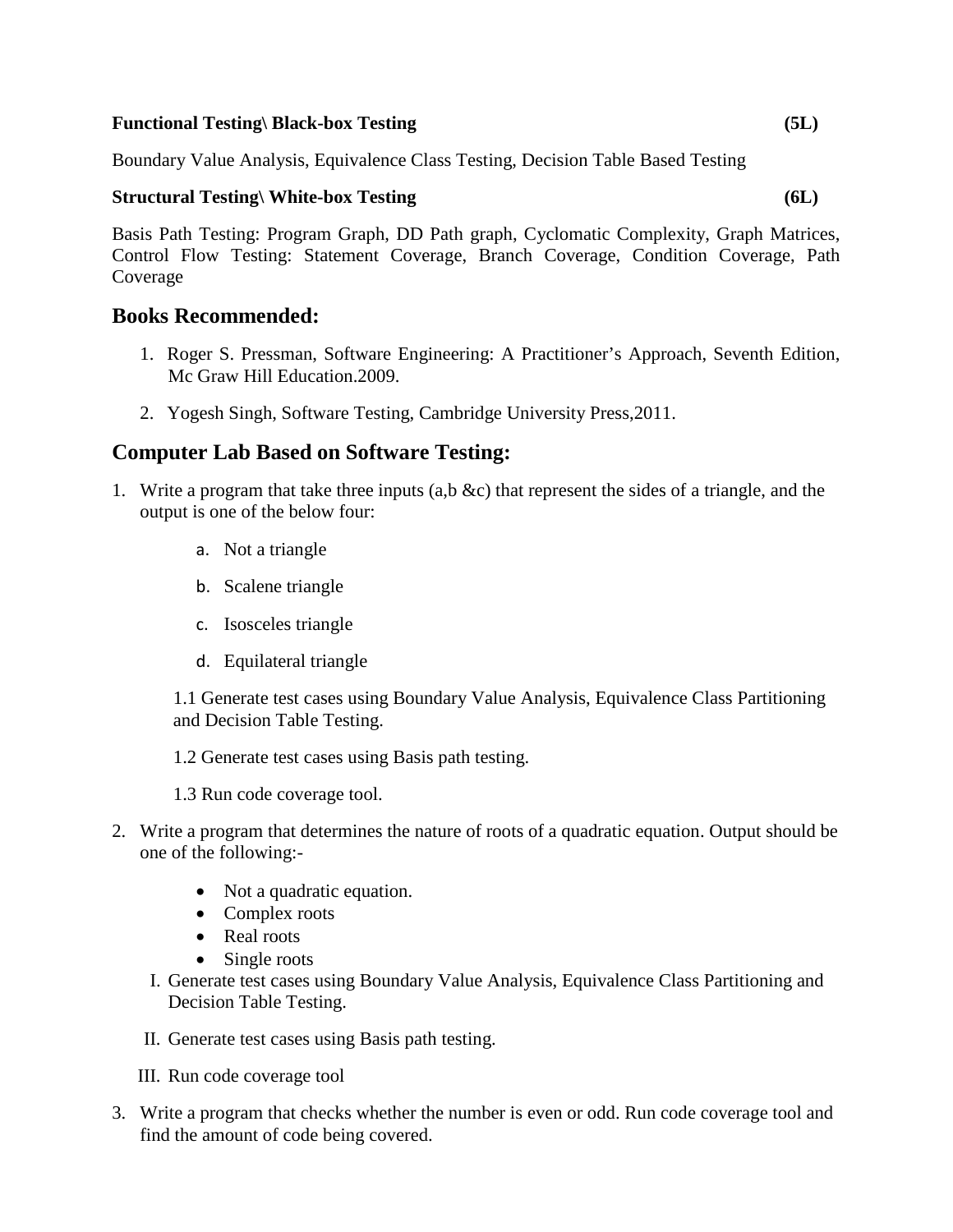- 4. Write a program that dynamically allocates memory to10 integers using malloc() or calloc() and
	- donot free memory leading to memory leaks. Verify the same using Valgrind.
	- Now, free memory using free() at the end of the program to avoid memory leaks. Verify the same using Valgrind.
- 5. Use LoadUI load testing tool to test the web application performance.

# **10.Android Programming**

**Introduction:** History of Android, Introduction to Android Operating Systems, Android Development Tools, Android Architecture. (2L)

**Overview of object oriented programming using Java:** OOPs Concepts: Inheritance, Polymorphism, Interfaces, Abstract class, Threads, Overloading and Overriding, Java Virtual Machine. (4L)

**Development Tools:** Installing and using Eclipse with ADT plug-in, Installing Virtual machine for Android sandwich/Jelly bean (Emulator), configuring the installed tools, creating a android project – Hello Word, run on emulator, Deploy it on USB-connected Android device.  $(5L)$ 

**User Interface Architecture:** Application context, intents, Activity life cycle, multiple screen sizes.(2L)

**User Interface Design:** Form widgets, Text Fields, Layouts, Button control, toggle buttons, Spinners (Combo boxes), Images, Menu, and Dialog. (2L)

**Database:** Understanding of SQLite database, connecting with the database. (2L)

#### **Book Recommended:**

1. Android application development for java programmers. By James C. Sheusi. Publisher: Cengage Learning, 2013.

# **ONLINE READING / SUPPORTING MATERIAL:**

- 1. http://www.developer.android.com
- 2. <http://developer.android.com/about/versions/index.html>
- 3. <http://developer.android.com/training/basics/firstapp/index.html>
- 4. <http://docs.oracle.com/javase/tutorial/index.htm> (Available in the form of free downloadable ebooks also).
- 5. <http://developer.android.com/guide/components/activities.html>
- 6. <http://developer.android.com/guide/components/fundamentals.html>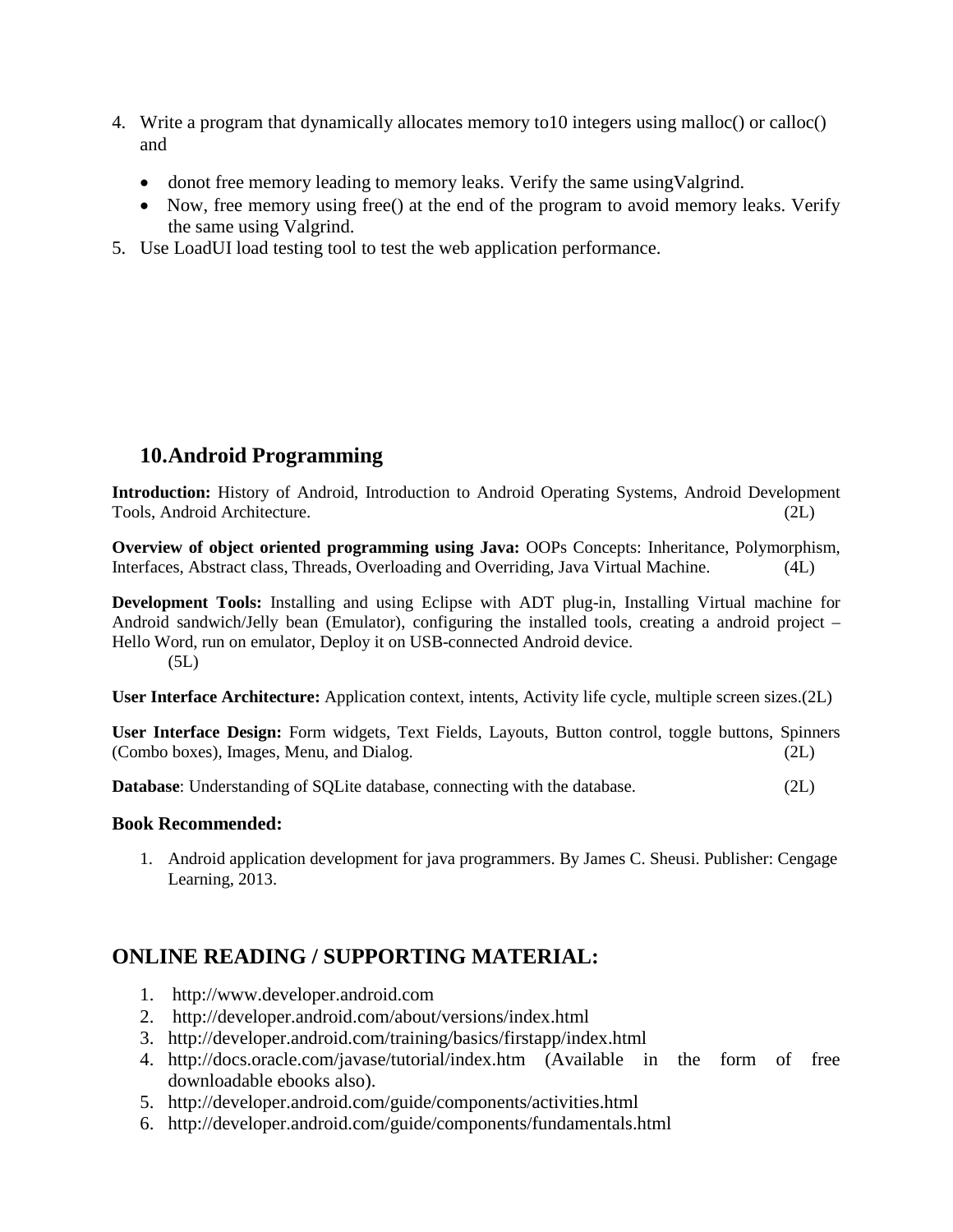- 7. [http://developer.android.com/guide/components/intents-filters.html.](http://developer.android.com/guide/components/intents-filters.html)
- 8. <http://developer.android.com/training/multiscreen/screensizes.html>
- 9. <http://developer.android.com/guide/topics/ui/controls.html>
- 10. <http://developer.android.com/guide/topics/ui/declaring-layout.html>
- 11. <http://developer.android.com/training/basics/data-storage/databases.html>

## **Software Lab Based on Android Programming:**

- 1. Create "Hello World" application. That will display "Hello World" in the middle of the screen in the emulator. Also display "Hello World" in the middle of the screen in the Android Phone.
- 2. Create an application with login module. (Check username and password).
- 3. Create spinner with strings taken from resource folder (res >> value folder) and on changing the spinner value, Image will change.
- 4. Create a menu with 5 options and and selected option should appear in text box.
- 5. Create a list of all courses in your college and on selecting a particular course teacher-incharge of that course should appear at the bottom of the screen.
- 6. Create an application with three option buttons, on selecting a button colour of the screen will change.
- 7. Create and Login application as above. On successful login, pop up the message.
- 8. Create an application to Create, Insert, update, Delete and retrieve operation on the database.

# **11.XML Programming**

| <b>Introduction:</b> Understanding Mark-up Languages, Introduction to XML and its Goals. | (3L) |
|------------------------------------------------------------------------------------------|------|
|------------------------------------------------------------------------------------------|------|

**XML Basics**: XML Structure and Syntax, Document classes and Rules. (5L)

**Other XML Concepts:** Scripting XML, XML as Data, Linking with XML. (4L)

**XML with Style**: XSL –Style Sheet Basics, XSL basics, XSL style sheets. (3L)

#### **Books Recommended**

- 1. William J. Pardi , XML in action web technology, Microsoft Press, 1999
- 2. Michael J. Young ,Step by Step XML , Microsoft Press, 2002

#### **Software Lab Based on XML:**

**Exercise #1** – Information Structure

In this exercise, student will practice identifying the structure of an information object.

For the sample document provided below:

Label the information structures you see, including containing structures.

12. Draw a tree representation of the structure.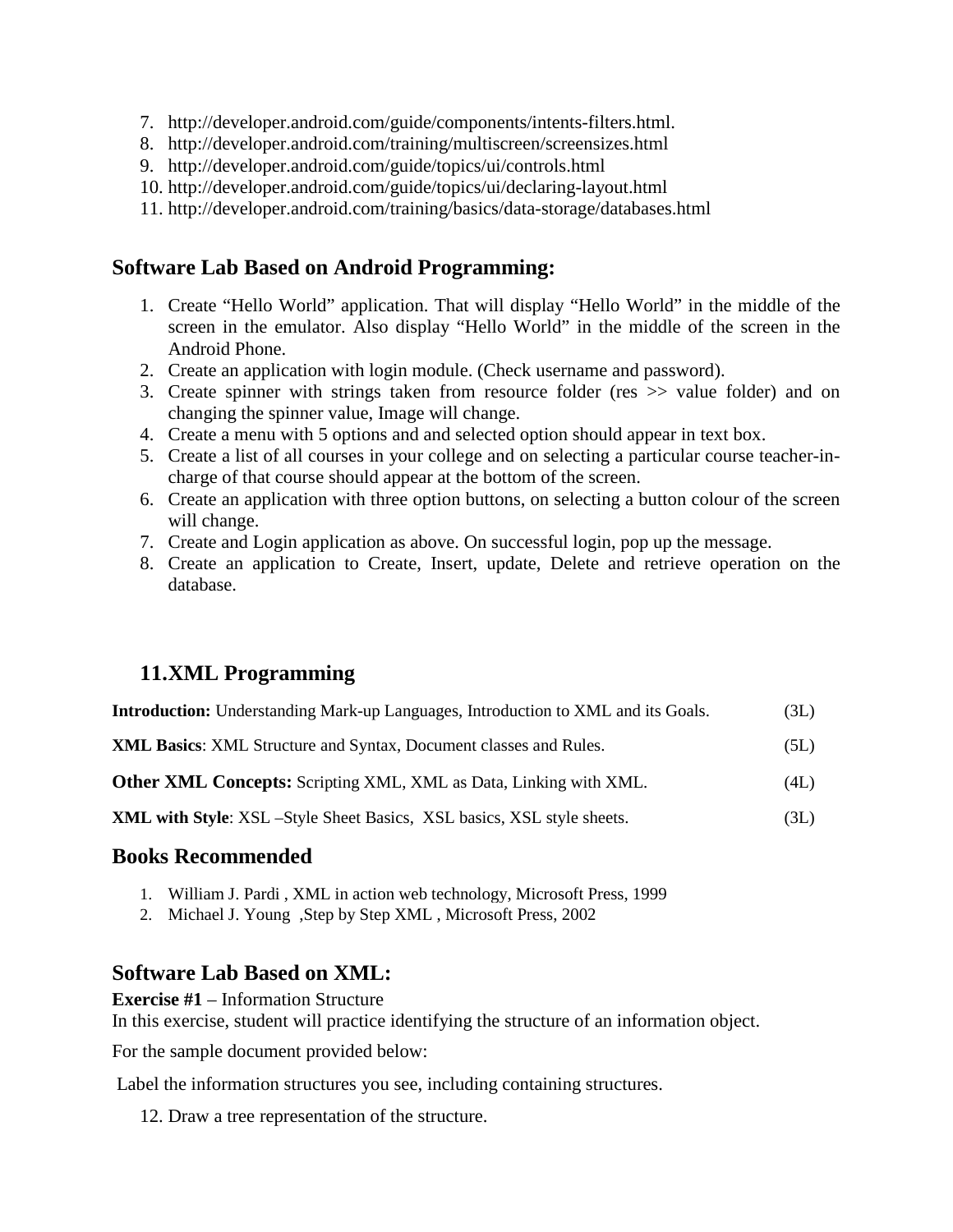Bathe cat Vacuum house Pay bills Buy groceries

#### **Exercise 2#** Deconstructing an XML Document

In this exercise, student will practice identifying the explicit structure within an XML document. In a sense, this is the reverse of what you did in Exercise #1. For the sample XML markup below, create a document-like representation (or a simple drawing) for the content contained within the XML tags:

<book>

<coverInfo>

<title>The XML Handbook</title>

<author>Charles F. Goldfarb</author>

<author>Paul Prescod</author>

<edition>Second</edition>

<description>The definitive XML resource: applications, products, and technologies. Revised and expanded—over 600 new pages.

</description>

</coverInfo>

 $<$ /book $>$ 

**Exercise #3** – Creating XML Markup

In this exercise, create some XML markup based on the tree representation from Exercise #1 above, and the content from the original sample document.

#### **Exercise #4** – Well-Formedness

This exercise checks your understanding of the constraints for well-formedness. Are the following document instances well-formed? Explain any NO answers.

<list><title>The first list</title><item>An item</list>

<item>An item</item><item>Another item</item>

 $\alpha$   $\beta$ ara $\beta$ Bathing a cat is a  $\alpha$   $\beta$   $\alpha$   $\beta$   $\alpha$   $\beta$   $\beta$   $\alpha$   $\beta$   $\gamma$   $\beta$   $\alpha$   $\beta$   $\gamma$   $\beta$   $\alpha$   $\beta$   $\alpha$   $\beta$   $\alpha$   $\beta$   $\alpha$   $\beta$   $\gamma$ willing.</para>

 $\langle$ bibl> $\langle$ title>How to Bathe a Cat $\langle$ author $\rangle$  $\langle$ /title>Merlin Bauer $\langle$ author $\rangle$  $\langle$ /bibl $\rangle$